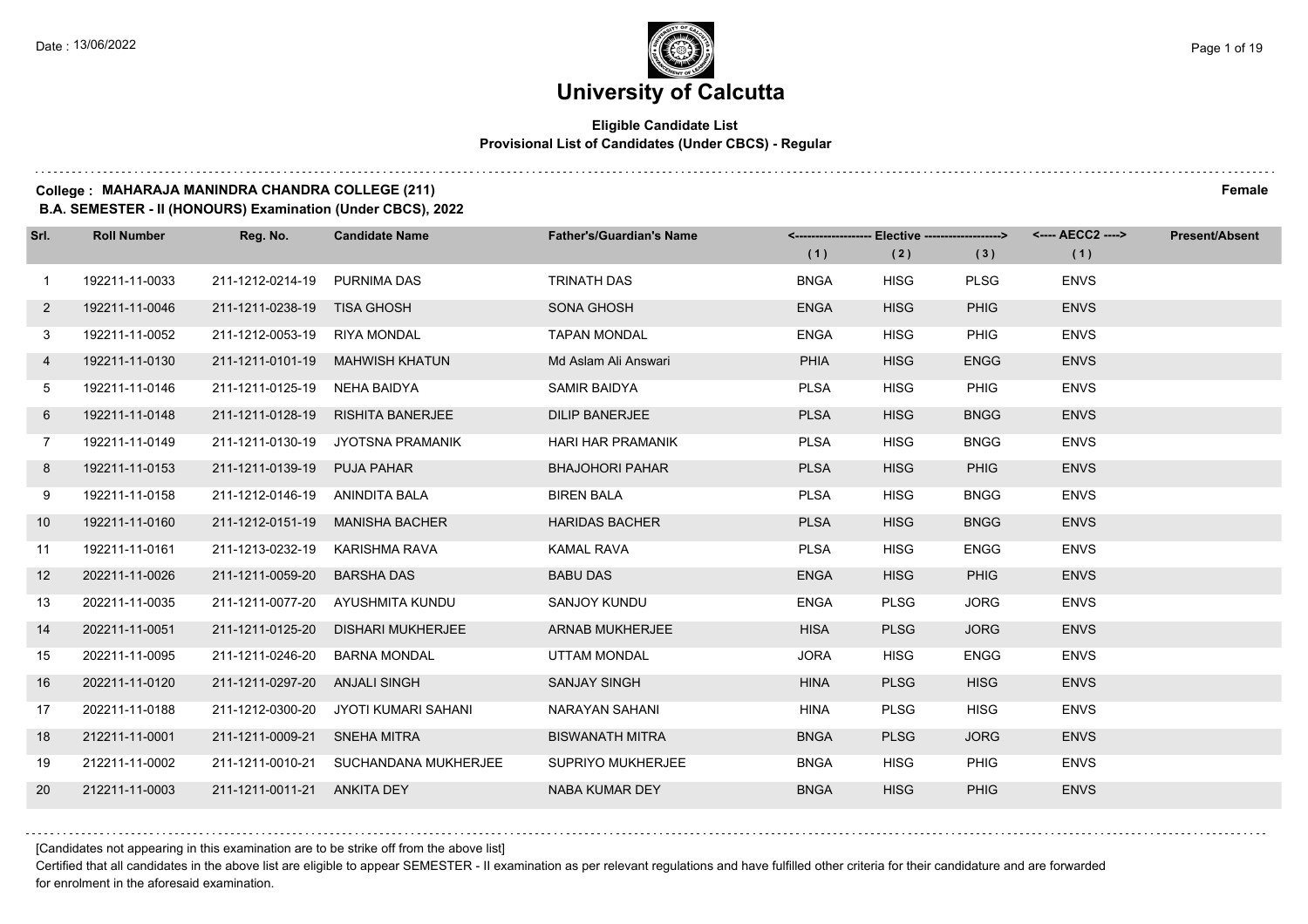### **University of Calcutta**

#### **Eligible Candidate List Provisional List of Candidates (Under CBCS) - Regular**

#### **College : MAHARAJA MANINDRA CHANDRA COLLEGE (211) Female**

**B.A. SEMESTER - II (HONOURS) Examination (Under CBCS), 2022**

| Srl. | <b>Roll Number</b> | Reg. No.                      | <b>Candidate Name</b>             | <b>Father's/Guardian's Name</b> |             | <------------------- Elective ------------------> |             |             | <b>Present/Absent</b> |
|------|--------------------|-------------------------------|-----------------------------------|---------------------------------|-------------|---------------------------------------------------|-------------|-------------|-----------------------|
|      |                    |                               |                                   |                                 | (1)         | (2)                                               | (3)         | (1)         |                       |
| 21   | 212211-11-0004     | 211-1211-0013-21              | <b>BRITI MUKHERJEE</b>            | <b>TARAK MUKHERJEE</b>          | <b>BNGA</b> | <b>PLSG</b>                                       | <b>JORG</b> | <b>ENVS</b> |                       |
| 22   | 212211-11-0005     | 211-1211-0022-21 ARNI SAHA    |                                   | <b>RINKU SAHA</b>               | <b>BNGA</b> | <b>HISG</b>                                       | PHIG        | <b>ENVS</b> |                       |
| 23   | 212211-11-0006     |                               | 211-1211-0029-21 DIYA CHAKRABORTY | <b>DIPEN CHAKRABORTY</b>        | <b>BNGA</b> | <b>HISG</b>                                       | <b>PHIG</b> | <b>ENVS</b> |                       |
| 24   | 212211-11-0007     | 211-1211-0033-21 SREYA NAG    |                                   | SANKHA NAG                      | <b>BNGA</b> | <b>HISG</b>                                       | <b>PHIG</b> | <b>ENVS</b> |                       |
| 25   | 212211-11-0008     | 211-1211-0038-21              | SAHELI PAUL                       | <b>JIBAN PAUL</b>               | <b>BNGA</b> | <b>HISG</b>                                       | <b>PHIG</b> | <b>ENVS</b> |                       |
| 26   | 212211-11-0009     | 211-1211-0040-21 DOYEL DAS    |                                   | <b>ASHIM DAS</b>                | <b>BNGA</b> | <b>PLSG</b>                                       | <b>HISG</b> | <b>ENVS</b> |                       |
| 27   | 212211-11-0010     | 211-1211-0042-21 SHRESTHA KAR |                                   | NETAI KAR                       | <b>BNGA</b> | <b>HISG</b>                                       | <b>JORG</b> | <b>ENVS</b> |                       |
| 28   | 212211-11-0011     |                               | 211-1211-0044-21 MONALISA KHATUN  | NIZAMUDDIN MALLICK              | <b>BNGA</b> | <b>PLSG</b>                                       | <b>HISG</b> | <b>ENVS</b> |                       |
| 29   | 212211-11-0012     | 211-1211-0046-21              | TANIA DAS                         | <b>SUBHAS DAS</b>               | <b>BNGA</b> | <b>PLSG</b>                                       | <b>JORG</b> | <b>ENVS</b> |                       |
| 30   | 212211-11-0013     | 211-1211-0048-21 SHREYA JANA  |                                   | <b>MINTU JANA</b>               | <b>BNGA</b> | <b>HISG</b>                                       | PHIG        | <b>ENVS</b> |                       |
| 31   | 212211-11-0014     | 211-1211-0050-21 HIMEL PAUL   |                                   | <b>ASHOK PAUL</b>               | <b>BNGA</b> | <b>PLSG</b>                                       | <b>JORG</b> | <b>ENVS</b> |                       |
| 32   | 212211-11-0015     | 211-1211-0052-21 SRIJITA BEZ  |                                   | <b>SUBRATA BEZ</b>              | <b>ENGA</b> | <b>PHIG</b>                                       | <b>HISG</b> | <b>ENVS</b> |                       |
| 33   | 212211-11-0016     | 211-1211-0057-21              | SWARNALI PAUL                     | LATE SANDIP PAUL                | <b>ENGA</b> | <b>PHIG</b>                                       | <b>HISG</b> | <b>ENVS</b> |                       |
| 34   | 212211-11-0017     | 211-1211-0059-21              | MADHUPARNA PAUL                   | <b>ASHOKE PAUL</b>              | <b>ENGA</b> | <b>PLSG</b>                                       | <b>JORG</b> | <b>ENVS</b> |                       |
| 35   | 212211-11-0018     | 211-1211-0060-21 SHRUTI SHAW  |                                   | RAVI SHANKAR SHAW               | <b>ENGA</b> | <b>JORG</b>                                       | <b>HISG</b> | <b>ENVS</b> |                       |
| 36   | 212211-11-0019     |                               | 211-1211-0066-21 SAYANI DEBNATH   | <b>SUDHIR DEBNATH</b>           | <b>ENGA</b> | <b>JORG</b>                                       | <b>HISG</b> | <b>ENVS</b> |                       |
| 37   | 212211-11-0020     | 211-1211-0074-21              | RAKTIMA GHOSH                     | <b>RETESH GHOSH</b>             | <b>ENGA</b> | <b>PLSG</b>                                       | <b>HISG</b> | <b>ENVS</b> |                       |
| 38   | 212211-11-0021     | 211-1211-0076-21              | <b>DIPIA MAITRA</b>               | <b>DILIP MAITRA</b>             | <b>ENGA</b> | <b>PLSG</b>                                       | PHIG        | <b>ENVS</b> |                       |
| 39   | 212211-11-0022     |                               | 211-1211-0084-21 TIYASHA CHANDRA  | DEBRAJ CHANDRA                  | <b>ENGA</b> | <b>JORG</b>                                       | <b>HISG</b> | <b>ENVS</b> |                       |
| 40   | 212211-11-0023     | 211-1211-0088-21 SIMRAN DAS   |                                   | LATE JITENDRANATH DAS           | <b>ENGA</b> | <b>PHIG</b>                                       | <b>HISG</b> | <b>ENVS</b> |                       |

[Candidates not appearing in this examination are to be strike off from the above list]

Certified that all candidates in the above list are eligible to appear SEMESTER - II examination as per relevant regulations and have fulfilled other criteria for their candidature and are forwarded for enrolment in the aforesaid examination.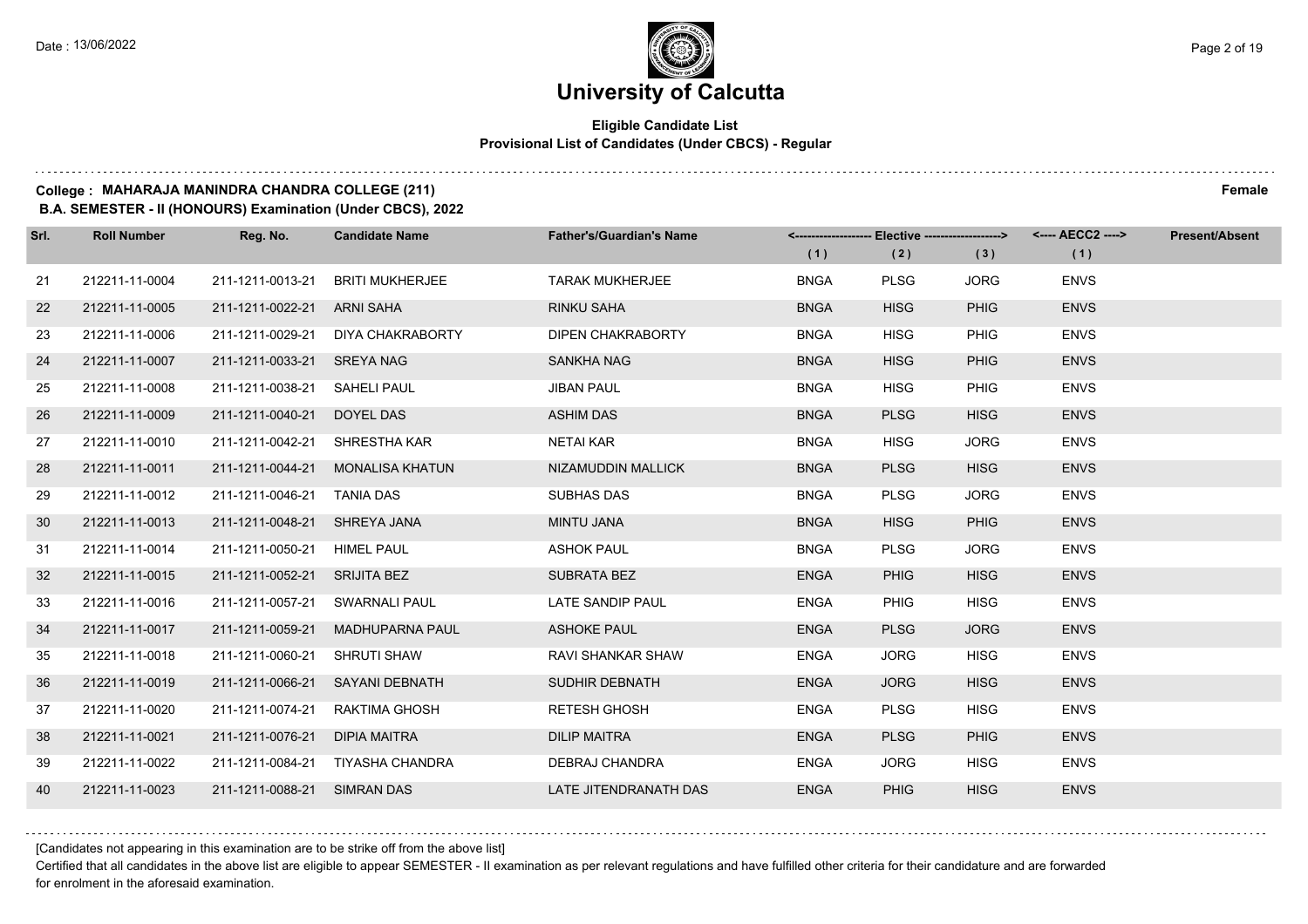#### **Eligible Candidate List Provisional List of Candidates (Under CBCS) - Regular**

#### **College : MAHARAJA MANINDRA CHANDRA COLLEGE (211) Female**

**B.A. SEMESTER - II (HONOURS) Examination (Under CBCS), 2022**

| Srl. | <b>Roll Number</b> | Reg. No.                      | <b>Candidate Name</b>               | <b>Father's/Guardian's Name</b> | <-------------------- Elective -------------------> |             |             |             | <b>Present/Absent</b> |
|------|--------------------|-------------------------------|-------------------------------------|---------------------------------|-----------------------------------------------------|-------------|-------------|-------------|-----------------------|
|      |                    |                               |                                     |                                 | (1)                                                 | (2)         | (3)         | (1)         |                       |
| 41   | 212211-11-0024     | 211-1211-0089-21              | KANANIKA DEY                        | KAMAL KRISHNA DEY               | <b>ENGA</b>                                         | <b>PLSG</b> | <b>HISG</b> | <b>ENVS</b> |                       |
| 42   | 212211-11-0025     | 211-1211-0092-21              | <b>PUJA BISWAS</b>                  | <b>MOLOY BISWAS</b>             | <b>ENGA</b>                                         | <b>PLSG</b> | <b>PHIG</b> | <b>ENVS</b> |                       |
| 43   | 212211-11-0026     | 211-1211-0093-21              | SIMRAN KUMARI PASWAN                | <b>DASHAI PASWAN</b>            | <b>ENGA</b>                                         | <b>PLSG</b> | <b>JORG</b> | <b>ENVS</b> |                       |
| 44   | 212211-11-0027     | 211-1211-0094-21 ANNANYA SAHA |                                     | ASHIM SAHA                      | <b>ENGA</b>                                         | <b>PLSG</b> | <b>JORG</b> | <b>ENVS</b> |                       |
| 45   | 212211-11-0028     | 211-1211-0096-21              | NIDHI CHOUDHARY                     | SANJAY KUMAR CHOUDHARY          | <b>ENGA</b>                                         | <b>PHIG</b> | <b>HISG</b> | <b>ENVS</b> |                       |
| 46   | 212211-11-0029     | 211-1211-0097-21              | SHREYA BHARATI                      | <b>JITENDRA BHARATI</b>         | <b>ENGA</b>                                         | <b>PLSG</b> | <b>JORG</b> | <b>ENVS</b> |                       |
| 47   | 212211-11-0030     | 211-1211-0098-21              | <b>CHIROSREE BISWAS</b>             | <b>JOY BISWAS</b>               | <b>ENGA</b>                                         | <b>JORG</b> | <b>HISG</b> | <b>ENVS</b> |                       |
| 48   | 212211-11-0031     |                               | 211-1211-0108-21 ANUSHKA CHANDRA    | RAMKRISHNA CHANDRA              | <b>HISA</b>                                         | <b>PLSG</b> | <b>BNGG</b> | <b>ENVS</b> |                       |
| 49   | 212211-11-0032     | 211-1211-0110-21              | RAIMA KHATUN                        | <b>BADSA SAHA</b>               | <b>HISA</b>                                         | <b>PLSG</b> | <b>BNGG</b> | <b>ENVS</b> |                       |
| 50   | 212211-11-0033     | 211-1211-0111-21              | RUHINA NAZNIN                       | <b>SK AJIJUL HAQUE</b>          | <b>HISA</b>                                         | <b>PLSG</b> | <b>BNGG</b> | <b>ENVS</b> |                       |
| 51   | 212211-11-0034     |                               | 211-1211-0117-21 SHREEPARNA GHOSHAL | <b>BABLU GHOSHAL</b>            | <b>HISA</b>                                         | <b>PLSG</b> | <b>BNGG</b> | <b>ENVS</b> |                       |
| 52   | 212211-11-0035     | 211-1211-0118-21              | RIMA DUTTA                          | <b>BADAL DUTTA</b>              | <b>HISA</b>                                         | <b>ECOG</b> | <b>PLSG</b> | <b>ENVS</b> |                       |
| 53   | 212211-11-0036     | 211-1211-0121-21              | SUMANA DAFADER                      | SUKANTA DAFADER                 | <b>HISA</b>                                         | <b>PLSG</b> | <b>BNGG</b> | <b>ENVS</b> |                       |
| 54   | 212211-11-0037     | 211-1211-0136-21              | AMINA KHATUN                        | <b>MD ALI HOSSAIN</b>           | <b>HISA</b>                                         | <b>PHIG</b> | <b>BNGG</b> | <b>ENVS</b> |                       |
| 55   | 212211-11-0038     | 211-1211-0138-21 TRIYASA SEN  |                                     | <b>DIPANKAR SEN</b>             | <b>HISA</b>                                         | <b>PLSG</b> | <b>JORG</b> | <b>ENVS</b> |                       |
| 56   | 212211-11-0039     | 211-1211-0142-21              | ISHA SADHUKHAN                      | <b>CHANDAN SADHUKHAN</b>        | <b>HISA</b>                                         | <b>PLSG</b> | <b>BNGG</b> | <b>ENVS</b> |                       |
| 57   | 212211-11-0040     | 211-1211-0144-21              | SIKHA DAS                           | <b>SANAT DAS</b>                | <b>HISA</b>                                         | <b>PLSG</b> | <b>JORG</b> | <b>ENVS</b> |                       |
| 58   | 212211-11-0041     | 211-1211-0148-21              | <b>ISHA ROY</b>                     | <b>BABUL ROY</b>                | <b>PHIA</b>                                         | <b>BNGG</b> | <b>HISG</b> | <b>ENVS</b> |                       |
| 59   | 212211-11-0042     | 211-1211-0149-21 JOYETA SAHA  |                                     | <b>AVIJIT SAHA</b>              | <b>PHIA</b>                                         | <b>PLSG</b> | <b>HISG</b> | <b>ENVS</b> |                       |
| 60   | 212211-11-0043     | 211-1211-0150-21 SUSRITA DEY  |                                     | <b>TARUN KUMAR DEY</b>          | <b>PHIA</b>                                         | <b>PLSG</b> | <b>ENGG</b> | <b>ENVS</b> |                       |

[Candidates not appearing in this examination are to be strike off from the above list]

Certified that all candidates in the above list are eligible to appear SEMESTER - II examination as per relevant regulations and have fulfilled other criteria for their candidature and are forwarded for enrolment in the aforesaid examination.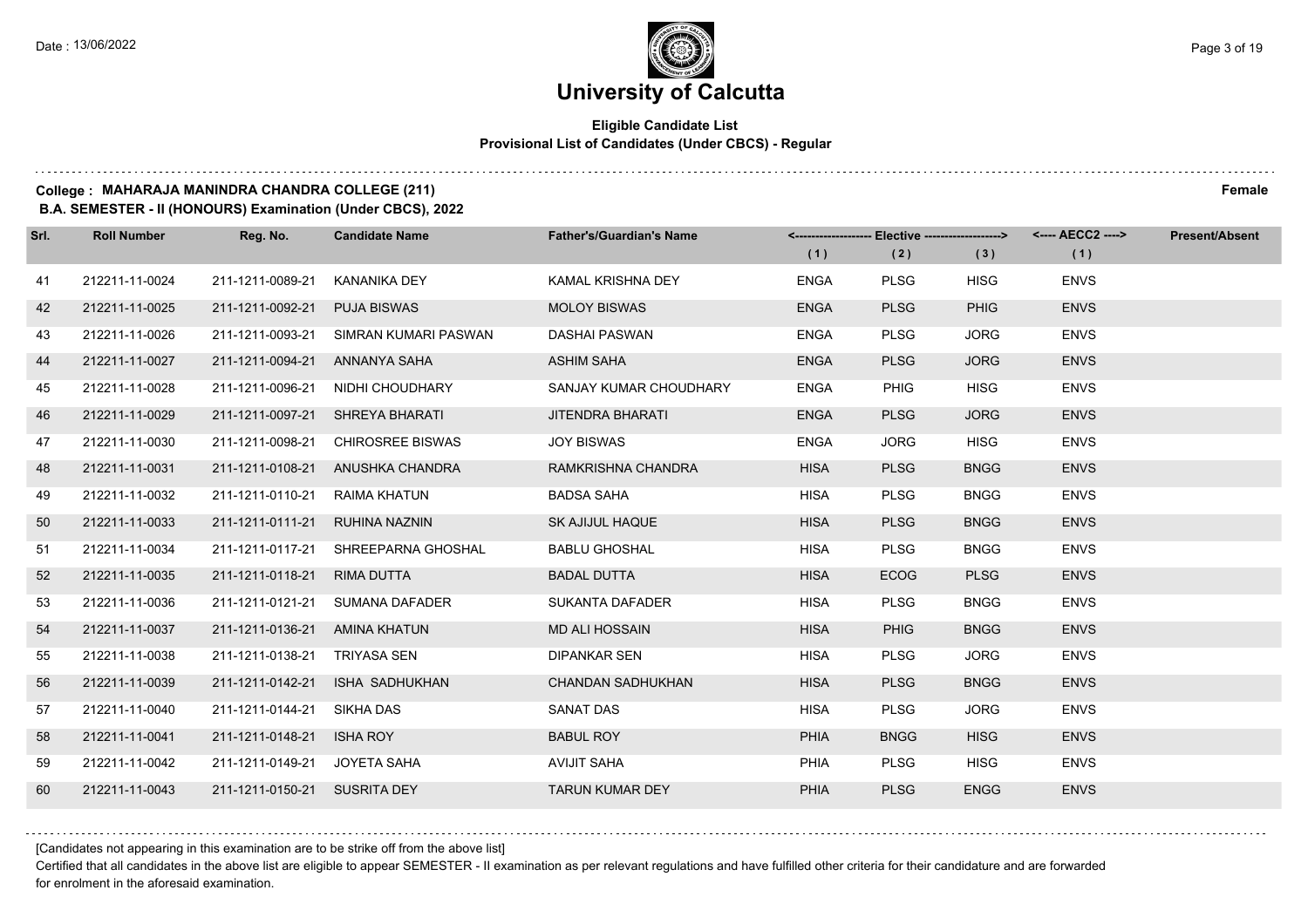#### **Eligible Candidate List Provisional List of Candidates (Under CBCS) - Regular**

### **College : MAHARAJA MANINDRA CHANDRA COLLEGE (211) Female**

**B.A. SEMESTER - II (HONOURS) Examination (Under CBCS), 2022**

| Srl. | <b>Roll Number</b> | Reg. No.         | <b>Candidate Name</b>            | <b>Father's/Guardian's Name</b> |             | <------------------- Elective -------------------> |             | <---- AECC2 ----> | <b>Present/Absent</b> |
|------|--------------------|------------------|----------------------------------|---------------------------------|-------------|----------------------------------------------------|-------------|-------------------|-----------------------|
|      |                    |                  |                                  |                                 | (1)         | (2)                                                | (3)         | (1)               |                       |
| 61   | 212211-11-0044     | 211-1211-0152-21 | ARUNIMA GUHA                     | PRITHWI PRATIM GUHA             | PHIA        | <b>PLSG</b>                                        | <b>HISG</b> | <b>ENVS</b>       |                       |
| 62   | 212211-11-0045     | 211-1211-0153-21 | <b>MOUMITA ROY</b>               | <b>KESHAB ROY</b>               | <b>PHIA</b> | <b>BNGG</b>                                        | <b>HISG</b> | <b>ENVS</b>       |                       |
| 63   | 212211-11-0046     | 211-1211-0154-21 | KOUSHANI SARKAR                  | <b>KARTICK SARKAR</b>           | PHIA        | <b>ENGG</b>                                        | <b>HISG</b> | <b>ENVS</b>       |                       |
| 64   | 212211-11-0047     | 211-1211-0155-21 | SAYANTANI ACHARYA                | NIRMAL ACHARYA                  | <b>PHIA</b> | <b>BNGG</b>                                        | <b>HISG</b> | <b>ENVS</b>       |                       |
| 65   | 212211-11-0048     | 211-1211-0156-21 | PRITY CHATTERJEE                 | KALACHAND CHATTERJEE            | PHIA        | <b>BNGG</b>                                        | <b>HISG</b> | <b>ENVS</b>       |                       |
| 66   | 212211-11-0049     | 211-1211-0158-21 | DONA DAS                         | <b>LATE SAMIR DAS</b>           | <b>PHIA</b> | <b>ENGG</b>                                        | <b>HISG</b> | <b>ENVS</b>       |                       |
| 67   | 212211-11-0050     | 211-1211-0159-21 | NEHA DAS                         | LATE SANDIP DAS                 | PHIA        | <b>ENGG</b>                                        | <b>HISG</b> | <b>ENVS</b>       |                       |
| 68   | 212211-11-0051     |                  | 211-1211-0160-21 TAZMIRA KHATOON | SK ASRAF ALI                    | <b>PHIA</b> | <b>BNGG</b>                                        | <b>HISG</b> | <b>ENVS</b>       |                       |
| 69   | 212211-11-0052     | 211-1211-0161-21 | POPY MAJUMDER                    | SHAMBHU NATH MAJUMDER           | PHIA        | <b>PLSG</b>                                        | <b>BNGG</b> | <b>ENVS</b>       |                       |
| 70   | 212211-11-0053     | 211-1211-0162-21 | <b>JASMINA KHATUN</b>            | <b>IDRISH ALI MALLICK</b>       | <b>PHIA</b> | <b>PLSG</b>                                        | <b>HISG</b> | <b>ENVS</b>       |                       |
| 71   | 212211-11-0054     | 211-1211-0164-21 | NIKITA DAS                       | <b>DIPAK DAS</b>                | PHIA        | <b>ENGG</b>                                        | <b>HISG</b> | <b>ENVS</b>       |                       |
| 72   | 212211-11-0055     | 211-1211-0171-21 | PRAGGA BOSE                      | <b>GOUTAM BOSE</b>              | <b>PHIA</b> | <b>BNGG</b>                                        | <b>HISG</b> | <b>ENVS</b>       |                       |
| 73   | 212211-11-0056     | 211-1211-0172-21 | PIYALI PAUL                      | <b>BACHU PAUL</b>               | PHIA        | <b>PLSG</b>                                        | <b>HISG</b> | <b>ENVS</b>       |                       |
| 74   | 212211-11-0057     | 211-1211-0173-21 | <b>MOUMITA MAITY</b>             | <b>SAMBHU MAITY</b>             | <b>PHIA</b> | <b>PLSG</b>                                        | <b>BNGG</b> | <b>ENVS</b>       |                       |
| 75   | 212211-11-0058     | 211-1211-0175-21 | SANANDA MONDAL                   | <b>DILIP MONDAL</b>             | PHIA        | <b>PLSG</b>                                        | <b>HISG</b> | <b>ENVS</b>       |                       |
| 76   | 212211-11-0059     | 211-1211-0176-21 | <b>BINA DAS</b>                  | <b>KARTICK CH DAS</b>           | <b>PHIA</b> | <b>BNGG</b>                                        | <b>HISG</b> | <b>ENVS</b>       |                       |
| 77   | 212211-11-0060     | 211-1211-0184-21 | <b>RANI DEY</b>                  | <b>BAPI DEY</b>                 | <b>PLSA</b> | <b>HISG</b>                                        | <b>PHIG</b> | <b>ENVS</b>       |                       |
| 78   | 212211-11-0061     | 211-1211-0186-21 | SNEHA SAHA                       | <b>DEBASISH SAHA</b>            | <b>PLSA</b> | <b>HISG</b>                                        | <b>BNGG</b> | <b>ENVS</b>       |                       |
| 79   | 212211-11-0062     | 211-1211-0191-21 | PAYEL SARKAR                     | <b>BISWANATH SARKAR</b>         | <b>PLSA</b> | <b>HISG</b>                                        | <b>BNGG</b> | <b>ENVS</b>       |                       |
| 80   | 212211-11-0063     | 211-1211-0196-21 | <b>BIPASHA KUNDU</b>             | <b>GOPAL KUNDU</b>              | <b>PLSA</b> | <b>HISG</b>                                        | <b>BNGG</b> | <b>ENVS</b>       |                       |

[Candidates not appearing in this examination are to be strike off from the above list]

Certified that all candidates in the above list are eligible to appear SEMESTER - II examination as per relevant regulations and have fulfilled other criteria for their candidature and are forwarded for enrolment in the aforesaid examination.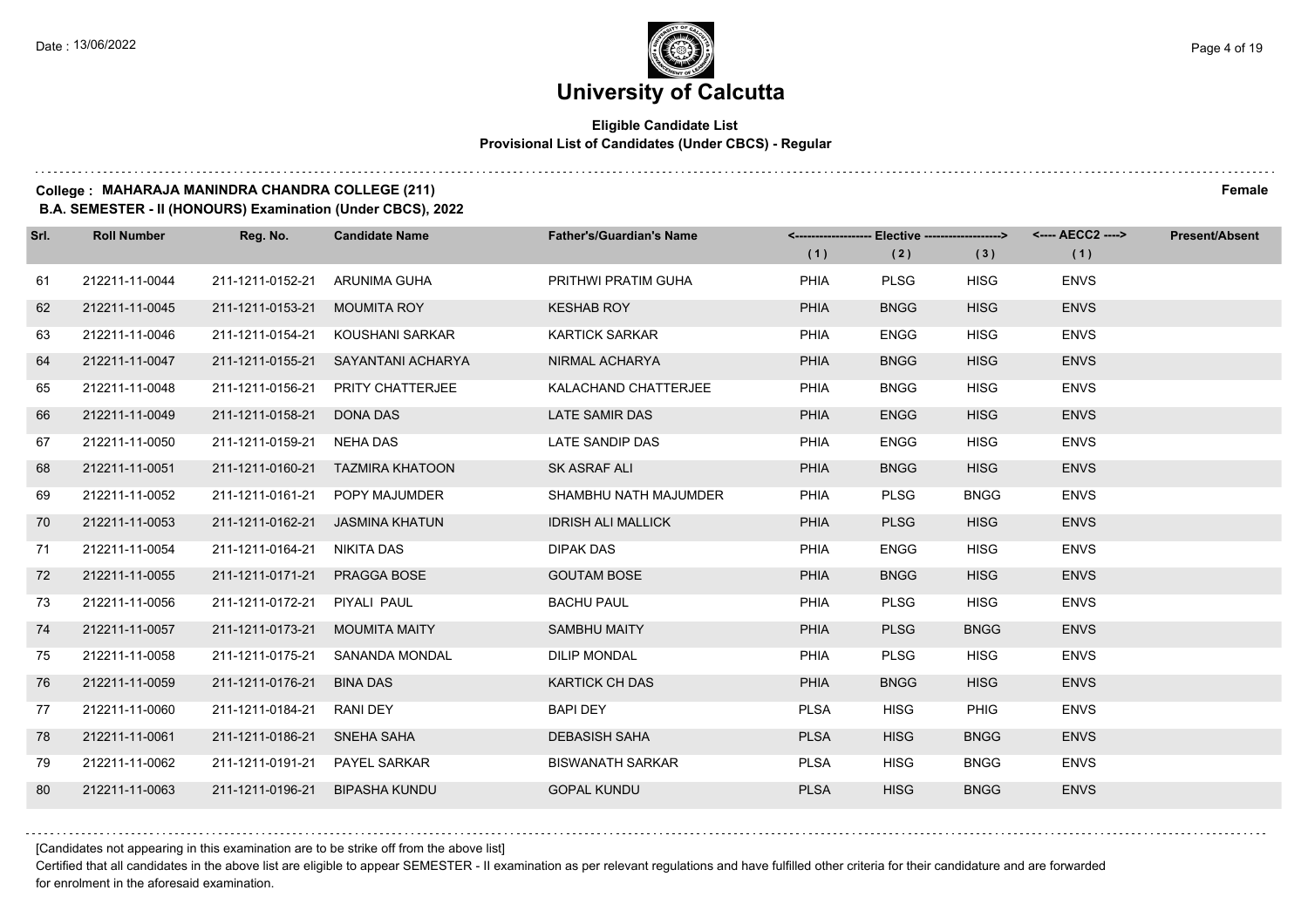#### **Eligible Candidate List Provisional List of Candidates (Under CBCS) - Regular**

#### **College : MAHARAJA MANINDRA CHANDRA COLLEGE (211) Female**

**B.A. SEMESTER - II (HONOURS) Examination (Under CBCS), 2022**

| Srl. | <b>Roll Number</b> | Reg. No.                       | <b>Candidate Name</b>           | <b>Father's/Guardian's Name</b> |             |             |             | <------------------- Elective ------------------> <---- AECC2 ----> | <b>Present/Absent</b> |
|------|--------------------|--------------------------------|---------------------------------|---------------------------------|-------------|-------------|-------------|---------------------------------------------------------------------|-----------------------|
|      |                    |                                |                                 |                                 | (1)         | (2)         | (3)         | (1)                                                                 |                       |
| 81   | 212211-11-0064     | 211-1211-0200-21               | <b>RUPSA MONDAL</b>             | AMAR MONDAL                     | <b>PLSA</b> | <b>HISG</b> | <b>ECOG</b> | <b>ENVS</b>                                                         |                       |
| 82   | 212211-11-0065     | 211-1211-0204-21               | <b>KAKOLI NAG</b>               | <b>GOPAL NAG</b>                | <b>PLSA</b> | <b>HISG</b> | <b>JORG</b> | <b>ENVS</b>                                                         |                       |
| 83   | 212211-11-0066     | 211-1211-0207-21               | <b>TANIMA MAITY</b>             | <b>TAPAN MAITY</b>              | <b>PLSA</b> | <b>HISG</b> | <b>BNGG</b> | <b>ENVS</b>                                                         |                       |
| 84   | 212211-11-0067     |                                | 211-1211-0210-21 SUPRIYA SANTRA | LT. SUBRATA SANTRA              | <b>PLSA</b> | <b>BNGG</b> | <b>PHIG</b> | <b>ENVS</b>                                                         |                       |
| 85   | 212211-11-0068     | 211-1211-0217-21               | SIMRAN KHATOON                  | <b>LATE MD HUSSAIN</b>          | <b>PLSA</b> | <b>HISG</b> | <b>ENGG</b> | <b>ENVS</b>                                                         |                       |
| 86   | 212211-11-0069     | 211-1211-0223-21               | CHANDRANI DUTTA                 | <b>CHINMOY DUTTA</b>            | <b>JORA</b> | <b>ENGG</b> | <b>PLSG</b> | <b>ENVS</b>                                                         |                       |
| 87   | 212211-11-0070     | 211-1211-0227-21               | <b>TRISHITA BANERJEE</b>        | <b>TAPAS KUMAR BANERJEE</b>     | <b>JORA</b> | <b>ENGG</b> | <b>ECOG</b> | <b>ENVS</b>                                                         |                       |
| 88   | 212211-11-0071     | 211-1211-0231-21 TIASHA GHOSH  |                                 | LATE SANJIT GHOSH               | <b>JORA</b> | <b>PLSG</b> | <b>BNGG</b> | <b>ENVS</b>                                                         |                       |
| 89   | 212211-11-0072     | 211-1211-0233-21               | <b>GARGEE GANGULY</b>           | <b>GOURANGA GANGULY</b>         | <b>JORA</b> | <b>ENGG</b> | <b>ECOG</b> | <b>ENVS</b>                                                         |                       |
| 90   | 212211-11-0073     | 211-1211-0234-21               | RUPSA CHAKRABORTY               | PRITAM PRASAD CHAKRABORTY       | <b>JORA</b> | <b>PLSG</b> | <b>ECOG</b> | <b>ENVS</b>                                                         |                       |
| 91   | 212211-11-0074     | 211-1211-0235-21               | SUSHMITA SEN                    | <b>BISWAJIT SEN</b>             | <b>JORA</b> | <b>PLSG</b> | <b>ENGG</b> | <b>ENVS</b>                                                         |                       |
| 92   | 212211-11-0075     | 211-1211-0239-21               | DEBOPRIYA DAS BARMAN            | DEBASISH DAS BARMAN             | <b>JORA</b> | <b>ENGG</b> | <b>PLSG</b> | <b>ENVS</b>                                                         |                       |
| 93   | 212211-11-0076     | 211-1211-0240-21               | TRISHITA SANTRA                 | <b>SOUMEN SANTRA</b>            | <b>JORA</b> | <b>BNGG</b> | <b>PLSG</b> | <b>ENVS</b>                                                         |                       |
| 94   | 212211-11-0077     | 211-1211-0249-21               | SWATI DUTTA                     | LATE SANKAR PRASAD DUTTA        | <b>JORA</b> | <b>BNGG</b> | <b>ECOG</b> | <b>ENVS</b>                                                         |                       |
| 95   | 212211-11-0078     | 211-1211-0251-21               | SHAZIA PARVEEN                  | <b>SK SADULLAH</b>              | <b>JORA</b> | <b>ENGG</b> | <b>ECOG</b> | <b>ENVS</b>                                                         |                       |
| 96   | 212211-11-0079     | 211-1211-0256-21 TIYASA MANDAL |                                 | <b>ARUN MANDAL</b>              | <b>JORA</b> | <b>PLSG</b> | <b>BNGG</b> | <b>ENVS</b>                                                         |                       |
| 97   | 212211-11-0080     | 211-1211-0265-21               | SUKANYA KOLEY                   | SUDHAI KOLEY                    | <b>JORA</b> | <b>BNGG</b> | <b>PLSG</b> | <b>ENVS</b>                                                         |                       |
| 98   | 212211-11-0081     | 211-1211-0267-21               | <b>SAHELI DAS</b>               | <b>GOPAL CHANDRA DAS</b>        | <b>JORA</b> | <b>BNGG</b> | <b>PLSG</b> | <b>ENVS</b>                                                         |                       |
| 99   | 212211-11-0082     | 211-1211-0272-21               | KASTURI CHAKRABORTY             | ANIL CHAKRABORTY                | <b>JORA</b> | <b>PLSG</b> | <b>ENGG</b> | <b>ENVS</b>                                                         |                       |
| 100  | 212211-11-0083     |                                | 211-1211-0273-21 SWAGATA DUTTA  | LATE PRASANTA KUMAR DUTTA       | <b>JORA</b> | <b>ENGG</b> | <b>ECOG</b> | <b>ENVS</b>                                                         |                       |

[Candidates not appearing in this examination are to be strike off from the above list]

Certified that all candidates in the above list are eligible to appear SEMESTER - II examination as per relevant regulations and have fulfilled other criteria for their candidature and are forwarded for enrolment in the aforesaid examination.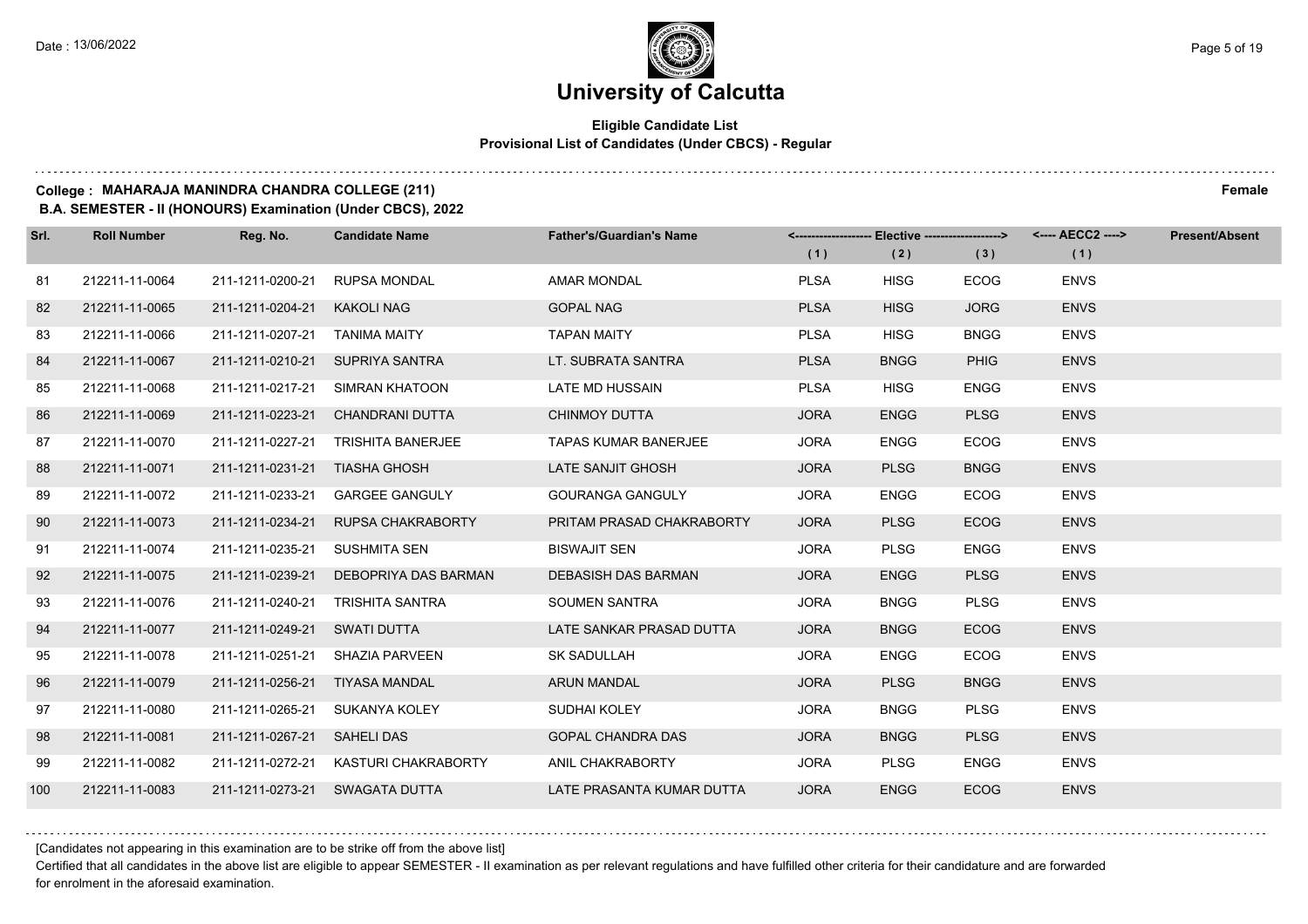#### **Eligible Candidate List Provisional List of Candidates (Under CBCS) - Regular**

#### **College : MAHARAJA MANINDRA CHANDRA COLLEGE (211) Female**

**B.A. SEMESTER - II (HONOURS) Examination (Under CBCS), 2022**

| Srl. | <b>Roll Number</b> | Reg. No.                       | <b>Candidate Name</b>            | <b>Father's/Guardian's Name</b>            |             | <-------------------- Elective ------------------> |             |             | <b>Present/Absent</b> |
|------|--------------------|--------------------------------|----------------------------------|--------------------------------------------|-------------|----------------------------------------------------|-------------|-------------|-----------------------|
|      |                    |                                |                                  |                                            | (1)         | (2)                                                | (3)         | (1)         |                       |
| 101  | 212211-11-0084     | 211-1211-0275-21               | JYOTI SHAW                       | <b>HARI SHAW</b>                           | <b>HINA</b> | <b>JORG</b>                                        | <b>HISG</b> | <b>ENVS</b> |                       |
| 102  | 212211-11-0085     |                                | 211-1211-0276-21 NANDINI MISHRA  | <b>PRADIP MISHRA</b>                       | <b>HINA</b> | <b>PLSG</b>                                        | <b>HISG</b> | <b>ENVS</b> |                       |
| 103  | 212211-11-0086     | 211-1211-0277-21 AKANSHI SHAW  |                                  | PRAMOD KUMAR SHAW                          | <b>HINA</b> | <b>PLSG</b>                                        | <b>HISG</b> | <b>ENVS</b> |                       |
| 104  | 212211-11-0087     | 211-1211-0278-21 SUMAN SHAW    |                                  | <b>HIRA LAL SHAW</b>                       | <b>HINA</b> | <b>PLSG</b>                                        | <b>HISG</b> | <b>ENVS</b> |                       |
| 105  | 212211-11-0088     | 211-1211-0279-21               | PRITY KUMARI SHAW                | SANTOSH SHAW                               | <b>HINA</b> | <b>PLSG</b>                                        | <b>HISG</b> | <b>ENVS</b> |                       |
| 106  | 212211-11-0089     |                                | 211-1211-0280-21 JYOTI CHOWDHARY | <b>CHANDRA SHEKHAR</b><br><b>CHOWDHARY</b> | <b>HINA</b> | <b>PLSG</b>                                        | <b>HISG</b> | <b>ENVS</b> |                       |
| 107  | 212211-11-0090     | 211-1211-0281-21               | TARANNUM JAHAN                   | MD MUSLIM                                  | <b>HINA</b> | <b>PLSG</b>                                        | <b>HISG</b> | <b>ENVS</b> |                       |
| 108  | 212211-11-0091     | 211-1211-0283-21 SHAHINA NAAZ  |                                  | <b>MAHBOOB ALAM</b>                        | <b>HINA</b> | <b>PLSG</b>                                        | <b>HISG</b> | <b>ENVS</b> |                       |
| 109  | 212211-11-0092     |                                | 211-1211-0285-21 SHIBANI PRADHAN | <b>BISWANATH PRADHAN</b>                   | <b>HINA</b> | <b>PLSG</b>                                        | <b>HISG</b> | <b>ENVS</b> |                       |
| 110  | 212211-11-0093     | 211-1211-0286-21 ANJALI DAS    |                                  | LATE LAXMAN PRASAD DAS                     | <b>HINA</b> | <b>PLSG</b>                                        | <b>HISG</b> | <b>ENVS</b> |                       |
| 111  | 212211-11-0094     | 211-1211-0287-21 SHRUTI BARUI  |                                  | <b>TUKUN BARUI</b>                         | <b>HINA</b> | <b>PLSG</b>                                        | <b>HISG</b> | <b>ENVS</b> |                       |
| 112  | 212211-11-0095     | 211-1211-0288-21 MUSKAN ROY    |                                  | SHIV NARAYAN ROY                           | <b>HINA</b> | <b>PLSG</b>                                        | <b>PHIG</b> | <b>ENVS</b> |                       |
| 113  | 212211-11-0096     | 211-1211-0289-21 RITU MALLICK  |                                  | <b>ARJUN MALLICK</b>                       | <b>HINA</b> | <b>PLSG</b>                                        | <b>HISG</b> | <b>ENVS</b> |                       |
| 114  | 212211-11-0097     | 211-1211-0293-21               | MEERA KOHAR                      | <b>GOPAL KOHAR</b>                         | <b>HINA</b> | <b>PLSG</b>                                        | <b>HISG</b> | <b>ENVS</b> |                       |
| 115  | 212211-11-0098     | 211-1212-0002-21               | NABANITA PATRA                   | NARAYAN PATRA                              | <b>BNGA</b> | <b>PLSG</b>                                        | <b>HISG</b> | <b>ENVS</b> |                       |
| 116  | 212211-11-0099     | 211-1212-0004-21 ARPITA MAL    |                                  | <b>ILIP KUMAR MAL</b>                      | <b>BNGA</b> | <b>HISG</b>                                        | <b>PHIG</b> | <b>ENVS</b> |                       |
| 117  | 212211-11-0100     | 211-1212-0005-21               | RIA DAS                          | <b>BABU DAS</b>                            | <b>BNGA</b> | <b>HISG</b>                                        | <b>JORG</b> | <b>ENVS</b> |                       |
| 118  | 212211-11-0101     |                                | 211-1212-0007-21 SANCHITA MONDAL | <b>SURESH MONDAL</b>                       | <b>BNGA</b> | <b>PLSG</b>                                        | <b>HISG</b> | <b>ENVS</b> |                       |
| 119  | 212211-11-0102     |                                | 211-1212-0008-21 TRIPARNA MONDAL | <b>TAPAS MONDAL</b>                        | <b>BNGA</b> | <b>HISG</b>                                        | <b>PHIG</b> | <b>ENVS</b> |                       |
| 120  | 212211-11-0103     | 211-1212-0012-21 TRISHA MONDAL |                                  | <b>TAPAS MONDAL</b>                        | <b>BNGA</b> | <b>PLSG</b>                                        | <b>JORG</b> | <b>ENVS</b> |                       |

[Candidates not appearing in this examination are to be strike off from the above list]

Certified that all candidates in the above list are eligible to appear SEMESTER - II examination as per relevant regulations and have fulfilled other criteria for their candidature and are forwarded for enrolment in the aforesaid examination.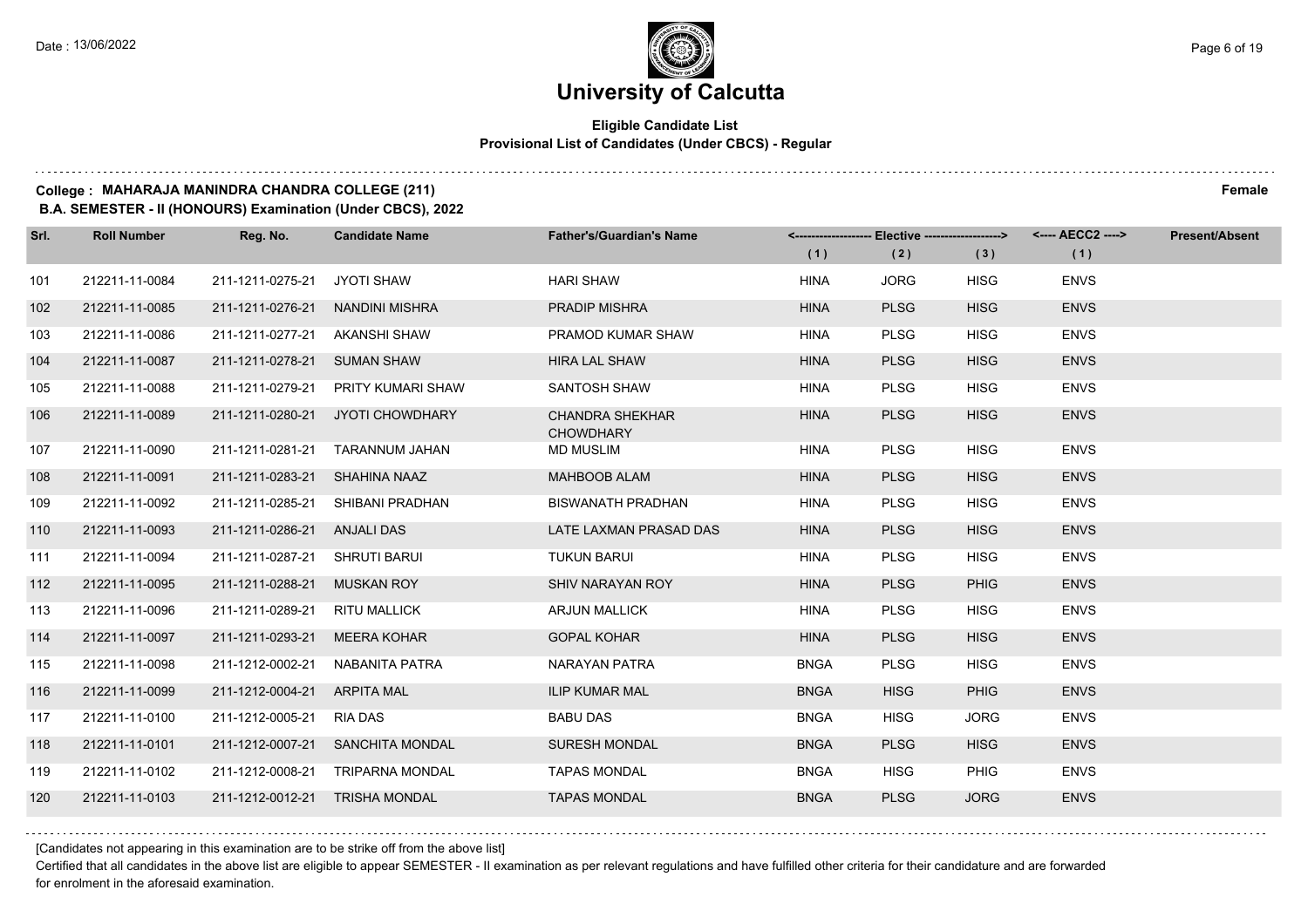#### **Eligible Candidate List Provisional List of Candidates (Under CBCS) - Regular**

#### **College : MAHARAJA MANINDRA CHANDRA COLLEGE (211) Female**

**B.A. SEMESTER - II (HONOURS) Examination (Under CBCS), 2022**

| Srl. | <b>Roll Number</b> | Reg. No.                    | <b>Candidate Name</b>          | <b>Father's/Guardian's Name</b> |             | <------------------- Elective ------------------> |             | <---- AECC2 ----> | <b>Present/Absent</b> |
|------|--------------------|-----------------------------|--------------------------------|---------------------------------|-------------|---------------------------------------------------|-------------|-------------------|-----------------------|
|      |                    |                             |                                |                                 | (1)         | (2)                                               | (3)         | (1)               |                       |
| 121  | 212211-11-0104     | 211-1212-0019-21            | SARMISTHA BALA                 | <b>NANTU BALA</b>               | <b>BNGA</b> | <b>HISG</b>                                       | <b>PHIG</b> | <b>ENVS</b>       |                       |
| 122  | 212211-11-0105     | 211-1212-0020-21            | <b>RIYA MONDAL</b>             | <b>MADAN MOHAN MONDAL</b>       | <b>BNGA</b> | <b>PLSG</b>                                       | <b>HISG</b> | <b>ENVS</b>       |                       |
| 123  | 212211-11-0106     | 211-1212-0026-21            | MADHURIMA NASKAR               | <b>GOPAL NASKAR</b>             | <b>BNGA</b> | <b>HISG</b>                                       | <b>PHIG</b> | <b>ENVS</b>       |                       |
| 124  | 212211-11-0107     | 211-1212-0036-21            | SAPTAPARNA MONDAL              | <b>GAYA RAM MONDAL</b>          | <b>BNGA</b> | <b>PLSG</b>                                       | <b>JORG</b> | <b>ENVS</b>       |                       |
| 125  | 212211-11-0108     | 211-1212-0037-21            | PRONALI DAS                    | PRABIR DAS                      | <b>BNGA</b> | <b>PLSG</b>                                       | <b>HISG</b> | <b>ENVS</b>       |                       |
| 126  | 212211-11-0109     | 211-1212-0039-21 SUMANA ROY |                                | <b>ASHIM KUMAR ROY</b>          | <b>BNGA</b> | <b>PLSG</b>                                       | <b>HISG</b> | <b>ENVS</b>       |                       |
| 127  | 212211-11-0110     | 211-1212-0051-21            | KRITTIKA KAR                   | <b>KAMAL KAR</b>                | <b>ENGA</b> | <b>JORG</b>                                       | <b>HISG</b> | <b>ENVS</b>       |                       |
| 128  | 212211-11-0111     |                             | 211-1212-0055-21 SUBARNA MANNA | <b>DIPAK MANNA</b>              | <b>ENGA</b> | <b>JORG</b>                                       | <b>HISG</b> | <b>ENVS</b>       |                       |
| 129  | 212211-11-0112     | 211-1212-0064-21            | SUSMITA HALDAR                 | <b>GOUTAM HALDAR</b>            | <b>ENGA</b> | <b>JORG</b>                                       | <b>HISG</b> | <b>ENVS</b>       |                       |
| 130  | 212211-11-0113     | 211-1212-0069-21            | <b>PRATIMA BISWAS</b>          | <b>PRODIP KUMAR BISWAS</b>      | <b>ENGA</b> | <b>PLSG</b>                                       | <b>HISG</b> | <b>ENVS</b>       |                       |
| 131  | 212211-11-0114     | 211-1212-0073-21            | <b>ESHITWA MONDAL</b>          | <b>NEMAI MONDAL</b>             | <b>ENGA</b> | <b>PHIG</b>                                       | <b>HISG</b> | <b>ENVS</b>       |                       |
| 132  | 212211-11-0115     | 211-1212-0080-21            | DEEPSHIKHA NASKAR              | PRASANTA NASKAR                 | <b>ENGA</b> | <b>JORG</b>                                       | <b>HISG</b> | <b>ENVS</b>       |                       |
| 133  | 212211-11-0116     | 211-1212-0103-21            | RIKTA MAJUMDER                 | <b>MILAN MAJUMDER</b>           | <b>HISA</b> | <b>PHIG</b>                                       | <b>PLSG</b> | <b>ENVS</b>       |                       |
| 134  | 212211-11-0117     | 211-1212-0104-21            | DONA PRAMANICK                 | <b>NAKUL PRAMANICK</b>          | <b>HISA</b> | <b>PLSG</b>                                       | <b>BNGG</b> | <b>ENVS</b>       |                       |
| 135  | 212211-11-0118     | 211-1212-0105-21            | <b>DEBJANI MONDAL</b>          | <b>BIRU KUMAR MONDAL</b>        | <b>HISA</b> | <b>PLSG</b>                                       | <b>BNGG</b> | <b>ENVS</b>       |                       |
| 136  | 212211-11-0119     | 211-1212-0106-21 ADRIJA DAS |                                | SAMIR KUMAR DAS                 | <b>HISA</b> | <b>PHIG</b>                                       | <b>PLSG</b> | <b>ENVS</b>       |                       |
| 137  | 212211-11-0120     | 211-1212-0112-21            | PRIYANKA DAS                   | <b>DEBU DAS</b>                 | <b>HISA</b> | <b>PLSG</b>                                       | <b>BNGG</b> | <b>ENVS</b>       |                       |
| 138  | 212211-11-0121     | 211-1212-0120-21            | SIMA NASKAR                    | NIBARAN NASKAR                  | <b>HISA</b> | <b>PLSG</b>                                       | <b>BNGG</b> | <b>ENVS</b>       |                       |
| 139  | 212211-11-0122     | 211-1212-0122-21            | RIYANKA MALAKAR                | RAJAT MALAKAR                   | <b>HISA</b> | <b>PLSG</b>                                       | <b>ENGG</b> | <b>ENVS</b>       |                       |
| 140  | 212211-11-0123     | 211-1212-0129-21            | <b>MOUMITA BISWAS</b>          | <b>SAMBIT BISWAS</b>            | <b>HISA</b> | <b>PLSG</b>                                       | <b>BNGG</b> | <b>ENVS</b>       |                       |

[Candidates not appearing in this examination are to be strike off from the above list]

Certified that all candidates in the above list are eligible to appear SEMESTER - II examination as per relevant regulations and have fulfilled other criteria for their candidature and are forwarded for enrolment in the aforesaid examination.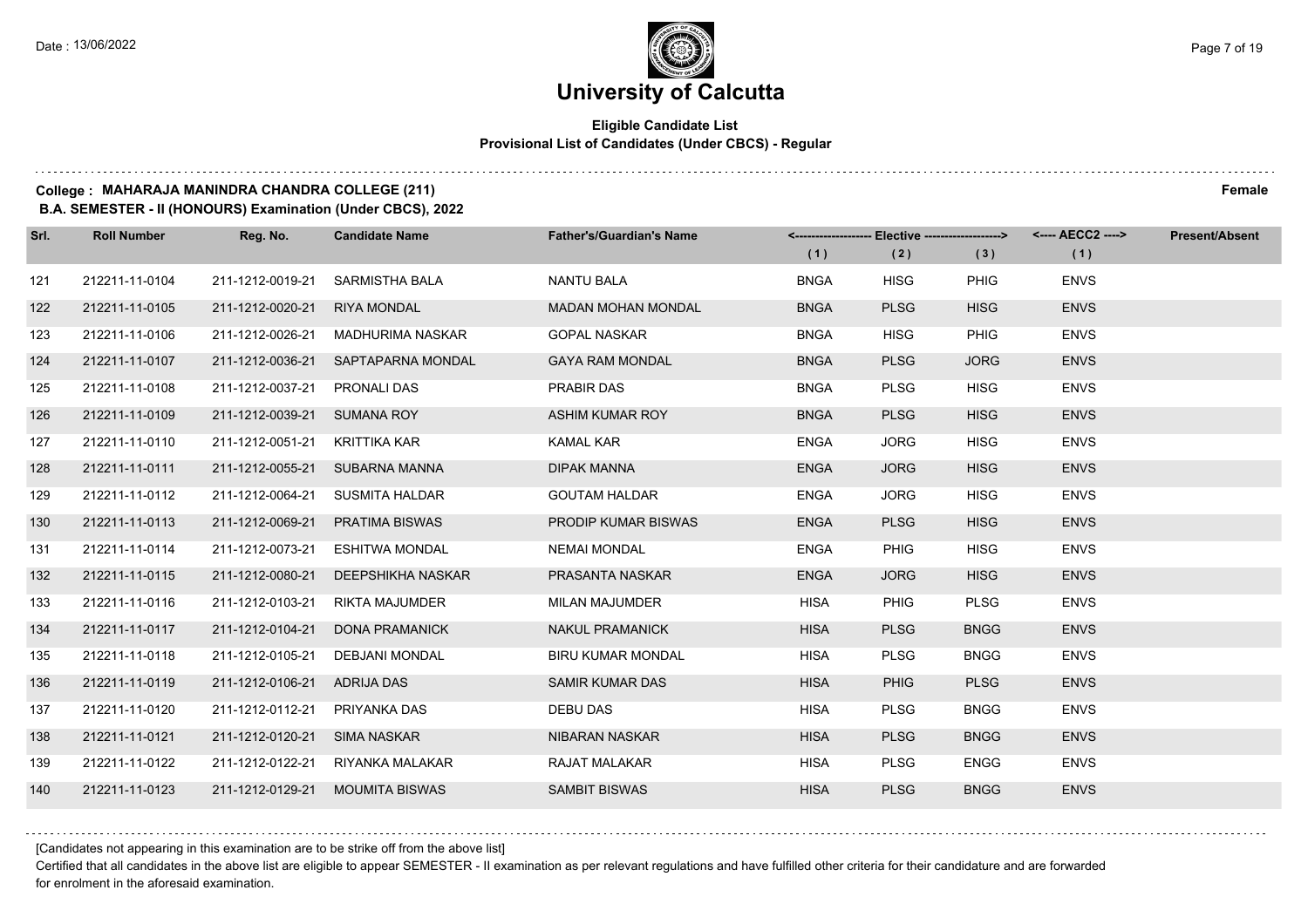#### **Eligible Candidate List Provisional List of Candidates (Under CBCS) - Regular**

### **College : MAHARAJA MANINDRA CHANDRA COLLEGE (211) Female**

**B.A. SEMESTER - II (HONOURS) Examination (Under CBCS), 2022**

| Srl. | <b>Roll Number</b> | Reg. No.                       | <b>Candidate Name</b>            | <b>Father's/Guardian's Name</b> |             | <------------------- Elective ------------------> |             | <---- AECC2 ----> | <b>Present/Absent</b> |
|------|--------------------|--------------------------------|----------------------------------|---------------------------------|-------------|---------------------------------------------------|-------------|-------------------|-----------------------|
|      |                    |                                |                                  |                                 | (1)         | (2)                                               | (3)         | (1)               |                       |
| 141  | 212211-11-0124     | 211-1212-0131-21               | SAGARIKA MONDAL                  | <b>ASHIT MONDAL</b>             | <b>HISA</b> | <b>PHIG</b>                                       | <b>PLSG</b> | <b>ENVS</b>       |                       |
| 142  | 212211-11-0125     |                                | 211-1212-0133-21 SANGHAMITRA ROY | <b>TUSHAR ROY</b>               | <b>HISA</b> | <b>PLSG</b>                                       | <b>BNGG</b> | <b>ENVS</b>       |                       |
| 143  | 212211-11-0126     | 211-1212-0143-21               | <b>ISHIKA MALLICK</b>            | <b>KAMALESH MALLICK</b>         | <b>HISA</b> | <b>PLSG</b>                                       | <b>BNGG</b> | <b>ENVS</b>       |                       |
| 144  | 212211-11-0127     | 211-1212-0170-21               | PRIYANKA DAS                     | <b>BISWAJIT DAS</b>             | <b>PHIA</b> | <b>PLSG</b>                                       | <b>HISG</b> | <b>ENVS</b>       |                       |
| 145  | 212211-11-0128     | 211-1212-0179-21               | HERA ROY                         | <b>BIJON ROY</b>                | <b>PLSA</b> | <b>HISG</b>                                       | <b>BNGG</b> | <b>ENVS</b>       |                       |
| 146  | 212211-11-0129     | 211-1212-0181-21               | <b>MONIKA PRAMANICK</b>          | RAGHUNATH PRAMANICK             | <b>PLSA</b> | <b>HISG</b>                                       | <b>BNGG</b> | <b>ENVS</b>       |                       |
| 147  | 212211-11-0130     | 211-1212-0185-21 SUJATA BISWAS |                                  | <b>SAMIR BISWAS</b>             | <b>PLSA</b> | <b>HISG</b>                                       | <b>BNGG</b> | <b>ENVS</b>       |                       |
| 148  | 212211-11-0131     |                                | 211-1212-0198-21 ANNASHA SARDAR  | <b>BAPI SARDAR</b>              | <b>PLSA</b> | <b>HISG</b>                                       | <b>JORG</b> | <b>ENVS</b>       |                       |
| 149  | 212211-11-0132     | 211-1212-0199-21               | <b>MAMPY MONDAL</b>              | <b>JAYANTA MONDAL</b>           | <b>PLSA</b> | <b>HISG</b>                                       | <b>BNGG</b> | <b>ENVS</b>       |                       |
| 150  | 212211-11-0133     | 211-1212-0209-21               | SUNITA KUMARI                    | <b>SUDHAN PRASAD</b>            | <b>PLSA</b> | <b>HISG</b>                                       | <b>PHIG</b> | <b>ENVS</b>       |                       |
| 151  | 212211-11-0134     | 211-1212-0212-21               | URMILA MONDAL                    | <b>BALARAM MONDAL</b>           | <b>PLSA</b> | <b>HISG</b>                                       | <b>BNGG</b> | <b>ENVS</b>       |                       |
| 152  | 212211-11-0135     |                                | 211-1212-0214-21 SUMANA SAMADDAR | <b>GOUTAM SAMADDAR</b>          | <b>PLSA</b> | <b>BNGG</b>                                       | <b>PHIG</b> | <b>ENVS</b>       |                       |
| 153  | 212211-11-0136     | 211-1212-0220-21               | <b>TAPASI PARBAT</b>             | SAMIR KUMAR PARBAT              | <b>PLSA</b> | <b>HISG</b>                                       | <b>BNGG</b> | <b>ENVS</b>       |                       |
| 154  | 212211-11-0137     | 211-1212-0221-21               | <b>ISHANI MISTRY</b>             | <b>ANIMESH MISTRY</b>           | <b>JORA</b> | <b>PLSG</b>                                       | <b>BNGG</b> | <b>ENVS</b>       |                       |
| 155  | 212211-11-0138     | 211-1212-0222-21               | SUPRIYA KONUI                    | <b>JAGANNATH KONUI</b>          | <b>JORA</b> | <b>PLSG</b>                                       | <b>BNGG</b> | <b>ENVS</b>       |                       |
| 156  | 212211-11-0139     | 211-1212-0226-21               | PAYEL KHANRA                     | LATE SRIMANTA KHANRA            | <b>JORA</b> | <b>PLSG</b>                                       | <b>BNGG</b> | <b>ENVS</b>       |                       |
| 157  | 212211-11-0140     | 211-1212-0238-21               | <b>TRESHA BAR</b>                | <b>MRITUNJAY BAR</b>            | <b>JORA</b> | <b>ENGG</b>                                       | <b>PLSG</b> | <b>ENVS</b>       |                       |
| 158  | 212211-11-0141     | 211-1212-0245-21               | <b>DISHA MONDAL</b>              | <b>DIPAK MONDAL</b>             | <b>JORA</b> | <b>PLSG</b>                                       | <b>BNGG</b> | <b>ENVS</b>       |                       |
| 159  | 212211-11-0142     |                                | 211-1212-0252-21 TANUSHREE SAHA  | <b>TAPAS SAHA</b>               | <b>JORA</b> | <b>ENGG</b>                                       | <b>PLSG</b> | <b>ENVS</b>       |                       |
| 160  | 212211-11-0143     | 211-1212-0254-21 SUDEVI SARKAR |                                  | <b>RAMEN SARKAR</b>             | <b>JORA</b> | <b>BNGG</b>                                       | <b>PLSG</b> | <b>ENVS</b>       |                       |

[Candidates not appearing in this examination are to be strike off from the above list]

Certified that all candidates in the above list are eligible to appear SEMESTER - II examination as per relevant regulations and have fulfilled other criteria for their candidature and are forwarded for enrolment in the aforesaid examination.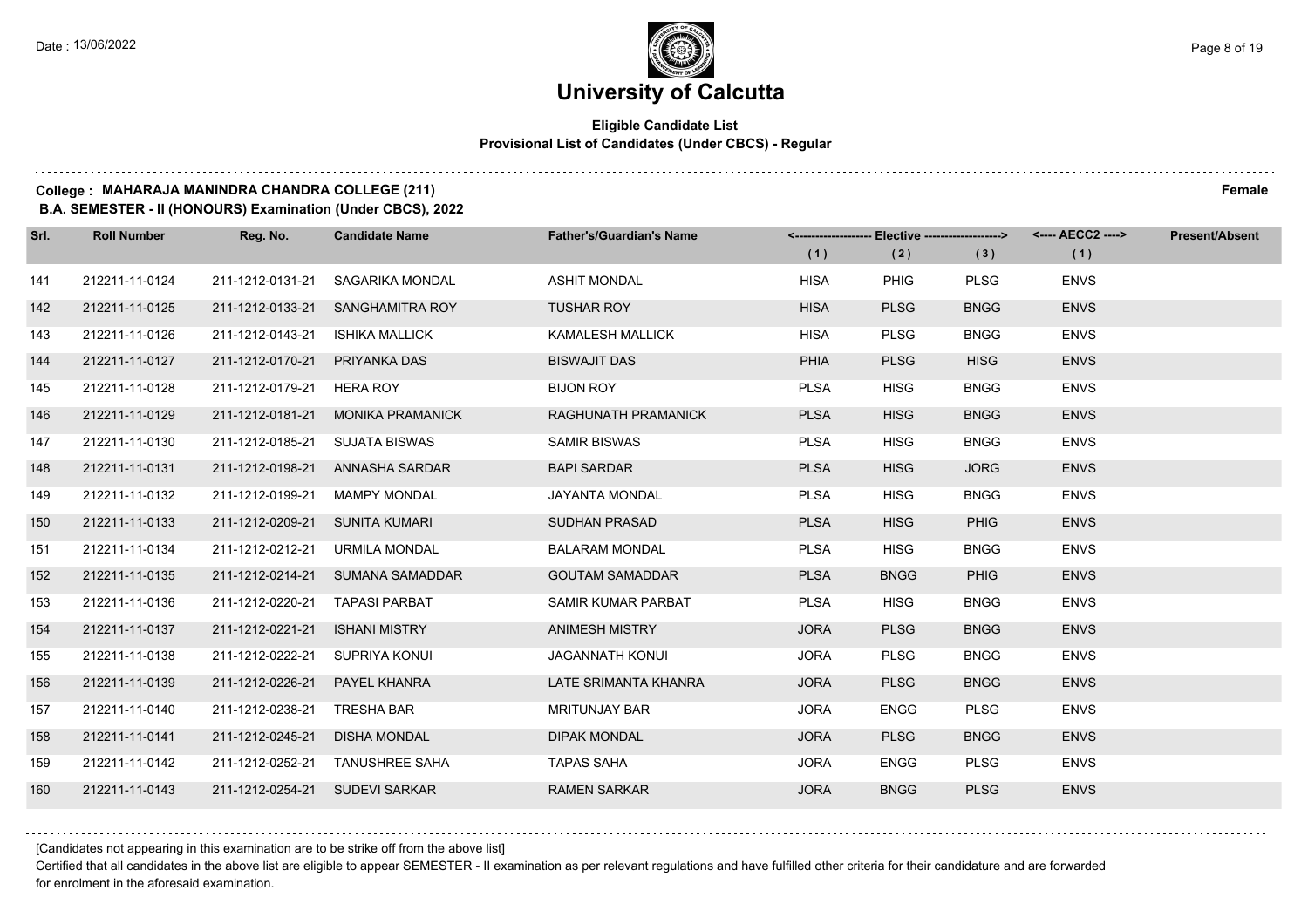#### **Eligible Candidate List Provisional List of Candidates (Under CBCS) - Regular**

#### **College : MAHARAJA MANINDRA CHANDRA COLLEGE (211) Female**

**B.A. SEMESTER - II (HONOURS) Examination (Under CBCS), 2022**

| Srl. | <b>Roll Number</b> | Reg. No.                        | <b>Candidate Name</b>              | <b>Father's/Guardian's Name</b> | <-------------------- Elective -------------------> |             |             | <---- AECC2 ----> | <b>Present/Absent</b> |
|------|--------------------|---------------------------------|------------------------------------|---------------------------------|-----------------------------------------------------|-------------|-------------|-------------------|-----------------------|
|      |                    |                                 |                                    |                                 | (1)                                                 | (2)         | (3)         | (1)               |                       |
| 161  | 212211-11-0144     | 211-1212-0259-21                | PRITI SIKDER                       | <b>BHABATOSH SIKDER</b>         | <b>JORA</b>                                         | <b>PLSG</b> | <b>ECOG</b> | <b>ENVS</b>       |                       |
| 162  | 212211-11-0145     | 211-1212-0262-21                | KIRTI BISWAS                       | <b>TARAK CHANDRA BISWAS</b>     | <b>JORA</b>                                         | <b>PLSG</b> | <b>BNGG</b> | <b>ENVS</b>       |                       |
| 163  | 212211-11-0146     | 211-1212-0269-21 SRIHITA SAHA   |                                    | SUBHASH CHANDRA SAHA            | <b>JORA</b>                                         | <b>BNGG</b> | <b>PLSG</b> | <b>ENVS</b>       |                       |
| 164  | 212211-11-0147     |                                 | 211-1213-0053-21 SMRITIKANA PANDIT | <b>ASIT PANDIT</b>              | <b>ENGA</b>                                         | <b>PLSG</b> | <b>JORG</b> | <b>ENVS</b>       |                       |
| 165  | 212211-11-0148     | 211-1213-0271-21                | SHALINI SEN                        | <b>DIPANKAR SEN</b>             | <b>JORA</b>                                         | <b>ENGG</b> | <b>ECOG</b> | <b>ENVS</b>       |                       |
| 166  | 212211-11-0149     | 211-1214-0021-21                | <b>RIMIKA GHOSH</b>                | AMAR KUMAR GHOSH                | <b>BNGA</b>                                         | <b>HISG</b> | <b>PHIG</b> | <b>ENVS</b>       |                       |
| 167  | 212211-11-0150     |                                 | 211-1214-0025-21 DIPSHIKA BISWAS   | DEBABRATA BISWAS                | <b>BNGA</b>                                         | <b>HISG</b> | <b>JORG</b> | <b>ENVS</b>       |                       |
| 168  | 212211-11-0151     | 211-1214-0028-21 ANKITA PAUL    |                                    | <b>KRISHNA PAUL</b>             | <b>BNGA</b>                                         | <b>HISG</b> | <b>JORG</b> | <b>ENVS</b>       |                       |
| 169  | 212211-11-0152     | 211-1214-0031-21                | TRISHA DEBNATH                     | LATE SHIBSANKAR DEBNATH         | <b>BNGA</b>                                         | <b>HISG</b> | <b>PHIG</b> | <b>ENVS</b>       |                       |
| 170  | 212211-11-0153     | 211-1214-0049-21                | DIYA PAL                           | <b>DILIP PAL</b>                | <b>BNGA</b>                                         | <b>HISG</b> | <b>PHIG</b> | <b>ENVS</b>       |                       |
| 171  | 212211-11-0154     | 211-1214-0061-21 SUKALPA PAUL   |                                    | <b>SUKANTA PAUL</b>             | <b>ENGA</b>                                         | <b>PLSG</b> | <b>PHIG</b> | <b>ENVS</b>       |                       |
| 172  | 212211-11-0155     | 211-1214-0065-21 ANTARA PAUL    |                                    | <b>ASHIS PAUL</b>               | <b>ENGA</b>                                         | <b>PLSG</b> | <b>JORG</b> | <b>ENVS</b>       |                       |
| 173  | 212211-11-0156     | 211-1214-0124-21                | TRISHA GHOSH                       | <b>TAPAS GHOSH</b>              | <b>HISA</b>                                         | <b>PLSG</b> | <b>BNGG</b> | <b>ENVS</b>       |                       |
| 174  | 212211-11-0157     | 211-1214-0157-21 SREYA NATH     |                                    | PRADIP KUMAR NATH               | <b>PHIA</b>                                         | <b>PLSG</b> | <b>HISG</b> | <b>ENVS</b>       |                       |
| 175  | 212211-11-0158     | 211-1214-0188-21                | SEBIKA SIL                         | <b>TAPAN SIL</b>                | <b>PLSA</b>                                         | <b>HISG</b> | <b>BNGG</b> | <b>ENVS</b>       |                       |
| 176  | 212211-11-0159     | 211-1214-0194-21                | KASHISH SINGH                      | <b>MITHAI LAL SINGH</b>         | <b>PLSA</b>                                         | <b>HISG</b> | <b>HING</b> | <b>ENVS</b>       |                       |
| 177  | 212211-11-0160     | 211-1214-0257-21                | SOMRUPA ASH                        | <b>SWARUP ASH</b>               | <b>JORA</b>                                         | <b>PLSG</b> | <b>ECOG</b> | <b>ENVS</b>       |                       |
| 178  | 212211-11-0161     |                                 | 211-1214-0261-21 SONALI PRAMANIK   | <b>BIKASH PRAMANIK</b>          | <b>JORA</b>                                         | <b>PLSG</b> | <b>ECOG</b> | <b>ENVS</b>       |                       |
| 179  | 212211-11-0162     |                                 | 211-1214-0266-21 BRATATI DEBNATH   | KANAI DEBNATH                   | <b>JORA</b>                                         | <b>BNGG</b> | <b>PLSG</b> | <b>ENVS</b>       |                       |
| 180  | 212211-11-0163     | 211-1214-0292-21 JUHI PRAJAPATI |                                    | <b>RAJESH PRAJAPATI</b>         | <b>HINA</b>                                         | <b>PLSG</b> | <b>HISG</b> | <b>ENVS</b>       |                       |

[Candidates not appearing in this examination are to be strike off from the above list]

Certified that all candidates in the above list are eligible to appear SEMESTER - II examination as per relevant regulations and have fulfilled other criteria for their candidature and are forwarded for enrolment in the aforesaid examination.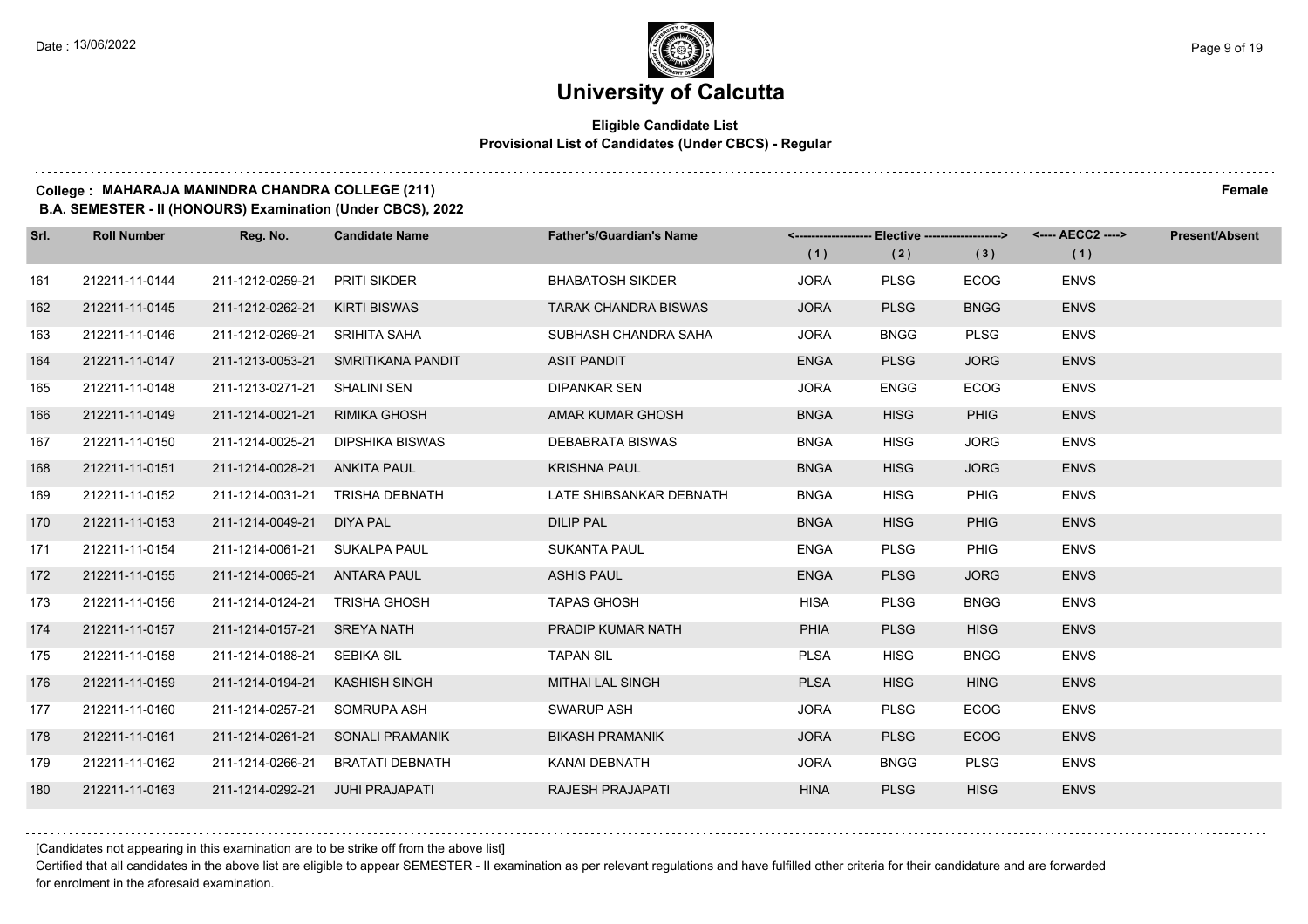#### **Eligible Candidate List Provisional List of Candidates (Under CBCS) - Regular**

and a strategic control

**College : MAHARAJA MANINDRA CHANDRA COLLEGE (211) Female**

#### **B.A. SEMESTER - II (HONOURS) Examination (Under CBCS), 2022**

| Srl. | <b>Roll Number</b> | Reg. No.                     | <b>Candidate Name</b>            | <b>Father's/Guardian's Name</b> | <-------------------- Elective -------------------> |             |             | <---- AECC2 ----> | <b>Present/Absent</b> |
|------|--------------------|------------------------------|----------------------------------|---------------------------------|-----------------------------------------------------|-------------|-------------|-------------------|-----------------------|
|      |                    |                              |                                  |                                 | (1)                                                 | (2)         | (3)         | (1)               |                       |
| 181  | 212211-11-0164     | 211-1215-0006-21             | RAMA KHATUN                      | MONSUR ALI MOLLA                | <b>BNGA</b>                                         | <b>PLSG</b> | <b>HISG</b> | <b>ENVS</b>       |                       |
| 182  | 212211-11-0165     | 211-1215-0015-21             | <b>FARHANA TASNIN</b>            | <b>SK FARUK</b>                 | <b>BNGA</b>                                         | <b>PLSG</b> | <b>HISG</b> | <b>ENVS</b>       |                       |
| 183  | 212211-11-0166     |                              | 211-1215-0016-21 ROSHNI PARVEEN  | LATE ROMJAN OSTAGAR             | <b>BNGA</b>                                         | <b>PLSG</b> | <b>HISG</b> | <b>ENVS</b>       |                       |
| 184  | 212211-11-0167     | 211-1215-0070-21             | <b>NARGIS PARVIN</b>             | <b>SK NAZRUL ISLAM</b>          | <b>ENGA</b>                                         | <b>PLSG</b> | <b>HISG</b> | <b>ENVS</b>       |                       |
| 185  | 212211-11-0168     |                              | 211-1215-0101-21  PARVIN SULTANA | <b>JENTU SK</b>                 | <b>HISA</b>                                         | <b>PLSG</b> | <b>BNGG</b> | <b>ENVS</b>       |                       |
| 186  | 212211-11-0169     | 211-1215-0107-21             | <b>SUMONA PARVIN</b>             | <b>SALIM ALI</b>                | <b>HISA</b>                                         | <b>PLSG</b> | <b>BNGG</b> | <b>ENVS</b>       |                       |
| 187  | 212211-11-0170     | 211-1215-0130-21 ASHA ALI    |                                  | <b>AKKAS ALI</b>                | <b>HISA</b>                                         | <b>PLSG</b> | <b>BNGG</b> | <b>ENVS</b>       |                       |
| 188  | 212211-11-0171     | 211-1215-0137-21 JEBA RAMISA |                                  | SK ABBAS ALI                    | <b>HISA</b>                                         | <b>PLSG</b> | <b>JORG</b> | <b>ENVS</b>       |                       |
| 189  | 212211-11-0172     |                              | 211-1215-0232-21 RUPSHA KARMAKAR | <b>BHOLA KARMAKAR</b>           | <b>JORA</b>                                         | <b>ENGG</b> | <b>PLSG</b> | <b>ENVS</b>       |                       |
| 190  | 212211-11-0173     | 211-1215-0241-21             | AAYAT ANSARI                     | <b>MD SHAMSHER</b>              | <b>JORA</b>                                         | <b>ENGG</b> | <b>ECOG</b> | <b>ENVS</b>       |                       |
| 191  | 212211-11-0174     | 211-1215-0270-21 PURBA PAUL  |                                  | PARIMAL KUMAR PAUL              | <b>JORA</b>                                         | <b>ENGG</b> | <b>PLSG</b> | <b>ENVS</b>       |                       |
| 192  | 212211-11-0175     |                              | 211-1211-1055-21 TRISHITA BISWAS | <b>TARUN BISWAS</b>             | <b>ENGA</b>                                         | <b>JORG</b> | <b>HISG</b> | <b>ENVS</b>       |                       |
| 193  | 212211-11-0176     | 211-1211-1057-21             | AHELI NATH                       | <b>DIPAK NATH</b>               | PHIA                                                | <b>BNGG</b> | <b>HISG</b> | <b>ENVS</b>       |                       |
| 194  | 212211-11-0177     | 211-1211-1091-21             | DEBALINA SENAPATI                | KANTA SENAPATI                  | <b>PLSA</b>                                         | <b>BNGG</b> | <b>PHIG</b> | <b>ENVS</b>       |                       |
| 195  | 212211-11-0178     | 211-1212-1060-21 JOYITI DAS  |                                  | <b>SAMIR DAS</b>                | PHIA                                                | <b>PLSG</b> | <b>HISG</b> | <b>ENVS</b>       |                       |
| 196  | 212211-11-0179     | 211-1212-1061-21 KOYEL DAS   |                                  | <b>KESHAB DAS</b>               | <b>PHIA</b>                                         | <b>BNGG</b> | <b>HISG</b> | <b>ENVS</b>       |                       |
| 197  | 212211-11-0180     | 211-1212-1063-21             | <b>TANIMA MONDAL</b>             | <b>SUKANTA MONDAL</b>           | <b>JORA</b>                                         | <b>ENGG</b> | <b>PLSG</b> | <b>ENVS</b>       |                       |
| 198  | 212211-11-0181     |                              | 211-1214-1056-21 SUJATA KARMAKAR | <b>BISWANATH KARMAKAR</b>       | PHIA                                                | <b>BNGG</b> | <b>HISG</b> | <b>ENVS</b>       |                       |
| 199  | 212211-11-0182     | 211-1211-1103-21 SRIJA DAS   |                                  | <b>SUMIT DAS</b>                | <b>JORA</b>                                         | <b>PLSG</b> | <b>ENGG</b> | <b>ENVS</b>       |                       |
| 200  | 212211-11-0183     |                              | 211-1211-1104-21 SANJANA KUMARI  | <b>ASHOK KUMAR</b>              | <b>HINA</b>                                         | <b>PLSG</b> | <b>HISG</b> | <b>ENVS</b>       |                       |

[Candidates not appearing in this examination are to be strike off from the above list]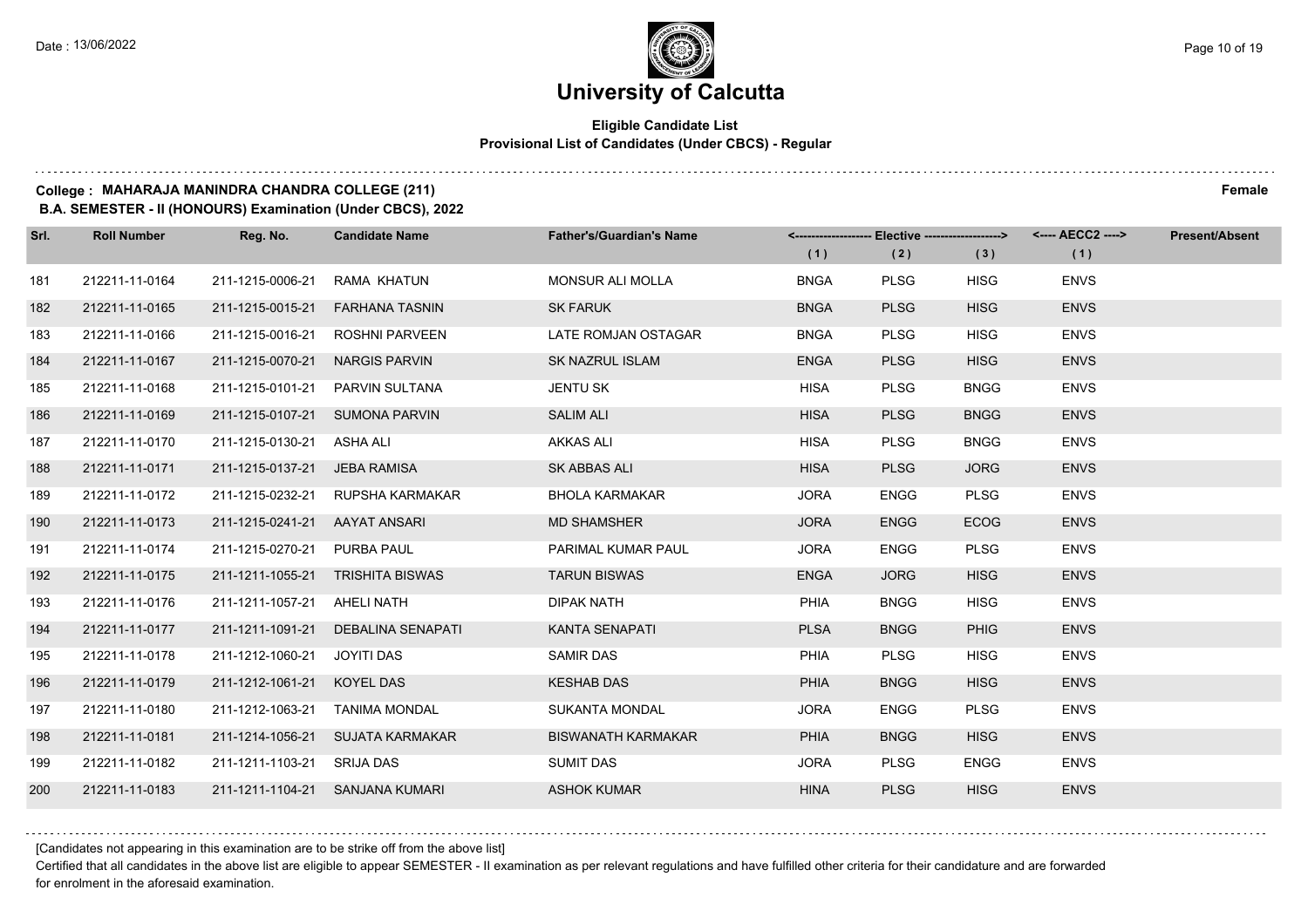and and

### **University of Calcutta**  Date : 13/06/2022 Page 11 of 19

#### **Eligible Candidate List Provisional List of Candidates (Under CBCS) - Regular**

| College: MAHARAJA MANINDRA CHANDRA COLLEGE (211)                  | <b>Female</b> |
|-------------------------------------------------------------------|---------------|
| EMESTER - II (HONOURS) Examination (Under CBCS), 2022<br>B.A. SEN |               |

| Srl. | <b>Roll Number</b> | Rea. No.         | <b>Candidate Name</b> | <b>Father's/Guardian's Name</b> | <u> S------------------- Elective -----------------&gt; Theory Service of The Service of The Service of The Service of The Service of The Service of The Service of The Service of The Service of The Service of The Service of The</u> |      |             | <---- AECC2 ----> | <b>Present/Absent</b> |
|------|--------------------|------------------|-----------------------|---------------------------------|-----------------------------------------------------------------------------------------------------------------------------------------------------------------------------------------------------------------------------------------|------|-------------|-------------------|-----------------------|
|      |                    |                  |                       |                                 |                                                                                                                                                                                                                                         |      | (3)         |                   |                       |
| 201  | 212211-11-0184     | 211-1215-1155-21 | NEHA PARVIN           | <b>ALI HAFEGE</b>               | <b>HISA</b>                                                                                                                                                                                                                             | PHIG | <b>BNGG</b> | <b>ENVS</b>       |                       |

[Candidates not appearing in this examination are to be strike off from the above list]

Certified that all candidates in the above list are eligible to appear SEMESTER - II examination as per relevant regulations and have fulfilled other criteria for their candidature and are forwarded for enrolment in the aforesaid examination.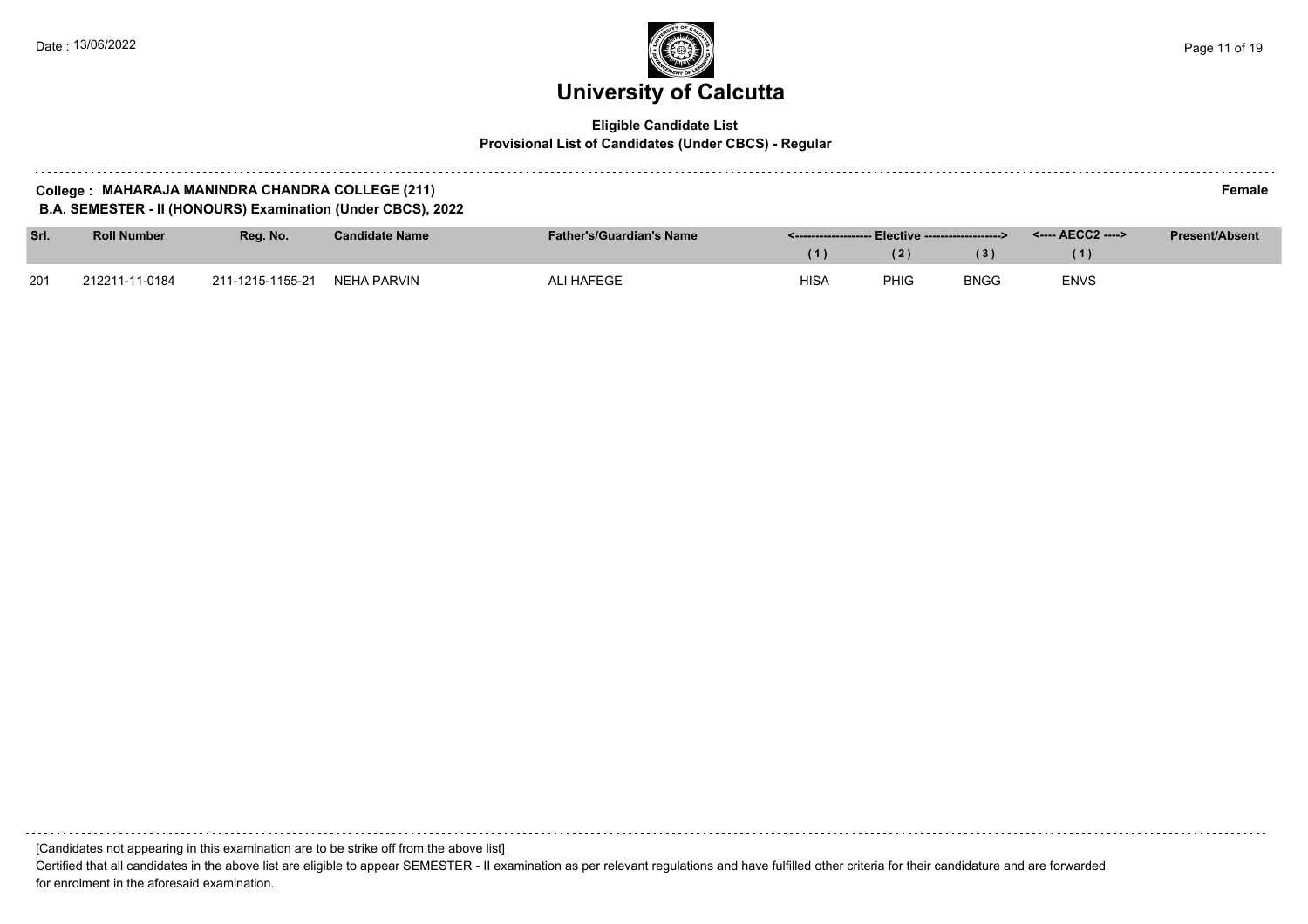#### **Eligible Candidate List Provisional List of Candidates (Under CBCS) - Regular**

### **College : MAHARAJA MANINDRA CHANDRA COLLEGE (211) Male**

**B.A. SEMESTER - II (HONOURS) Examination (Under CBCS), 2022**

| Srl.            | <b>Roll Number</b> | Reg. No.                      | <b>Candidate Name</b>              | <b>Father's/Guardian's Name</b> | <-------------------- Elective -------------------> |             |             |             | <b>Present/Absent</b> |
|-----------------|--------------------|-------------------------------|------------------------------------|---------------------------------|-----------------------------------------------------|-------------|-------------|-------------|-----------------------|
|                 |                    |                               |                                    |                                 | (1)                                                 | (2)         | (3)         | (1)         |                       |
| $\mathbf{1}$    | 192211-21-0015     | 211-1111-0242-19              | <b>IMRAN ALI</b>                   | Atahar <sub>sk</sub>            | <b>ENGA</b>                                         | <b>HISG</b> | <b>PLSG</b> | <b>ENVS</b> |                       |
| 2               | 192211-21-0019     | 211-1112-0059-19              | SUBHANKAR MISTRY                   | Sukhendu Mistry                 | <b>ENGA</b>                                         | <b>JORG</b> | <b>PLSG</b> | <b>ENVS</b> |                       |
| $\mathbf{3}$    | 192211-21-0025     | 211-1114-0062-19              | HEMANTA THAKUR                     | <b>BHUPAL THAKUR</b>            | <b>ENGA</b>                                         | <b>PLSG</b> | <b>PHIG</b> | <b>ENVS</b> |                       |
| 4               | 192211-21-0027     | 211-1111-0195-19              | <b>ABHISHEK SINGH</b>              | SARVESH SINGH                   | <b>HINA</b>                                         | <b>HISG</b> | <b>PLSG</b> | <b>ENVS</b> |                       |
| 5               | 192211-21-0044     | 211-1111-0230-19              | IMTIAZ ALI MOLLA                   | YUSUF ALI MOHAMMAD              | <b>HISA</b>                                         | <b>PLSG</b> | <b>BNGG</b> | <b>ENVS</b> |                       |
| 6               | 192211-21-0051     | 211-1141-0084-19              | PREM CHAND SINGH                   | <b>MUKESH SINGH</b>             | <b>HISA</b>                                         | <b>BNGG</b> | <b>PLSG</b> | <b>ENVS</b> |                       |
| $7\overline{ }$ | 192211-21-0061     | 211-1111-0225-19 JOY MALAKAR  |                                    | DHANANJOY MALAKAR               | <b>JORA</b>                                         | <b>BNGG</b> | <b>PLSG</b> | <b>ENVS</b> |                       |
| 8               | 192211-21-0062     |                               | 211-1114-0178-19 SANDIPAN DEBNATH  | <b>HARADHAN DEBNATH</b>         | <b>JORA</b>                                         | <b>ENGG</b> | <b>PLSG</b> | <b>ENVS</b> |                       |
| 9               | 192211-21-0067     | 211-1111-0121-19              | <b>RIK MOLLA</b>                   | RAFIQUE ALI MOLLA               | <b>PHIA</b>                                         | <b>HISG</b> | <b>BNGG</b> | <b>ENVS</b> |                       |
| 10 <sup>°</sup> | 192211-21-0068     | 211-1111-0249-19              | MD NASIM                           | Md Muslim                       | <b>PHIA</b>                                         | <b>HISG</b> | <b>PLSG</b> | <b>ENVS</b> |                       |
| 11              | 202211-21-0051     | 211-1111-0286-20 ABHISHEK DAS |                                    | <b>SAILENDRA DAS</b>            | <b>JORA</b>                                         | <b>PLSG</b> | <b>HISG</b> | <b>ENVS</b> |                       |
| 12              | 202211-21-0059     |                               | 211-1112-0055-20 SUBHAJIT KARMAKAR | <b>BIDYADHAR KARMAKAR</b>       | <b>ENGA</b>                                         | <b>HISG</b> | <b>JORG</b> | <b>ENVS</b> |                       |
| 13              | 202211-21-0068     | 211-1112-0130-20              | <b>KRISHANU MANDAL</b>             | <b>RANJIT MANDAL</b>            | <b>HISA</b>                                         | <b>PLSG</b> | <b>PHIG</b> | <b>ENVS</b> |                       |
| 14              | 202211-21-0084     | 211-1112-0253-20              | <b>ROHIT DAS</b>                   | LATE DILIP DAS                  | <b>JORA</b>                                         | <b>PLSG</b> | <b>BNGG</b> | <b>ENVS</b> |                       |
| 15              | 202211-21-0089     | 211-1112-0267-20 ARNAB MONDAL |                                    | <b>SUSANTA MONDAL</b>           | <b>JORA</b>                                         | <b>PLSG</b> | <b>ENGG</b> | <b>ENVS</b> |                       |
| 16              | 202211-21-0102     |                               | 211-1111-1073-20 AMAL CHAKRABORTY  | <b>BIKASH CHAKRABORTY</b>       | <b>PHIA</b>                                         | <b>HISG</b> | <b>BNGG</b> | <b>ENVS</b> |                       |
| 17              | 212211-21-0001     | 211-1111-0014-21              | <b>SUVAYAN SARKAR</b>              | <b>SWAPAN SARKAR</b>            | <b>BNGA</b>                                         | <b>PLSG</b> | <b>JORG</b> | <b>ENVS</b> |                       |
| 18              | 212211-21-0002     | 211-1111-0023-21              | <b>SAYAN MUKHERJEE</b>             | <b>SUBIR MUKHERJEE</b>          | <b>BNGA</b>                                         | <b>HISG</b> | <b>JORG</b> | <b>ENVS</b> |                       |
| 19              | 212211-21-0003     | 211-1111-0027-21              | <b>HRIJIT CHATTERJEE</b>           | SANJIB CHATTERJEE               | <b>BNGA</b>                                         | <b>HISG</b> | <b>JORG</b> | <b>ENVS</b> |                       |
| 20              | 212211-21-0004     | 211-1111-0030-21              | <b>JOY SAHA</b>                    | SWAPAN SAHA                     | <b>BNGA</b>                                         | <b>HISG</b> | <b>JORG</b> | <b>ENVS</b> |                       |

[Candidates not appearing in this examination are to be strike off from the above list]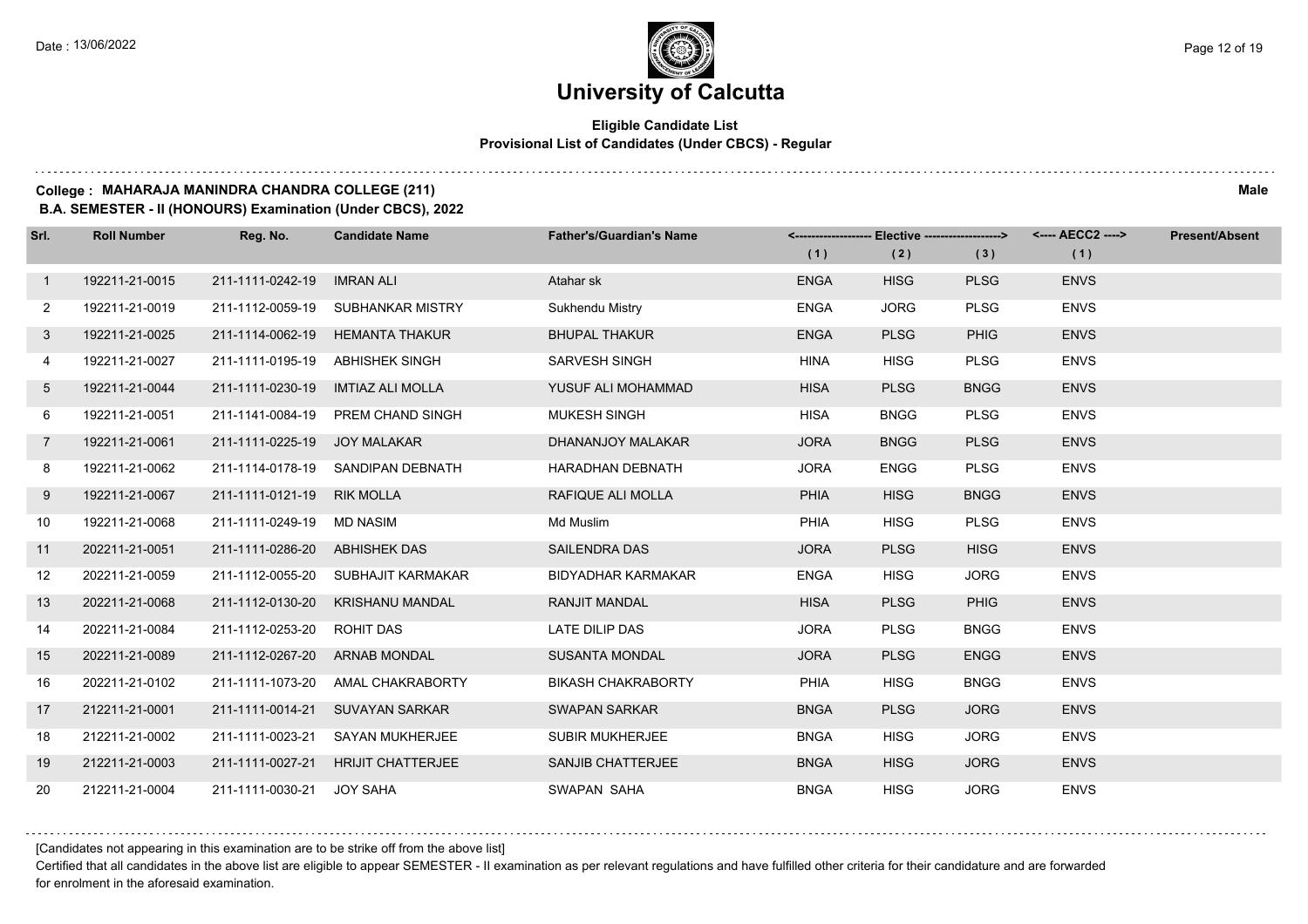#### **Eligible Candidate List Provisional List of Candidates (Under CBCS) - Regular**

#### **College : MAHARAJA MANINDRA CHANDRA COLLEGE (211) Male**

**B.A. SEMESTER - II (HONOURS) Examination (Under CBCS), 2022**

| Srl. | <b>Roll Number</b> | Reg. No.                       | <b>Candidate Name</b>                   | <b>Father's/Guardian's Name</b> |             | <-------------------- Elective -------------------> |             |             | <b>Present/Absent</b> |
|------|--------------------|--------------------------------|-----------------------------------------|---------------------------------|-------------|-----------------------------------------------------|-------------|-------------|-----------------------|
|      |                    |                                |                                         |                                 | (1)         | (2)                                                 | (3)         | (1)         |                       |
| 21   | 212211-21-0005     | 211-1111-0032-21               | <b>ROHIT GHOSH</b>                      | <b>ASHOK GHOSH</b>              | <b>BNGA</b> | <b>HISG</b>                                         | <b>JORG</b> | <b>ENVS</b> |                       |
| 22   | 212211-21-0006     |                                | 211-1111-0043-21 SUBHA ADHIKARI         | <b>TARAK ADHIKARI</b>           | <b>BNGA</b> | <b>HISG</b>                                         | PHIG        | <b>ENVS</b> |                       |
| 23   | 212211-21-0007     | 211-1111-0063-21 SOURAV PAL    |                                         | <b>JAYANTA PAL</b>              | <b>ENGA</b> | <b>PLSG</b>                                         | <b>HISG</b> | <b>ENVS</b> |                       |
| 24   | 212211-21-0008     |                                | 211-1111-0067-21 SWARUP DUTTA           | <b>SOMEN DUTTA</b>              | <b>ENGA</b> | <b>PLSG</b>                                         | <b>JORG</b> | <b>ENVS</b> |                       |
| 25   | 212211-21-0009     | 211-1111-0068-21 KAUSHIK DUTTA |                                         | SANKAR KUMAR DUTTA              | <b>ENGA</b> | <b>JORG</b>                                         | <b>HISG</b> | <b>ENVS</b> |                       |
| 26   | 212211-21-0010     |                                | 211-1111-0071-21 AYAN DAS KARMAKAR      | AMAL DASKARMAKAR                | <b>ENGA</b> | <b>PLSG</b>                                         | <b>HISG</b> | <b>ENVS</b> |                       |
| 27   | 212211-21-0011     | 211-1111-0072-21 ABEER ROY     |                                         | <b>SUMAN ROY</b>                | <b>ENGA</b> | <b>JORG</b>                                         | <b>HISG</b> | <b>ENVS</b> |                       |
| 28   | 212211-21-0012     |                                | 211-1111-0077-21 SAYAN MUKHERJEE        | <b>SUBRATA MUKHERJEE</b>        | <b>ENGA</b> | <b>PLSG</b>                                         | <b>HISG</b> | <b>ENVS</b> |                       |
| 29   | 212211-21-0013     | 211-1111-0078-21               | <b>ROHAN DAS</b>                        | SATYABRATA DAS                  | <b>ENGA</b> | <b>PLSG</b>                                         | <b>JORG</b> | <b>ENVS</b> |                       |
| 30   | 212211-21-0014     | 211-1111-0082-21               | ARYA BHATTACHARYA                       | RUDRA BHATTACHARYA              | <b>ENGA</b> | <b>PLSG</b>                                         | <b>JORG</b> | <b>ENVS</b> |                       |
| 31   | 212211-21-0015     | 211-1111-0085-21               | <b>MD TAUSIM RAZA</b>                   | SHEKH ATIULLAH                  | <b>ENGA</b> | <b>PLSG</b>                                         | <b>PHIG</b> | <b>ENVS</b> |                       |
| 32   | 212211-21-0016     | 211-1111-0086-21 SUSNATA DEY   |                                         | SAMBHU NATH DEY                 | <b>ENGA</b> | <b>PLSG</b>                                         | <b>JORG</b> | <b>ENVS</b> |                       |
| 33   | 212211-21-0017     |                                | 211-1111-0090-21 JYOTIRADITYA KUMAR DAS | <b>VIJAY KUMAR DAS</b>          | <b>ENGA</b> | <b>PLSG</b>                                         | <b>HISG</b> | <b>ENVS</b> |                       |
| 34   | 212211-21-0018     |                                | 211-1111-0091-21 PAWANDIP SINGH         | <b>INDERJIT SINGH</b>           | <b>ENGA</b> | <b>PLSG</b>                                         | <b>JORG</b> | <b>ENVS</b> |                       |
| 35   | 212211-21-0019     | 211-1111-0095-21 SAYAN LAHA    |                                         | NANI GOPAL LAHA                 | <b>ENGA</b> | <b>PHIG</b>                                         | <b>HISG</b> | <b>ENVS</b> |                       |
| 36   | 212211-21-0020     | 211-1111-0099-21 AFIF IQBAL    |                                         | IQBAL HUSSAIN                   | <b>ENGA</b> | <b>PLSG</b>                                         | <b>HISG</b> | <b>ENVS</b> |                       |
| 37   | 212211-21-0021     |                                | 211-1111-0102-21 MAYUKH CHAKRABORTY     | MADHUSUDAN CHAKRABORTY          | <b>HISA</b> | <b>PLSG</b>                                         | <b>ENGG</b> | <b>ENVS</b> |                       |
| 38   | 212211-21-0022     |                                | 211-1111-0109-21 PRANAB CHAKRABORTY     | <b>BIMAN CHAKRABORTY</b>        | <b>HISA</b> | <b>PLSG</b>                                         | <b>BNGG</b> | <b>ENVS</b> |                       |
| 39   | 212211-21-0023     | 211-1111-0113-21 ARKA SIKDAR   |                                         | <b>KAMAL SIKDAR</b>             | <b>HISA</b> | <b>PHIG</b>                                         | <b>PLSG</b> | <b>ENVS</b> |                       |
| 40   | 212211-21-0024     |                                | 211-1111-0127-21 ALAPAN BANERJEE        | KASHI NATH BANERJEE             | <b>HISA</b> | <b>PLSG</b>                                         | <b>BNGG</b> | <b>ENVS</b> |                       |

[Candidates not appearing in this examination are to be strike off from the above list]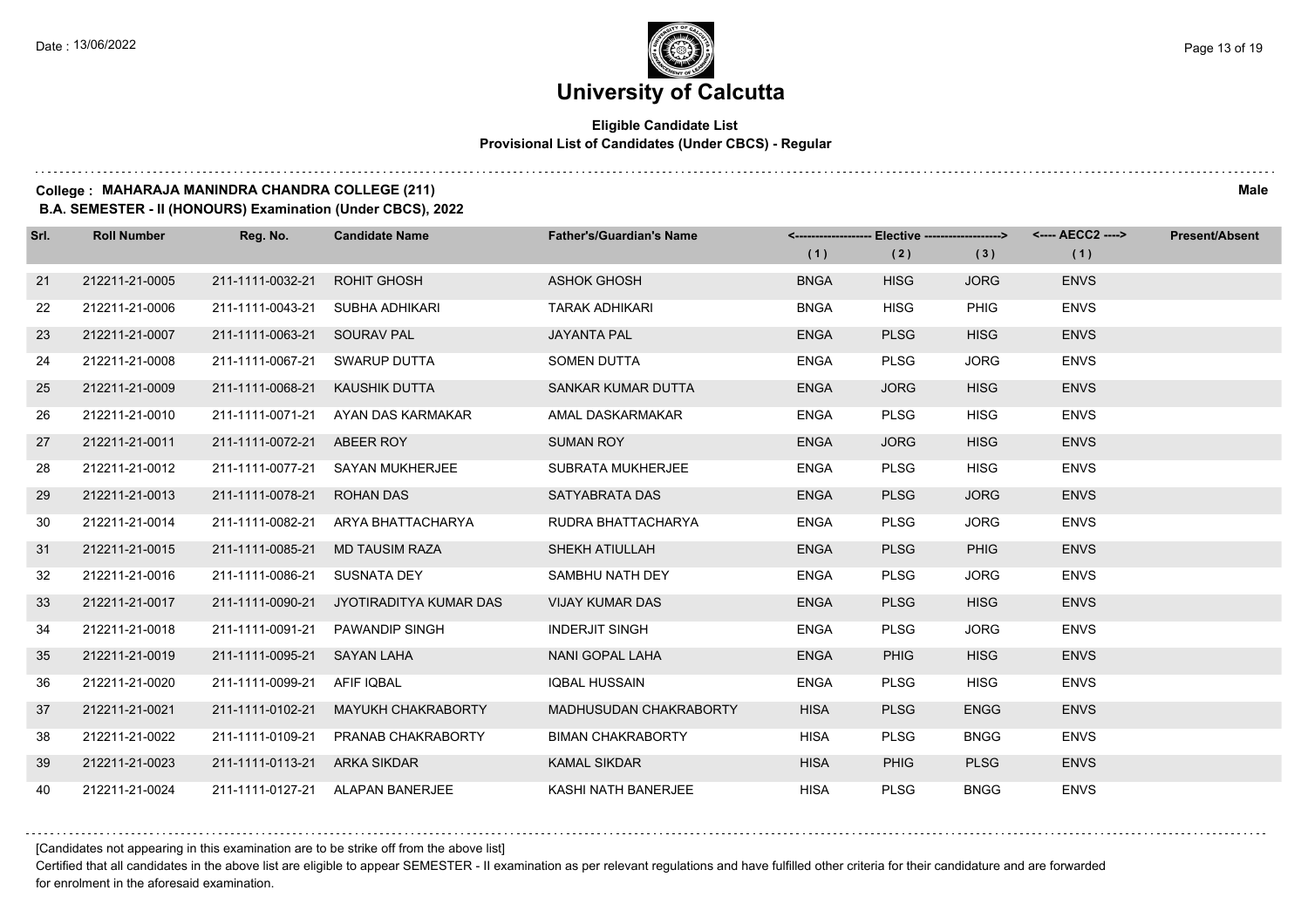#### **Eligible Candidate List Provisional List of Candidates (Under CBCS) - Regular**

and a state of the

#### **College : MAHARAJA MANINDRA CHANDRA COLLEGE (211) Male**

**B.A. SEMESTER - II (HONOURS) Examination (Under CBCS), 2022**

| Srl. | <b>Roll Number</b> | Reg. No.                      | <b>Candidate Name</b>               | <b>Father's/Guardian's Name</b> |             | <------------------- Elective ------------------> |             | <---- AECC2 ----> | <b>Present/Absent</b> |
|------|--------------------|-------------------------------|-------------------------------------|---------------------------------|-------------|---------------------------------------------------|-------------|-------------------|-----------------------|
|      |                    |                               |                                     |                                 | (1)         | (2)                                               | (3)         | (1)               |                       |
| 41   | 212211-21-0025     | 211-1111-0132-21              | <b>SK HABIB</b>                     | <b>MUSTAFA ALAM</b>             | <b>HISA</b> | <b>PHIG</b>                                       | <b>BNGG</b> | <b>ENVS</b>       |                       |
| 42   | 212211-21-0026     | 211-1111-0135-21 AARUSH SAHA  |                                     | LATE ATANU SAHA                 | <b>HISA</b> | <b>PLSG</b>                                       | <b>ENGG</b> | <b>ENVS</b>       |                       |
| 43   | 212211-21-0027     | 211-1111-0139-21 AMIT SAHA    |                                     | <b>UTTAM SAHA</b>               | <b>HISA</b> | <b>PLSG</b>                                       | <b>BNGG</b> | <b>ENVS</b>       |                       |
| 44   | 212211-21-0028     | 211-1111-0145-21 ROHIT SINGH  |                                     | <b>ADESH SINGH</b>              | <b>HISA</b> | <b>ECOG</b>                                       | <b>PLSG</b> | <b>ENVS</b>       |                       |
| 45   | 212211-21-0029     | 211-1111-0146-21 MD ASIF      |                                     | <b>MD ASLAM</b>                 | <b>HISA</b> | <b>PLSG</b>                                       | <b>HING</b> | <b>ENVS</b>       |                       |
| 46   | 212211-21-0030     | 211-1111-0147-21              | SUJAL PRASAD                        | KAILASH PRASAD                  | <b>HISA</b> | <b>ECOG</b>                                       | <b>JORG</b> | <b>ENVS</b>       |                       |
| 47   | 212211-21-0031     | 211-1111-0163-21              | RAJ ROY                             | <b>SHANKAR ROY</b>              | <b>PHIA</b> | <b>PLSG</b>                                       | <b>HISG</b> | <b>ENVS</b>       |                       |
| 48   | 212211-21-0032     | 211-1111-0165-21 SOURAV GHOSH |                                     | <b>MONORANJAN GHOSH</b>         | <b>PHIA</b> | <b>PLSG</b>                                       | <b>HISG</b> | <b>ENVS</b>       |                       |
| 49   | 212211-21-0033     | 211-1111-0166-21 AYAN DAS     |                                     | PRADIP DAS                      | <b>PHIA</b> | <b>BNGG</b>                                       | <b>HISG</b> | <b>ENVS</b>       |                       |
| 50   | 212211-21-0034     | 211-1111-0167-21              | RAJ SINGHA                          | <b>TAPAN SINGH</b>              | PHIA        | <b>BNGG</b>                                       | <b>HISG</b> | <b>ENVS</b>       |                       |
| 51   | 212211-21-0035     | 211-1111-0168-21              | <b>BISWAJIT PAUL</b>                | NEPAL CHANDRA PAUL              | <b>PHIA</b> | <b>BNGG</b>                                       | <b>HISG</b> | <b>ENVS</b>       |                       |
| 52   | 212211-21-0036     | 211-1111-0169-21              | <b>SUJAY CHAKRABORTY</b>            | <b>JIBAL CHAKRABORTY</b>        | <b>PHIA</b> | <b>BNGG</b>                                       | <b>HISG</b> | <b>ENVS</b>       |                       |
| 53   | 212211-21-0037     |                               | 211-1111-0174-21 ANABIL KUMAR TARAN | APURBA KUMAR TARAN              | <b>PHIA</b> | <b>PLSG</b>                                       | <b>BNGG</b> | <b>ENVS</b>       |                       |
| 54   | 212211-21-0038     | 211-1111-0177-21              | SOURAV GHOSH                        | SANJIB GHOSH                    | <b>PHIA</b> | <b>PLSG</b>                                       | <b>HISG</b> | <b>ENVS</b>       |                       |
| 55   | 212211-21-0039     | 211-1111-0178-21              | <b>SUMIT SHAW</b>                   | DURGA PROSAD SHAW               | <b>PHIA</b> | <b>PLSG</b>                                       | <b>HISG</b> | <b>ENVS</b>       |                       |
| 56   | 212211-21-0040     | 211-1111-0189-21              | DIPANJAN GOSWAMI                    | DHIMAN KANTI GOSWAMI            | <b>PLSA</b> | <b>HISG</b>                                       | <b>PHIG</b> | <b>ENVS</b>       |                       |
| 57   | 212211-21-0041     | 211-1111-0190-21              | MD FURQUAN AHMED                    | <b>MD MANAGER ANSARI</b>        | <b>PLSA</b> | <b>HISG</b>                                       | <b>HING</b> | <b>ENVS</b>       |                       |
| 58   | 212211-21-0042     | 211-1111-0197-21              | SHUBHO MRIDHA                       | SUKDEB MRIDHA                   | <b>PLSA</b> | <b>HISG</b>                                       | <b>BNGG</b> | <b>ENVS</b>       |                       |
| 59   | 212211-21-0043     | 211-1111-0205-21 TUSHAR YADAV |                                     | <b>RAMESH YADAV</b>             | <b>PLSA</b> | <b>HISG</b>                                       | <b>PHIG</b> | <b>ENVS</b>       |                       |
| 60   | 212211-21-0044     |                               | 211-1111-0208-21 SAMRAT SARKAR      | <b>TAPAN SARKAR</b>             | <b>PLSA</b> | <b>HISG</b>                                       | <b>BNGG</b> | <b>ENVS</b>       |                       |

[Candidates not appearing in this examination are to be strike off from the above list]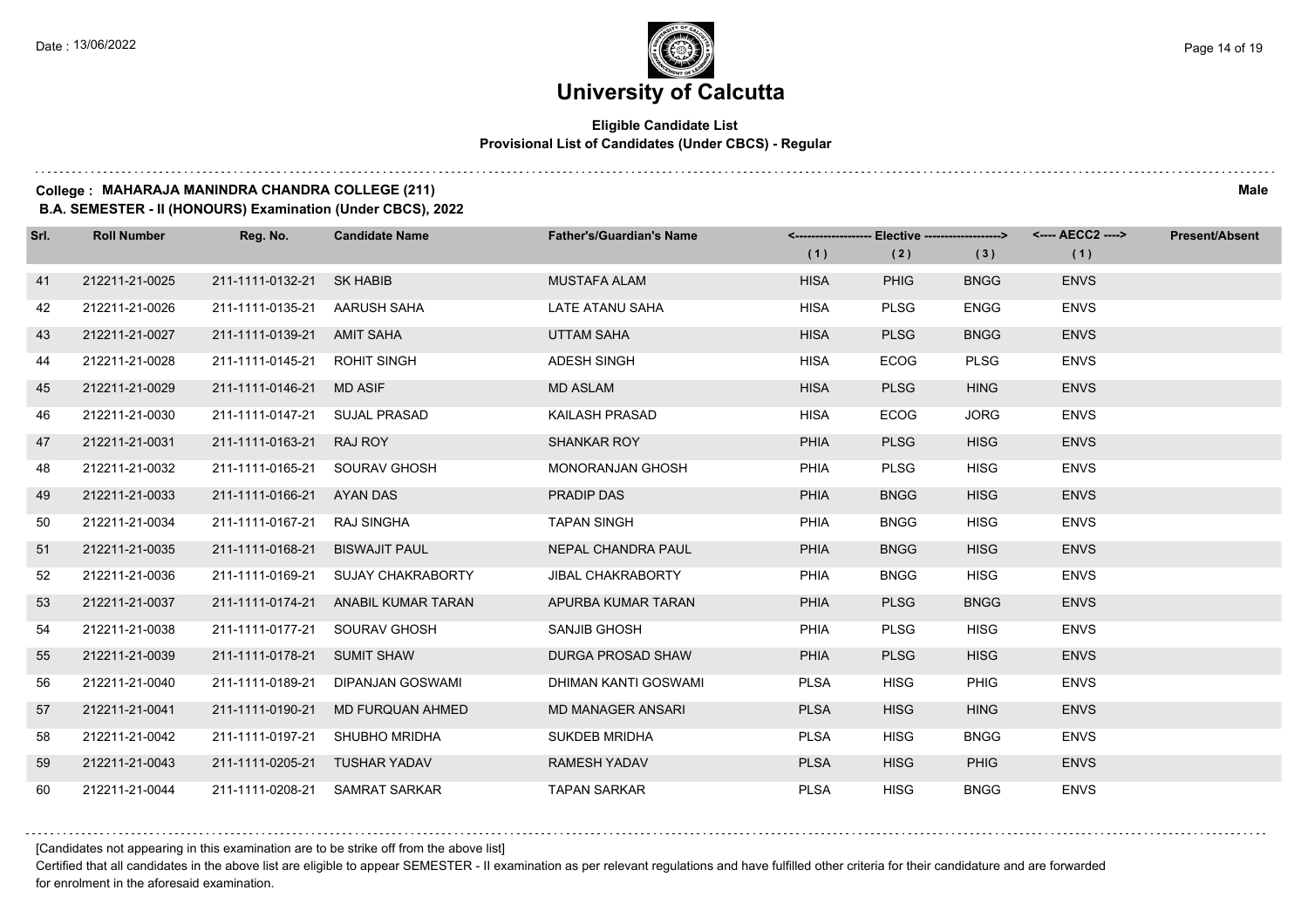#### **Eligible Candidate List Provisional List of Candidates (Under CBCS) - Regular**

**College : MAHARAJA MANINDRA CHANDRA COLLEGE (211) Male**

**B.A. SEMESTER - II (HONOURS) Examination (Under CBCS), 2022**

| Srl. | <b>Roll Number</b> | Reg. No.                     | <b>Candidate Name</b>       | <b>Father's/Guardian's Name</b> |             |             |             | <-------------------- Elective -------------------> <---- AECC2 ----> | <b>Present/Absent</b> |
|------|--------------------|------------------------------|-----------------------------|---------------------------------|-------------|-------------|-------------|-----------------------------------------------------------------------|-----------------------|
|      |                    |                              |                             |                                 | (1)         | (2)         | (3)         | (1)                                                                   |                       |
| 61   | 212211-21-0045     | 211-1111-0211-21             | <b>DIPAYAN GANGULY</b>      | <b>SUBRATA GANGULY</b>          | <b>PLSA</b> | <b>ENGG</b> | <b>PHIG</b> | <b>ENVS</b>                                                           |                       |
| 62   | 212211-21-0046     | 211-1111-0213-21             | SHUVAM MUKHERJEE            | <b>GAUTAM MUKHERJEE</b>         | <b>PLSA</b> | <b>HISG</b> | <b>ENGG</b> | <b>ENVS</b>                                                           |                       |
| 63   | 212211-21-0047     | 211-1111-0218-21             | PANKAJ KUMAR SHAW           | <b>BIJAY SHAW</b>               | <b>PLSA</b> | <b>HISG</b> | <b>ENGG</b> | <b>ENVS</b>                                                           |                       |
| 64   | 212211-21-0048     | 211-1111-0219-21             | PRASHANT SHUKLA             | AKHILESH KUMAR SHUKLA           | <b>PLSA</b> | <b>HING</b> | <b>PHIG</b> | <b>ENVS</b>                                                           |                       |
| 65   | 212211-21-0049     | 211-1111-0224-21             | DEVMALLYA BHATTACHARYA      | TARAK BHATTACHARYA              | <b>JORA</b> | <b>PLSG</b> | <b>BNGG</b> | <b>ENVS</b>                                                           |                       |
| 66   | 212211-21-0050     | 211-1111-0229-21             | INDRANIL CHAKRABORTY        | ATANU CHAKRABORTY               | <b>JORA</b> | <b>PLSG</b> | <b>ENGG</b> | <b>ENVS</b>                                                           |                       |
| 67   | 212211-21-0051     | 211-1111-0230-21             | <b>AGNISH DAS</b>           | PRABIR KUMAR DAS                | <b>JORA</b> | <b>ENGG</b> | <b>PLSG</b> | <b>ENVS</b>                                                           |                       |
| 68   | 212211-21-0052     | 211-1111-0237-21             | <b>HINDOL BHATTACHARJEE</b> | SAMAR BHATTACHARJEE             | <b>JORA</b> | <b>ENGG</b> | <b>PLSG</b> | <b>ENVS</b>                                                           |                       |
| 69   | 212211-21-0053     | 211-1111-0244-21             | <b>DEEP KAIRI</b>           | <b>SINTU KAIRI</b>              | <b>JORA</b> | <b>ENGG</b> | <b>PLSG</b> | <b>ENVS</b>                                                           |                       |
| 70   | 212211-21-0054     | 211-1111-0246-21             | <b>SRIJAN BASU</b>          | SANJIT BASU                     | <b>JORA</b> | <b>PLSG</b> | <b>BNGG</b> | <b>ENVS</b>                                                           |                       |
| 71   | 212211-21-0055     | 211-1111-0253-21             | <b>SUVAM GHOSH</b>          | <b>SUBHASIS GHOSH</b>           | <b>JORA</b> | <b>ENGG</b> | <b>ECOG</b> | <b>ENVS</b>                                                           |                       |
| 72   | 212211-21-0056     | 211-1111-0268-21             | SAYAN MITRA                 | SUPRIYA MITRA                   | <b>JORA</b> | <b>BNGG</b> | <b>ECOG</b> | <b>ENVS</b>                                                           |                       |
| 73   | 212211-21-0057     | 211-1111-0274-21             | <b>SUDIP ADHIKARI</b>       | <b>LATE NERU ADHIKARI</b>       | <b>JORA</b> | <b>BNGG</b> | <b>PLSG</b> | <b>ENVS</b>                                                           |                       |
| 74   | 212211-21-0058     | 211-1111-0282-21             | KUNDAN KUMAR THAKUR         | <b>MANOJ KUMAR THAKUR</b>       | <b>HINA</b> | <b>PLSG</b> | <b>HISG</b> | <b>ENVS</b>                                                           |                       |
| 75   | 212211-21-0059     | 211-1111-0290-21             | <b>SACHIN THAKUR</b>        | <b>MANOJ THAKUR</b>             | <b>HINA</b> | <b>PLSG</b> | <b>HISG</b> | <b>ENVS</b>                                                           |                       |
| 76   | 212211-21-0060     | 211-1111-0291-21             | SOUHARDYA SADHUKHAN         | SUBIR SADHUKHAN                 | <b>HINA</b> | <b>JORG</b> | <b>HISG</b> | <b>ENVS</b>                                                           |                       |
| 77   | 212211-21-0061     | 211-1112-0001-21             | <b>DEBASISH BISWAS</b>      | <b>DINESH BISWAS</b>            | <b>BNGA</b> | <b>PLSG</b> | <b>HISG</b> | <b>ENVS</b>                                                           |                       |
| 78   | 212211-21-0062     | 211-1112-0003-21             | <b>SUMAN DAS</b>            | <b>SANKAR DAS</b>               | <b>BNGA</b> | <b>HISG</b> | PHIG        | <b>ENVS</b>                                                           |                       |
| 79   | 212211-21-0063     | 211-1112-0017-21             | <b>JIT DAS</b>              | <b>SHANKAR DAS</b>              | <b>BNGA</b> | <b>HISG</b> | <b>PHIG</b> | <b>ENVS</b>                                                           |                       |
| 80   | 212211-21-0064     | 211-1112-0018-21 AYAN MONDAL |                             | <b>BIKASH MONDAL</b>            | <b>BNGA</b> | <b>PLSG</b> | <b>HISG</b> | <b>ENVS</b>                                                           |                       |

[Candidates not appearing in this examination are to be strike off from the above list]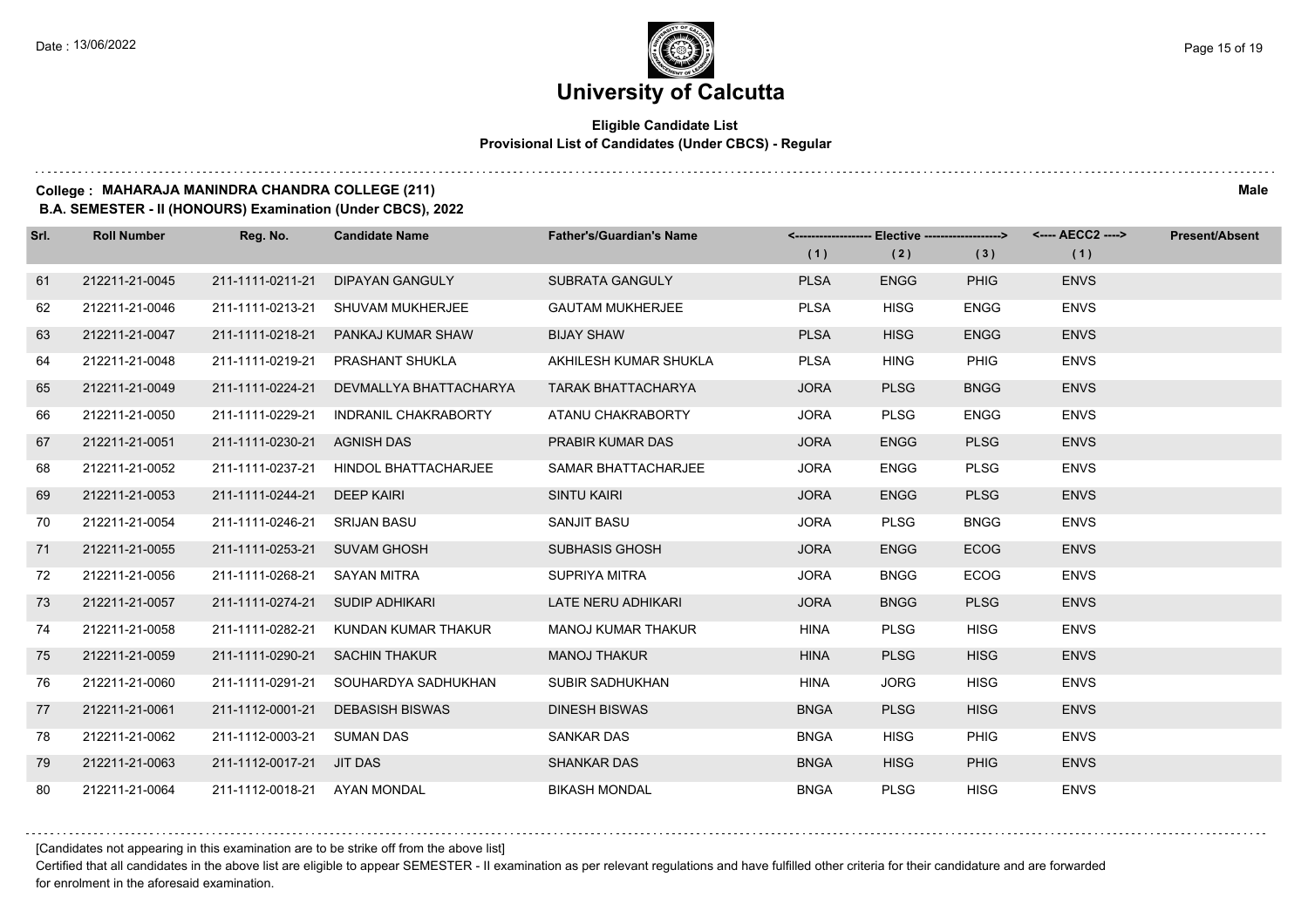#### **Eligible Candidate List Provisional List of Candidates (Under CBCS) - Regular**

#### **College : MAHARAJA MANINDRA CHANDRA COLLEGE (211) Male**

**B.A. SEMESTER - II (HONOURS) Examination (Under CBCS), 2022**

| Srl. | <b>Roll Number</b> | Reg. No.                     | <b>Candidate Name</b>                | <b>Father's/Guardian's Name</b> |             | <------------------- Elective ------------------> |             |             | <b>Present/Absent</b> |
|------|--------------------|------------------------------|--------------------------------------|---------------------------------|-------------|---------------------------------------------------|-------------|-------------|-----------------------|
|      |                    |                              |                                      |                                 | (1)         | (2)                                               | (3)         | (1)         |                       |
| 81   | 212211-21-0065     | 211-1112-0034-21 AMIT DAS    |                                      | <b>MANIK DAS</b>                | <b>BNGA</b> | <b>HISG</b>                                       | <b>JORG</b> | <b>ENVS</b> |                       |
| 82   | 212211-21-0066     | 211-1112-0035-21             | <b>CHIRANJIT MONDAL</b>              | <b>SANTA MONDAL</b>             | <b>BNGA</b> | <b>HISG</b>                                       | <b>PHIG</b> | <b>ENVS</b> |                       |
| 83   | 212211-21-0067     |                              | 211-1112-0045-21 SUJIT KUMAR BHANJA  | SONACHAND BHANJA                | <b>BNGA</b> | <b>HISG</b>                                       | <b>PHIG</b> | <b>ENVS</b> |                       |
| 84   | 212211-21-0068     | 211-1112-0047-21 ARNAB SAHA  |                                      | SUSHIL KUMAR SAHA               | <b>BNGA</b> | <b>PLSG</b>                                       | <b>JORG</b> | <b>ENVS</b> |                       |
| 85   | 212211-21-0069     |                              | 211-1112-0054-21 ARNAB SANNYASI      | BRAJAMOHAN SANNYASI             | <b>ENGA</b> | <b>PLSG</b>                                       | <b>HISG</b> | <b>ENVS</b> |                       |
| 86   | 212211-21-0070     | 211-1112-0058-21             | SARBANTA ROY                         | <b>JAYANTA ROY</b>              | <b>ENGA</b> | <b>PHIG</b>                                       | <b>HISG</b> | <b>ENVS</b> |                       |
| 87   | 212211-21-0071     |                              | 211-1112-0062-21 AGNIVA SARKAR       | SABYASACHI SARKAR               | <b>ENGA</b> | <b>PLSG</b>                                       | <b>JORG</b> | <b>ENVS</b> |                       |
| 88   | 212211-21-0072     |                              | 211-1112-0075-21 JYOTIRMOY RAM       | ASHOK KUMAR RAM                 | <b>ENGA</b> | <b>JORG</b>                                       | <b>HISG</b> | <b>ENVS</b> |                       |
| 89   | 212211-21-0073     |                              | 211-1112-0081-21 SHASWATA NASKAR     | <b>MAHESWAR NASKAR</b>          | <b>ENGA</b> | <b>JORG</b>                                       | <b>HISG</b> | <b>ENVS</b> |                       |
| 90   | 212211-21-0074     | 211-1112-0100-21             | PRASANTA BISWAS                      | NIRUPAM BISWAS                  | <b>HISA</b> | <b>ECOG</b>                                       | <b>PLSG</b> | <b>ENVS</b> |                       |
| 91   | 212211-21-0075     | 211-1112-0114-21             | <b>PROSANTA NASKAR</b>               | <b>TAPAS NASKAR</b>             | <b>HISA</b> | <b>PLSG</b>                                       | <b>BNGG</b> | <b>ENVS</b> |                       |
| 92   | 212211-21-0076     | 211-1112-0115-21 SUNANDA DAS |                                      | SUDEV KUMAR DAS                 | <b>HISA</b> | <b>PHIG</b>                                       | <b>PLSG</b> | <b>ENVS</b> |                       |
| 93   | 212211-21-0077     | 211-1112-0116-21             | PRIYABRATA MONDAL                    | PIJUSH MONDAL                   | <b>HISA</b> | <b>PLSG</b>                                       | <b>ENGG</b> | <b>ENVS</b> |                       |
| 94   | 212211-21-0078     | 211-1112-0123-21             | BASANTA MONDAL                       | SANTOSH KUMAR MONDAL            | <b>HISA</b> | <b>PLSG</b>                                       | <b>BNGG</b> | <b>ENVS</b> |                       |
| 95   | 212211-21-0079     | 211-1112-0140-21             | <b>SAGAR HALDER</b>                  | <b>GOUTAM HALDER</b>            | <b>HISA</b> | <b>PLSG</b>                                       | <b>BNGG</b> | <b>ENVS</b> |                       |
| 96   | 212211-21-0080     | 211-1112-0141-21             | BHISHMA KR SAHA                      | <b>BIJAY KR SAHA</b>            | <b>HISA</b> | <b>PHIG</b>                                       | <b>BNGG</b> | <b>ENVS</b> |                       |
| 97   | 212211-21-0081     | 211-1112-0151-21             | <b>DEEP MONDAL</b>                   | <b>DULAL MONDAL</b>             | <b>PHIA</b> | <b>PLSG</b>                                       | <b>HISG</b> | <b>ENVS</b> |                       |
| 98   | 212211-21-0082     | 211-1112-0180-21 MAYUKH ROY  |                                      | LATE HRISHIKESH ROY             | <b>PLSA</b> | <b>HISG</b>                                       | <b>ENGG</b> | <b>ENVS</b> |                       |
| 99   | 212211-21-0083     | 211-1112-0182-21             | MRIGANKA SAHA                        | <b>MANIK SAHA</b>               | <b>PLSA</b> | <b>HISG</b>                                       | <b>PHIG</b> | <b>ENVS</b> |                       |
| 100  | 212211-21-0084     |                              | 211-1112-0187-21 SUBHODIPTO MAJUMDAR | <b>SEKHAR MAJUMDAR</b>          | <b>PLSA</b> | <b>HISG</b>                                       | <b>BNGG</b> | <b>ENVS</b> |                       |

[Candidates not appearing in this examination are to be strike off from the above list]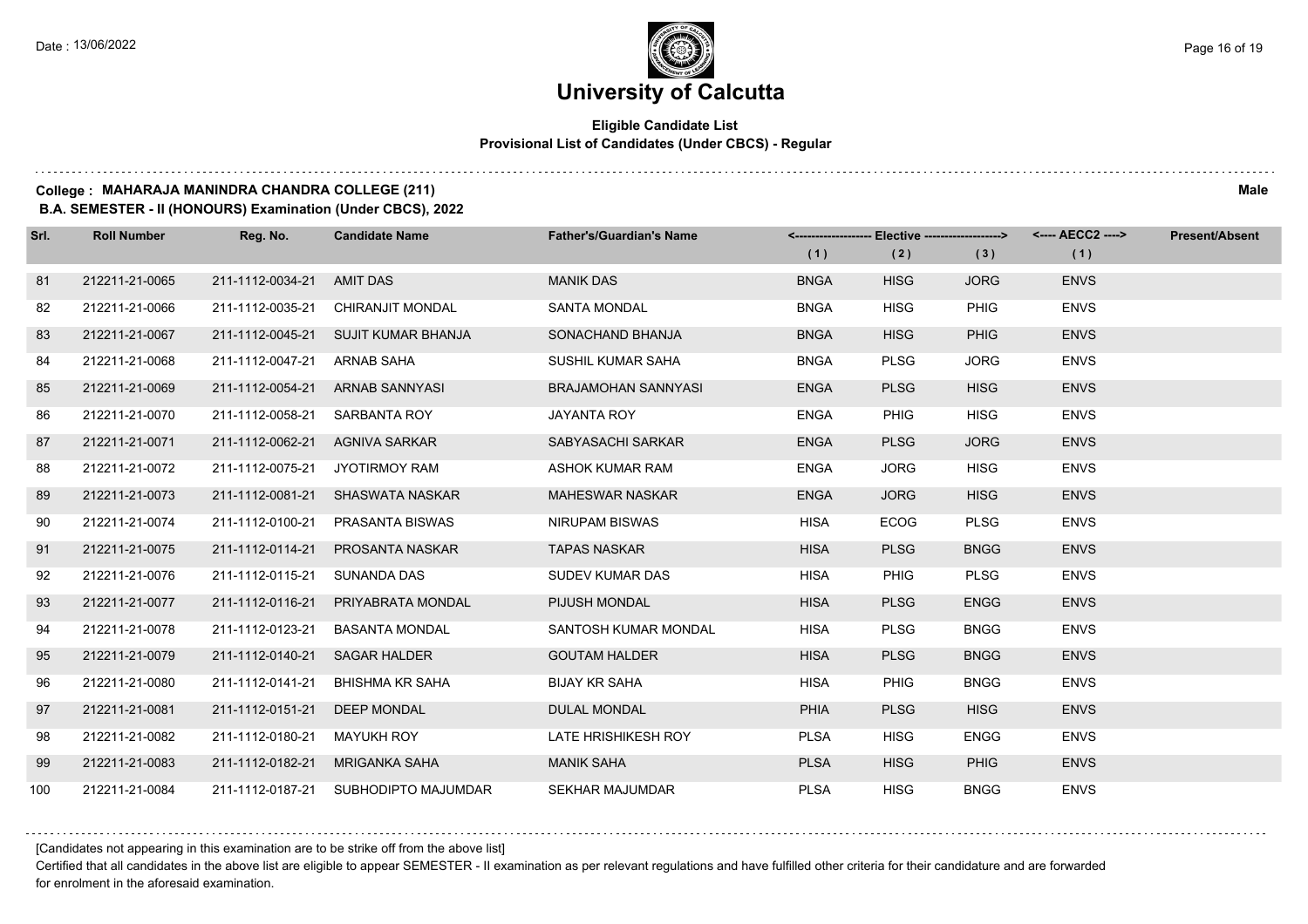#### **Eligible Candidate List Provisional List of Candidates (Under CBCS) - Regular**

#### **College : MAHARAJA MANINDRA CHANDRA COLLEGE (211) Male**

**B.A. SEMESTER - II (HONOURS) Examination (Under CBCS), 2022**

| Srl. | <b>Roll Number</b> | Reg. No.                      | <b>Candidate Name</b>             | <b>Father's/Guardian's Name</b> |             | <------------------- Elective ------------------> |             | <---- AECC2 ----> | <b>Present/Absent</b> |
|------|--------------------|-------------------------------|-----------------------------------|---------------------------------|-------------|---------------------------------------------------|-------------|-------------------|-----------------------|
|      |                    |                               |                                   |                                 | (1)         | (2)                                               | (3)         | (1)               |                       |
| 101  | 212211-21-0085     | 211-1112-0192-21              | KOUSIK SARKAR                     | SUDHANGSHU SARKAR               | <b>PLSA</b> | <b>HISG</b>                                       | <b>PHIG</b> | <b>ENVS</b>       |                       |
| 102  | 212211-21-0086     | 211-1112-0193-21              | RONI BYAPARI                      | <b>RIPAN BYAPARI</b>            | <b>PLSA</b> | <b>HISG</b>                                       | <b>BNGG</b> | <b>ENVS</b>       |                       |
| 103  | 212211-21-0087     | 211-1112-0195-21              | <b>DEBASHIS BARMAN</b>            | PARESH CHANDRA BARMAN           | <b>PLSA</b> | <b>HISG</b>                                       | <b>BNGG</b> | <b>ENVS</b>       |                       |
| 104  | 212211-21-0088     |                               | 211-1112-0201-21 RAJYADHAR DAS    | NANTU DAS                       | <b>PLSA</b> | <b>HISG</b>                                       | <b>BNGG</b> | <b>ENVS</b>       |                       |
| 105  | 212211-21-0089     | 211-1112-0203-21 ADITYA PATRA |                                   | PARIMAL PATRA                   | <b>PLSA</b> | <b>HISG</b>                                       | <b>ECOG</b> | <b>ENVS</b>       |                       |
| 106  | 212211-21-0090     | 211-1112-0206-21              | KRISH BARMAN                      | <b>CHINMAY BARMAN</b>           | <b>PLSA</b> | <b>BNGG</b>                                       | <b>PHIG</b> | <b>ENVS</b>       |                       |
| 107  | 212211-21-0091     | 211-1112-0215-21 AMIT HALDER  |                                   | SATYA RANJAN HALDER             | <b>PLSA</b> | <b>HISG</b>                                       | <b>JORG</b> | <b>ENVS</b>       |                       |
| 108  | 212211-21-0092     |                               | 211-1112-0216-21 SOUMODEEP MRIDHA | PRASHANTA MRIDHA                | <b>PLSA</b> | <b>HISG</b>                                       | <b>ENGG</b> | <b>ENVS</b>       |                       |
| 109  | 212211-21-0093     | 211-1112-0225-21 ARYA NAYAK   |                                   | ARUP KUMAR NAYAK                | <b>JORA</b> | <b>ENGG</b>                                       | <b>PLSG</b> | <b>ENVS</b>       |                       |
| 110  | 212211-21-0094     | 211-1112-0236-21              | NILADRI BHOWMICK                  | NIRMAL KANTI BHOWMICK           | <b>JORA</b> | <b>ENGG</b>                                       | <b>PLSG</b> | <b>ENVS</b>       |                       |
| 111  | 212211-21-0095     | 211-1112-0242-21 TANMOY DAS   |                                   | <b>JADAV DAS</b>                | <b>JORA</b> | <b>PLSG</b>                                       | <b>ENGG</b> | <b>ENVS</b>       |                       |
| 112  | 212211-21-0096     | 211-1112-0243-21              | <b>MRINMOY BALA</b>               | MILAN KUMAR BALA                | <b>JORA</b> | <b>PLSG</b>                                       | <b>BNGG</b> | <b>ENVS</b>       |                       |
| 113  | 212211-21-0097     | 211-1112-0247-21              | DIBYENDU HALDAR                   | <b>GANESH CHANDRA HALDAR</b>    | <b>JORA</b> | <b>PLSG</b>                                       | <b>BNGG</b> | <b>ENVS</b>       |                       |
| 114  | 212211-21-0098     | 211-1112-0248-21              | <b>BIJOY SAHA</b>                 | TAPAS KUMAR SAHA                | <b>JORA</b> | <b>PLSG</b>                                       | <b>BNGG</b> | <b>ENVS</b>       |                       |
| 115  | 212211-21-0099     | 211-1112-0264-21 SINJAN HAZRA |                                   | <b>SUSANTA HAZRA</b>            | <b>JORA</b> | <b>BNGG</b>                                       | <b>PLSG</b> | <b>ENVS</b>       |                       |
| 116  | 212211-21-0100     | 211-1112-0284-21 KULDIP RAY   |                                   | <b>RAJESH RAY</b>               | <b>HINA</b> | <b>PLSG</b>                                       | <b>JORG</b> | <b>ENVS</b>       |                       |
| 117  | 212211-21-0101     |                               | 211-1113-0119-21 ANIMESH SARDAR   | <b>ANIL SARDAR</b>              | <b>HISA</b> | <b>PLSG</b>                                       | <b>BNGG</b> | <b>ENVS</b>       |                       |
| 118  | 212211-21-0102     | 211-1113-0202-21 RAJ BARAIK   |                                   | <b>DINESH BARAIK</b>            | <b>PLSA</b> | <b>HISG</b>                                       | <b>BNGG</b> | <b>ENVS</b>       |                       |
| 119  | 212211-21-0103     | 211-1114-0024-21              | <b>CHAYAN SHOW</b>                | <b>LAKSHMAN SHAW</b>            | <b>BNGA</b> | <b>PLSG</b>                                       | <b>HISG</b> | <b>ENVS</b>       |                       |
| 120  | 212211-21-0104     |                               | 211-1114-0056-21 KRISHNENDU MARIK | SANTI RANJAN MARIK              | <b>ENGA</b> | <b>PLSG</b>                                       | PHIG        | <b>ENVS</b>       |                       |

[Candidates not appearing in this examination are to be strike off from the above list]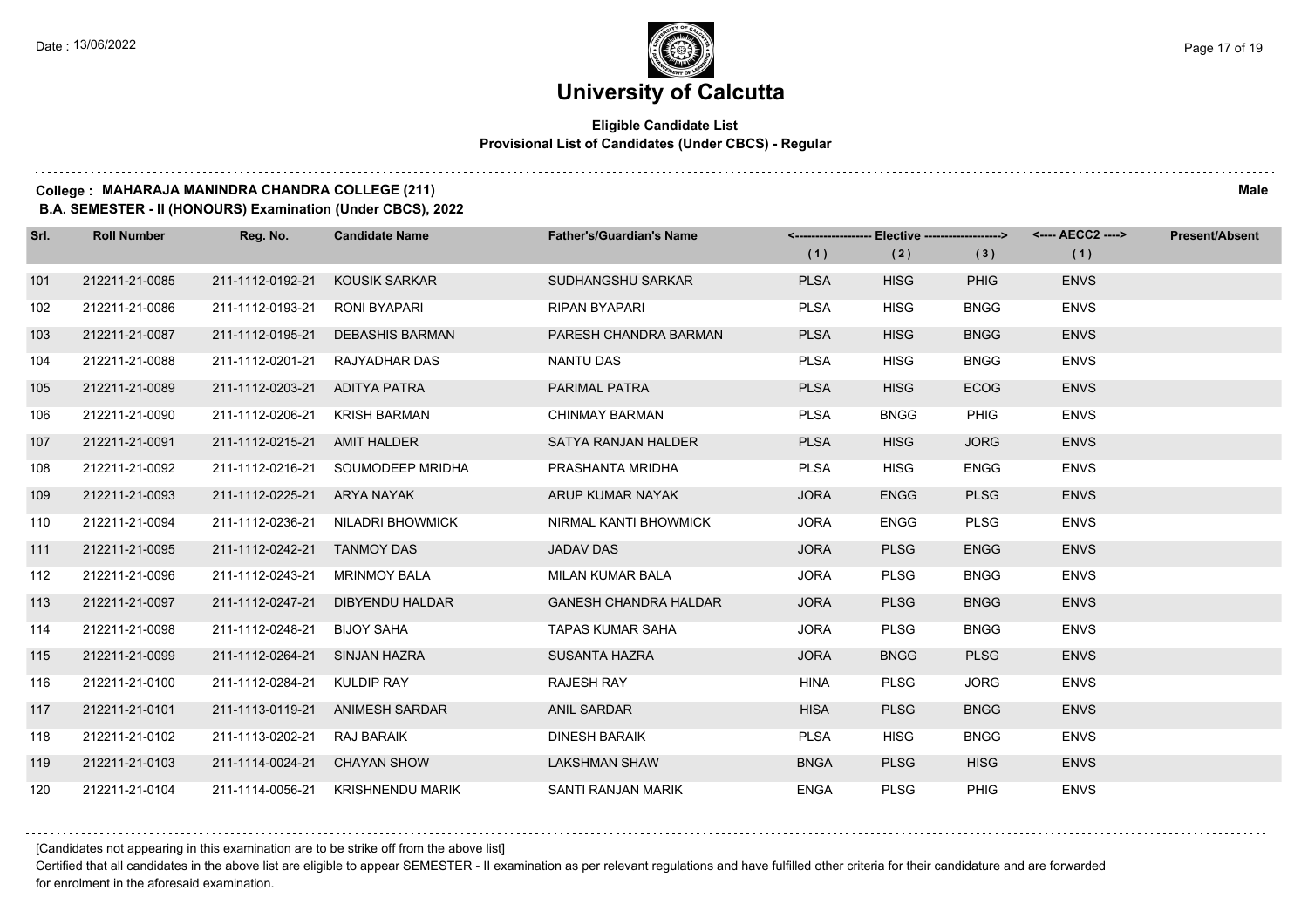#### **Eligible Candidate List Provisional List of Candidates (Under CBCS) - Regular**

#### **College : MAHARAJA MANINDRA CHANDRA COLLEGE (211) Male**

**B.A. SEMESTER - II (HONOURS) Examination (Under CBCS), 2022**

| Srl. | <b>Roll Number</b> | Reg. No.                     | <b>Candidate Name</b>                | <b>Father's/Guardian's Name</b> |             | <-------------------- Elective -------------------> |             | <---- AECC2 ----> | <b>Present/Absent</b> |
|------|--------------------|------------------------------|--------------------------------------|---------------------------------|-------------|-----------------------------------------------------|-------------|-------------------|-----------------------|
|      |                    |                              |                                      |                                 | (1)         | (2)                                                 | (3)         | (1)               |                       |
| 121  | 212211-21-0105     | 211-1114-0083-21             | <b>KAUSTAV DAS</b>                   | <b>CHANDAN KUMAR DAS</b>        | <b>ENGA</b> | <b>JORG</b>                                         | <b>HISG</b> | <b>ENVS</b>       |                       |
| 122  | 212211-21-0106     | 211-1114-0087-21             | <b>KAUSHIK SIL</b>                   | <b>SONTOSH SIL</b>              | <b>ENGA</b> | <b>PLSG</b>                                         | <b>HISG</b> | <b>ENVS</b>       |                       |
| 123  | 212211-21-0107     | 211-1114-0125-21             | <b>PROKASH GHOSH</b>                 | <b>BIBHAS CHANDRA GHOSH</b>     | <b>HISA</b> | <b>PHIG</b>                                         | <b>BNGG</b> | <b>ENVS</b>       |                       |
| 124  | 212211-21-0108     | 211-1114-0126-21             | PINTU MAHATO                         | <b>BIBHUTI BHUSHAN MAHATO</b>   | <b>HISA</b> | <b>PLSG</b>                                         | <b>BNGG</b> | <b>ENVS</b>       |                       |
| 125  | 212211-21-0109     | 211-1114-0134-21             | RAJA KUMAR DAS                       | DHARMENDRA DAS                  | <b>HISA</b> | <b>PLSG</b>                                         | <b>ENGG</b> | <b>ENVS</b>       |                       |
| 126  | 212211-21-0110     | 211-1114-0228-21             | ARNAB MALAKAR                        | <b>BAPI MALAKAR</b>             | <b>JORA</b> | <b>PLSG</b>                                         | <b>ENGG</b> | <b>ENVS</b>       |                       |
| 127  | 212211-21-0111     |                              | 211-1114-0255-21 SATYABRATA DEY      | <b>SUJIT DEY</b>                | <b>JORA</b> | <b>ENGG</b>                                         | <b>ECOG</b> | <b>ENVS</b>       |                       |
| 128  | 212211-21-0112     | 211-1114-0263-21             | SURAJIT GHOSH                        | SANKAR GHOSH                    | <b>JORA</b> | <b>ENGG</b>                                         | <b>ECOG</b> | <b>ENVS</b>       |                       |
| 129  | 212211-21-0113     |                              | 211-1115-0041-21 SAHANUR ALAM SARDAR | AYUB ALI SARDAR                 | <b>BNGA</b> | <b>PLSG</b>                                         | <b>HISG</b> | <b>ENVS</b>       |                       |
| 130  | 212211-21-0114     | 211-1115-0079-21             | SK MD ASHRAF RAZA                    | <b>SK MD WASI</b>               | <b>ENGA</b> | <b>JORG</b>                                         | <b>HISG</b> | <b>ENVS</b>       |                       |
| 131  | 212211-21-0115     | 211-1115-0128-21 AMAN ALI    |                                      | <b>ISHAK ALI</b>                | <b>HISA</b> | <b>PLSG</b>                                         | <b>BNGG</b> | <b>ENVS</b>       |                       |
| 132  | 212211-21-0116     |                              | 211-1115-0183-21 SAFIQUL MONDAL      | NAZRUL ISLAM MONDAL             | <b>PLSA</b> | <b>BNGG</b>                                         | <b>PHIG</b> | <b>ENVS</b>       |                       |
| 133  | 212211-21-0117     | 211-1115-0250-21             | MENUHIN RAHAMAN                      | <b>MATIUR RAHAMAN</b>           | <b>JORA</b> | <b>PLSG</b>                                         | <b>BNGG</b> | <b>ENVS</b>       |                       |
| 134  | 212211-21-0118     | 211-1115-0258-21             | AKASH MAJI                           | TANMAY MAJI                     | <b>JORA</b> | <b>BNGG</b>                                         | <b>ECOG</b> | <b>ENVS</b>       |                       |
| 135  | 212211-21-0119     | 211-1115-0260-21             | <b>MD ARIF HOSSAIN</b>               | <b>MATIUR RAHAMAN</b>           | <b>JORA</b> | <b>PLSG</b>                                         | <b>BNGG</b> | <b>ENVS</b>       |                       |
| 136  | 212211-21-0120     | 211-1111-1062-21             | SOMRAJ MONDAL                        | <b>BHASKAR MONDAL</b>           | <b>PLSA</b> | <b>ENGG</b>                                         | <b>PHIG</b> | <b>ENVS</b>       |                       |
| 137  | 212211-21-0121     | 211-1111-1064-21 AMIT MONDAL |                                      | <b>KASHINATH MONDAL</b>         | <b>JORA</b> | <b>BNGG</b>                                         | <b>PLSG</b> | <b>ENVS</b>       |                       |
| 138  | 212211-21-0122     | 211-1111-1089-21 ARPAN ROY   |                                      | AMAR ROY                        | <b>BNGA</b> | <b>HISG</b>                                         | <b>PHIG</b> | <b>ENVS</b>       |                       |
| 139  | 212211-21-0123     |                              | 211-1111-1090-21 SAYAN BAIRAGYA      | <b>BISWAJIT BAIRAGYA</b>        | <b>HISA</b> | <b>ECOG</b>                                         | <b>PLSG</b> | <b>ENVS</b>       |                       |
| 140  | 212211-21-0124     |                              | 211-1112-1058-21 SUMANTA HALDER      | <b>SUBRATA HALDER</b>           | PHIA        | <b>BNGG</b>                                         | <b>HISG</b> | <b>ENVS</b>       |                       |

[Candidates not appearing in this examination are to be strike off from the above list]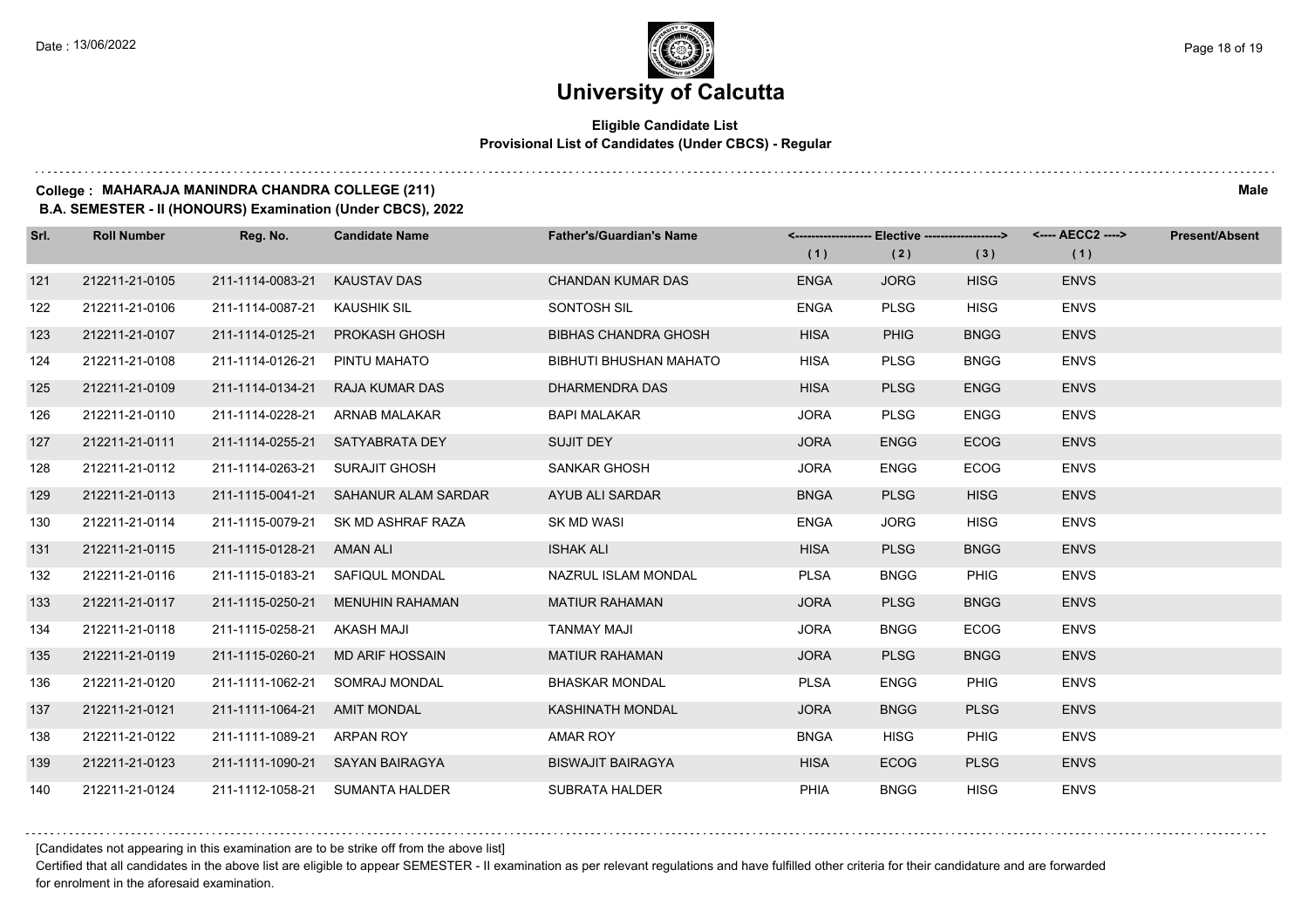#### **Eligible Candidate List Provisional List of Candidates (Under CBCS) - Regular**

#### **College : MAHARAJA MANINDRA CHANDRA COLLEGE (211) Male**

**B.A. SEMESTER - II (HONOURS) Examination (Under CBCS), 2022**

| Srl. | <b>Roll Number</b> | Reg. No.         | <b>Candidate Name</b> | <b>Father's/Guardian's Name</b> | <-------------------- Elective -------------------> |             |             | <---- AECC2 ----> | <b>Present/Absent</b> |
|------|--------------------|------------------|-----------------------|---------------------------------|-----------------------------------------------------|-------------|-------------|-------------------|-----------------------|
|      |                    |                  |                       |                                 | (1)                                                 | (2)         | (3)         | (1)               |                       |
| 141  | 212211-21-0125     | 211-1112-1059-21 | ATANU BISWAS          | NIHAR RANJAN BISWAS             | <b>PHIA</b>                                         | <b>PLSG</b> | <b>HISG</b> | <b>ENVS</b>       |                       |
| 142  | 212211-21-0126     | 211-1113-1065-21 | AYUSH KR SHAW         | <b>BINDHESWARI SHAW</b>         | HINA                                                | <b>PLSG</b> | HISG        | <b>ENVS</b>       |                       |
| 143  | 212211-21-0127     | 211-1111-1143-21 | <b>SUMIT PATHAK</b>   | SHIWJEE PATHAK                  | <b>PLSA</b>                                         | <b>JORG</b> | <b>ECOG</b> | <b>ENVS</b>       |                       |
| 144  | 212211-21-0128     | 211-1111-1152-21 | AMAN PRASAD AGRAWAL   | PRADEEP PRASAD AGRAWAL          | <b>ENGA</b>                                         | <b>PLSG</b> | <b>PHIG</b> | <b>ENVS</b>       |                       |

[Candidates not appearing in this examination are to be strike off from the above list]

Certified that all candidates in the above list are eligible to appear SEMESTER - II examination as per relevant regulations and have fulfilled other criteria for their candidature and are forwarded for enrolment in the aforesaid examination.

. . . . . . .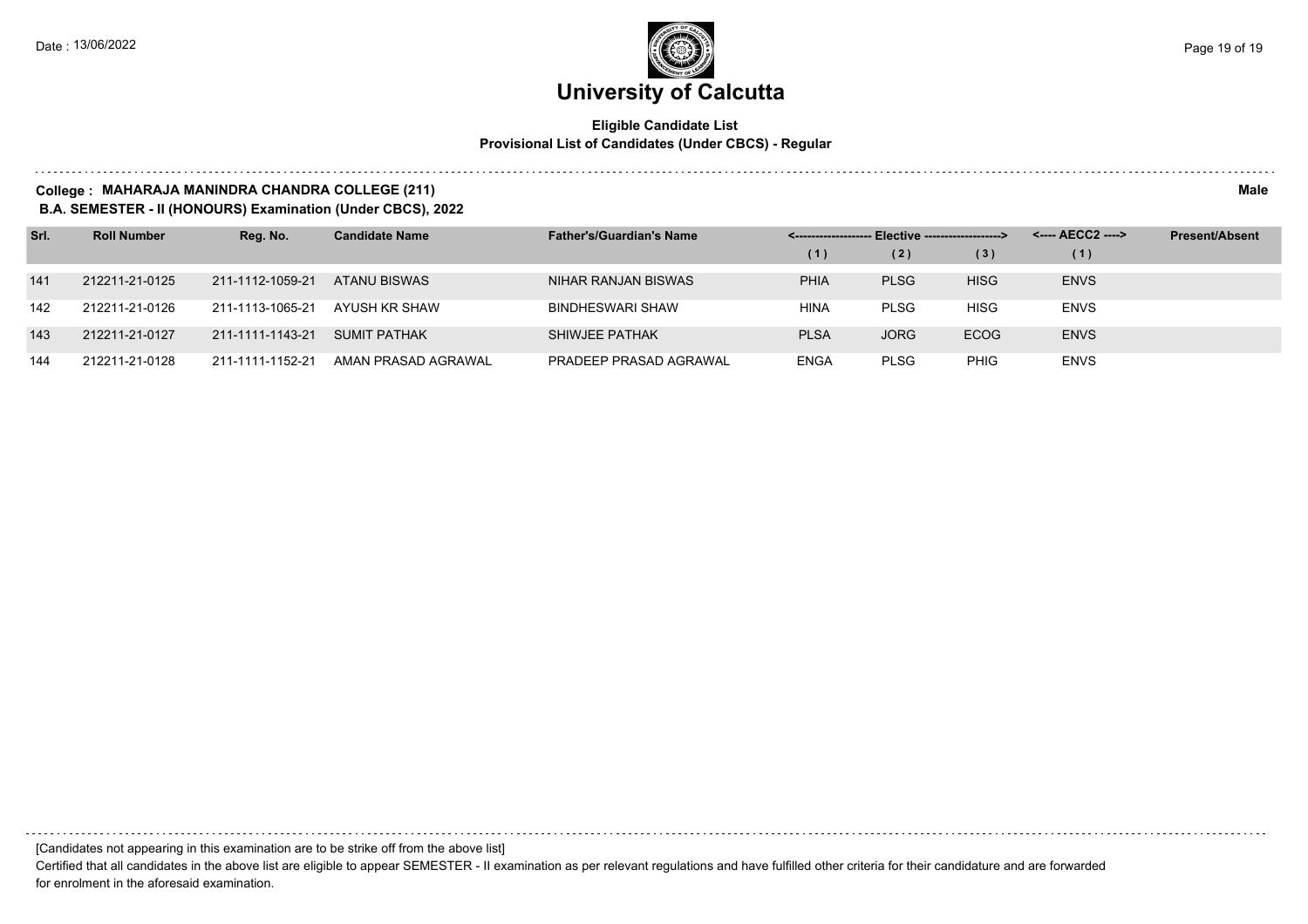$1.111$ 

### **University of Calcutta**

#### **Eligible Candidate List Provisional List of Candidates (Under CBCS) - Regular**

#### **College : MAHARAJA MANINDRA CHANDRA COLLEGE (211) Female**

**B.A. SEMESTER - II (GENERAL) Examination (Under CBCS), 2022**

| Srl.           | <b>Roll Number</b> | Reg. No.                       | <b>Candidate Name</b>            | <b>Father's/Guardian's Name</b> | (1)         | <-------------------- Elective -------------------><br>(2) | (3)         | <---- AECC2 ----><br>(1) | <b>Present/Absent</b> |
|----------------|--------------------|--------------------------------|----------------------------------|---------------------------------|-------------|------------------------------------------------------------|-------------|--------------------------|-----------------------|
| $\mathbf{1}$   | 192211-12-0021     | 211-1212-0632-19 UMA MONDAL    |                                  | <b>RABI MONDAL</b>              | <b>BNGG</b> | <b>PHIG</b>                                                | <b>PLSG</b> | <b>ENVS</b>              |                       |
| $\overline{2}$ | 202211-12-0013     | 211-1211-0682-20 PRIYA DEY     |                                  | <b>SAMIR DEY</b>                | <b>HISG</b> | <b>ENGG</b>                                                | <b>PHIG</b> | <b>ENVS</b>              |                       |
| 3              | 202211-12-0035     | 211-1211-0758-20 SARASWATI DEY |                                  | <b>RATAN DEY</b>                | <b>HISG</b> | <b>PLSG</b>                                                | <b>JORG</b> | <b>ENVS</b>              |                       |
| 4              | 202211-12-0055     | 211-1211-0813-20 ARTI ROY      |                                  | SHIV ROY                        | <b>PLSG</b> | <b>HING</b>                                                | <b>PHIG</b> | <b>ENVS</b>              |                       |
| 5              | 202211-12-0086     | 211-1212-0741-20 KARINA KUMARI |                                  | <b>MOHAN LAL</b>                | <b>HISG</b> | <b>HING</b>                                                | <b>PLSG</b> | <b>ENVS</b>              |                       |
| 6              | 202211-12-0090     | 211-1212-0778-20 SUPARNA DHALI |                                  | <b>GOPAL DHALI</b>              | <b>PLSG</b> | <b>ECOG</b>                                                | <b>JORG</b> | <b>ENVS</b>              |                       |
| $7\phantom{.}$ | 202211-12-0100     | 211-1213-0735-20 KUSUM SONAR   |                                  | LT GANESH BAHADUR SONAR         | <b>HISG</b> | <b>ENGG</b>                                                | <b>PLSG</b> | <b>ENVS</b>              |                       |
| 8              | 212211-12-0001     |                                | 211-1211-0618-21 ANKITA SENGUPTA | AMRITAVA SENGUPTA               | <b>HISG</b> | <b>BNGG</b>                                                | <b>PLSG</b> | <b>ENVS</b>              |                       |
| 9              | 212211-12-0002     | 211-1211-0620-21 SUSMITA NAHA  |                                  | <b>SUDIP NAHA</b>               | <b>HISG</b> | <b>JORG</b>                                                | <b>PLSG</b> | <b>ENVS</b>              |                       |
| 10             | 212211-12-0003     | 211-1211-0622-21               | PIYASHA DAS                      | <b>ASHOK DAS</b>                | <b>HISG</b> | <b>JORG</b>                                                | <b>PLSG</b> | <b>ENVS</b>              |                       |
| 11             | 212211-12-0004     |                                | 211-1211-0624-21 DEBOSREE MAITY  | <b>BADAN MAITY</b>              | <b>HISG</b> | <b>BNGG</b>                                                | <b>PHIG</b> | <b>ENVS</b>              |                       |
| 12             | 212211-12-0005     | 211-1211-0627-21               | <b>ISHIKA SHIL</b>               | <b>BISWAJIT SHIL</b>            | <b>HISG</b> | <b>JORG</b>                                                | <b>PLSG</b> | <b>ENVS</b>              |                       |
| 13             | 212211-12-0006     | 211-1211-0629-21               | KHUSHI RAY                       | <b>RAJESH RAY</b>               | <b>PLSG</b> | <b>BNGG</b>                                                | <b>PHIG</b> | <b>ENVS</b>              |                       |
| 14             | 212211-12-0007     | 211-1211-0638-21 TOJA DAS      |                                  | <b>SUSANTA DAS</b>              | <b>PLSG</b> | <b>BNGG</b>                                                | <b>PHIG</b> | <b>ENVS</b>              |                       |
| 15             | 212211-12-0008     | 211-1211-0646-21               | <b>RUMPA MANDAL</b>              | RABI MANDAL                     | <b>PLSG</b> | <b>BNGG</b>                                                | <b>PHIG</b> | <b>ENVS</b>              |                       |
| 16             | 212211-12-0009     | 211-1211-0648-21               | SAYANTIKA SAMANTA                | PRABIR SAMANTA                  | <b>PLSG</b> | <b>BNGG</b>                                                | <b>PHIG</b> | <b>ENVS</b>              |                       |
| 17             | 212211-12-0010     | 211-1211-0649-21               | SUBHANGINI DAS                   | <b>BISHNU PADA DAS</b>          | <b>HISG</b> | <b>BNGG</b>                                                | <b>PLSG</b> | <b>ENVS</b>              |                       |
| 18             | 212211-12-0011     | 211-1211-0663-21               | <b>MEGHA ROY</b>                 | <b>MONOJ ROY</b>                | <b>HISG</b> | <b>BNGG</b>                                                | <b>PLSG</b> | <b>ENVS</b>              |                       |
| 19             | 212211-12-0012     | 211-1211-0666-21 RAMA BHATTA   |                                  | LATE UTTAM BHATTA               | <b>HISG</b> | <b>BNGG</b>                                                | <b>PLSG</b> | <b>ENVS</b>              |                       |
| 20             | 212211-12-0013     | 211-1211-0671-21 ARPITA DAS    |                                  | <b>BIPLAB DAS</b>               | <b>HISG</b> | <b>BNGG</b>                                                | <b>PLSG</b> | <b>ENVS</b>              |                       |

#### [Candidates not appearing in this examination are to be strike off from the above list]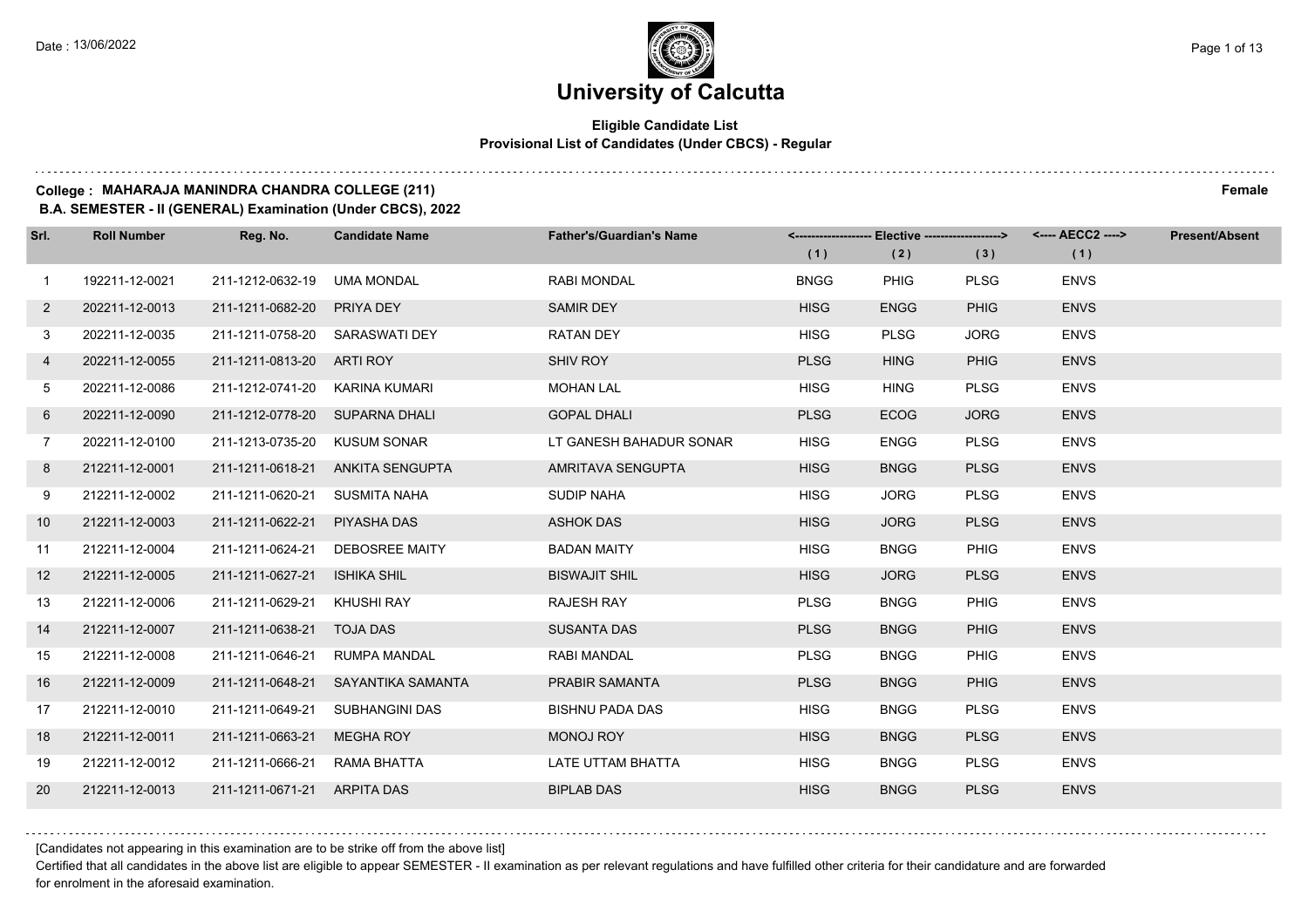#### **Eligible Candidate List Provisional List of Candidates (Under CBCS) - Regular**

#### **College : MAHARAJA MANINDRA CHANDRA COLLEGE (211) Female**

**B.A. SEMESTER - II (GENERAL) Examination (Under CBCS), 2022**

| Srl. | <b>Roll Number</b> | Reg. No.                       | <b>Candidate Name</b>                   | <b>Father's/Guardian's Name</b> | (1)         | <-------------------- Elective -------------------><br>(2) | (3)         | <---- AECC2 ----><br>(1) | <b>Present/Absent</b> |
|------|--------------------|--------------------------------|-----------------------------------------|---------------------------------|-------------|------------------------------------------------------------|-------------|--------------------------|-----------------------|
| 21   | 212211-12-0014     | 211-1211-0685-21               | FARIHA KOUSHER                          | <b>MEHDI AKHTER</b>             | <b>PLSG</b> | <b>ENGG</b>                                                | <b>PHIG</b> | <b>ENVS</b>              |                       |
| 22   | 212211-12-0015     | 211-1211-0699-21               | <b>MAMTA HENA PARVEEN</b>               | <b>MD ABDUL MANNAN</b>          | <b>HISG</b> | <b>BNGG</b>                                                | <b>PLSG</b> | <b>ENVS</b>              |                       |
| 23   | 212211-12-0016     | 211-1211-0709-21               | RITTIKA SAHA                            | AMIT KUMAR SAHA                 | <b>PLSG</b> | <b>JORG</b>                                                | <b>ECOG</b> | <b>ENVS</b>              |                       |
| 24   | 212211-12-0017     |                                | 211-1211-0711-21 SUSMITA GUHA THAKURATA | SUMAN GUHA THAKURATA            | <b>PLSG</b> | <b>BNGG</b>                                                | <b>PHIG</b> | <b>ENVS</b>              |                       |
| 25   | 212211-12-0018     | 211-1211-0712-21               | <b>RIMPA BISWAS</b>                     | <b>BIKASH BISWAS</b>            | <b>HISG</b> | <b>BNGG</b>                                                | <b>PLSG</b> | <b>ENVS</b>              |                       |
| 26   | 212211-12-0019     |                                | 211-1211-0720-21 SRITAMA PAUL CHOWDHURY | PRADIP PAUL CHOWDHURY           | <b>PLSG</b> | <b>JORG</b>                                                | <b>ECOG</b> | <b>ENVS</b>              |                       |
| 27   | 212211-12-0020     | 211-1211-0725-21 SONALI NATH   |                                         | <b>SUSANTA NATH</b>             | <b>HISG</b> | <b>BNGG</b>                                                | <b>PLSG</b> | <b>ENVS</b>              |                       |
| 28   | 212211-12-0021     |                                | 211-1211-0728-21 SNEHA CHATTERJEE       | <b>SUJIT CHATTERJEE</b>         | <b>HISG</b> | <b>PLSG</b>                                                | <b>ECOG</b> | <b>ENVS</b>              |                       |
| 29   | 212211-12-0022     | 211-1211-0735-21               | MADHURIMA BAHADUR                       | <b>DILIP BAHADUR</b>            | <b>HISG</b> | <b>BNGG</b>                                                | <b>PLSG</b> | <b>ENVS</b>              |                       |
| 30   | 212211-12-0023     | 211-1211-0736-21 SHILPA HAIT   |                                         | <b>SIB KUMAR HAIT</b>           | <b>PLSG</b> | <b>BNGG</b>                                                | <b>PHIG</b> | <b>ENVS</b>              |                       |
| -31  | 212211-12-0024     | 211-1211-0737-21 RIYA RAY      |                                         | <b>RAJ KUMAR RAY</b>            | <b>PLSG</b> | <b>HING</b>                                                | PHIG        | <b>ENVS</b>              |                       |
| 32   | 212211-12-0025     | 211-1211-0742-21 ANUSKA MITRA  |                                         | ARABINDA MITRA                  | <b>HISG</b> | <b>JORG</b>                                                | <b>PLSG</b> | <b>ENVS</b>              |                       |
| 33   | 212211-12-0026     | 211-1211-0744-21               | <b>PUJA SINGH</b>                       | <b>SHYAM SUNDAR SINGH</b>       | <b>HISG</b> | <b>BNGG</b>                                                | <b>PLSG</b> | <b>ENVS</b>              |                       |
| 34   | 212211-12-0027     | 211-1211-0748-21               | <b>PIYA SINGH</b>                       | <b>SHYAM SUNDAR SINGH</b>       | <b>HISG</b> | <b>BNGG</b>                                                | <b>PLSG</b> | <b>ENVS</b>              |                       |
| 35   | 212211-12-0028     | 211-1211-0760-21               | MEGHLA KARMAKAR                         | <b>LITON KARMAKAR</b>           | <b>PLSG</b> | <b>ENGG</b>                                                | PHIG        | <b>ENVS</b>              |                       |
| 36   | 212211-12-0029     |                                | 211-1211-0764-21 ANKITA CHOUHAN         | RADHESHYAM CHOUHAN              | <b>PLSG</b> | <b>HING</b>                                                | <b>PHIG</b> | <b>ENVS</b>              |                       |
| 37   | 212211-12-0030     | 211-1211-0765-21               | <b>RAJASHI PAUL</b>                     | <b>RAJKUMAR PAUL</b>            | <b>HISG</b> | <b>BNGG</b>                                                | <b>PLSG</b> | <b>ENVS</b>              |                       |
| 38   | 212211-12-0031     | 211-1211-0774-21 SUNITA PANDIT |                                         | SWAPAN KUMAR PANDIT             | <b>PLSG</b> | <b>BNGG</b>                                                | <b>PHIG</b> | <b>ENVS</b>              |                       |
| 39   | 212211-12-0032     |                                | 211-1211-0779-21 SIMRAN KUMARI PRASAD   | LATE RAM KRIPAL PRASAD          | <b>HISG</b> | <b>ENGG</b>                                                | <b>PLSG</b> | <b>ENVS</b>              |                       |
| 40   | 212211-12-0033     |                                | 211-1211-0788-21 ANWESHA GHOSH          | <b>BHOLANATH GHOSH</b>          | <b>HISG</b> | <b>BNGG</b>                                                | <b>PLSG</b> | <b>ENVS</b>              |                       |

[Candidates not appearing in this examination are to be strike off from the above list]

Certified that all candidates in the above list are eligible to appear SEMESTER - II examination as per relevant regulations and have fulfilled other criteria for their candidature and are forwarded for enrolment in the aforesaid examination.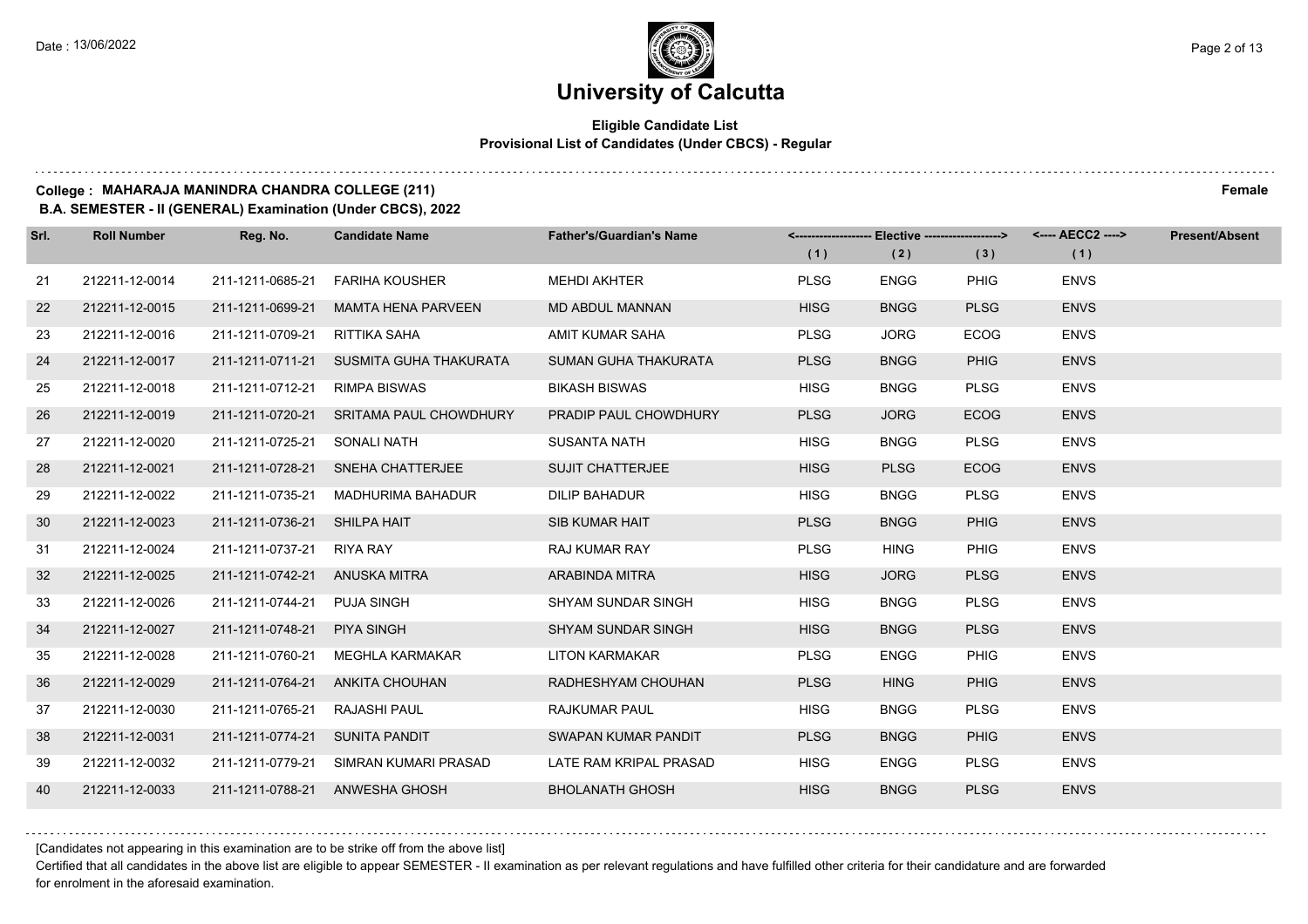#### **Eligible Candidate List Provisional List of Candidates (Under CBCS) - Regular**

#### **College : MAHARAJA MANINDRA CHANDRA COLLEGE (211) Female**

**B.A. SEMESTER - II (GENERAL) Examination (Under CBCS), 2022**

| Srl. | <b>Roll Number</b> | Reg. No.                      | <b>Candidate Name</b>             | <b>Father's/Guardian's Name</b> | (1)         | <-------------------- Elective ------------------><br>(2) | (3)         | (1)         | <b>Present/Absent</b> |
|------|--------------------|-------------------------------|-----------------------------------|---------------------------------|-------------|-----------------------------------------------------------|-------------|-------------|-----------------------|
| 41   | 212211-12-0034     | 211-1211-0789-21              | <b>SRISHTI CHANDA</b>             | <b>VINAYAK CHANDA</b>           | <b>HISG</b> | <b>ENGG</b>                                               | <b>PLSG</b> | <b>ENVS</b> |                       |
| 42   | 212211-12-0035     | 211-1211-0791-21              | <b>DIPALI GUPTA</b>               | <b>MANOJ KUMAR GUPTA</b>        | <b>HISG</b> | <b>ENGG</b>                                               | <b>PLSG</b> | <b>ENVS</b> |                       |
| 43   | 212211-12-0036     | 211-1211-0792-21              | MADHURIMA GHOSH                   | KISHORE KUMAR GHOSH             | <b>HISG</b> | <b>PHIG</b>                                               | <b>PLSG</b> | <b>ENVS</b> |                       |
| 44   | 212211-12-0037     |                               | 211-1211-0800-21 SAYONTIKA LAHIRI | LATE RAMENDU LAHIRI             | <b>HISG</b> | <b>JORG</b>                                               | <b>PLSG</b> | <b>ENVS</b> |                       |
| 45   | 212211-12-0038     | 211-1211-0804-21              | ASTHA SINGH                       | <b>DILIP KUMAR SINGH</b>        | <b>HISG</b> | <b>PLSG</b>                                               | <b>ECOG</b> | <b>ENVS</b> |                       |
| 46   | 212211-12-0039     | 211-1211-0805-21              | SUDIPA PANDIT                     | DEBABRATA PANDIT                | <b>HISG</b> | <b>BNGG</b>                                               | <b>PLSG</b> | <b>ENVS</b> |                       |
| 47   | 212211-12-0040     |                               | 211-1211-0806-21 PUJA CHOWDHURY   | <b>BHOLA NATH CHOWDHURY</b>     | <b>HISG</b> | <b>JORG</b>                                               | <b>PLSG</b> | <b>ENVS</b> |                       |
| 48   | 212211-12-0041     | 211-1211-0807-21              | MOUSUMI MANNA                     | SUSANTA MANNA                   | <b>HISG</b> | <b>JORG</b>                                               | <b>PLSG</b> | <b>ENVS</b> |                       |
| 49   | 212211-12-0042     | 211-1211-0808-21              | PURBASHA DAS                      | LATE PINTU DAS                  | <b>PLSG</b> | <b>BNGG</b>                                               | <b>PHIG</b> | <b>ENVS</b> |                       |
| 50   | 212211-12-0043     |                               | 211-1211-0809-21 SUSMITA KUNDU    | <b>SHYAMAL KUNDU</b>            | <b>PLSG</b> | <b>BNGG</b>                                               | <b>PHIG</b> | <b>ENVS</b> |                       |
| 51   | 212211-12-0044     | 211-1211-0810-21 SUPRITY DAS  |                                   | SUBRATA DAS                     | <b>HISG</b> | <b>BNGG</b>                                               | <b>PHIG</b> | <b>ENVS</b> |                       |
| 52   | 212211-12-0045     | 211-1211-0815-21 SARMISTA DEY |                                   | <b>BHAJA HARI DEY</b>           | <b>HISG</b> | <b>JORG</b>                                               | <b>PLSG</b> | <b>ENVS</b> |                       |
| 53   | 212211-12-0046     | 211-1211-0816-21              | DEBJANI BAIDYA                    | <b>BHABO BAIDYA</b>             | <b>HISG</b> | <b>BNGG</b>                                               | <b>PLSG</b> | <b>ENVS</b> |                       |
| 54   | 212211-12-0047     | 211-1211-0818-21              | MEGHA JOSHI                       | <b>SUMAN JOSHI</b>              | <b>PLSG</b> | <b>JORG</b>                                               | <b>HISG</b> | <b>ENVS</b> |                       |
| 55   | 212211-12-0048     | 211-1211-0825-21              | PRIYA PAUL                        | <b>JAGADISH PAUL</b>            | <b>PLSG</b> | <b>JORG</b>                                               | <b>ECOG</b> | <b>ENVS</b> |                       |
| 56   | 212211-12-0049     | 211-1211-0826-21 ADITI PAUL   |                                   | <b>KASHI NATH PAUL</b>          | <b>HISG</b> | <b>PHIG</b>                                               | <b>PLSG</b> | <b>ENVS</b> |                       |
| 57   | 212211-12-0050     | 211-1211-0828-21              | TANNU KUMARI SHAW                 | <b>SURESH SHAW</b>              | <b>HISG</b> | <b>HING</b>                                               | <b>PLSG</b> | <b>ENVS</b> |                       |
| 58   | 212211-12-0051     | 211-1211-0831-21 SWEETY RAM   |                                   | <b>DILIP KR RAM</b>             | <b>PLSG</b> | <b>HING</b>                                               | <b>PHIG</b> | <b>ENVS</b> |                       |
| 59   | 212211-12-0052     |                               | 211-1211-0835-21 NILANJANA PAUL   | LATE PRABIR KUMAR PAUL          | <b>HISG</b> | <b>JORG</b>                                               | <b>PLSG</b> | <b>ENVS</b> |                       |
| 60   | 212211-12-0053     |                               | 211-1212-0616-21 NIBEDITA MONDAL  | <b>BISWAJIT MONDAL</b>          | <b>HISG</b> | <b>BNGG</b>                                               | <b>PHIG</b> | <b>ENVS</b> |                       |

[Candidates not appearing in this examination are to be strike off from the above list]

Certified that all candidates in the above list are eligible to appear SEMESTER - II examination as per relevant regulations and have fulfilled other criteria for their candidature and are forwarded for enrolment in the aforesaid examination.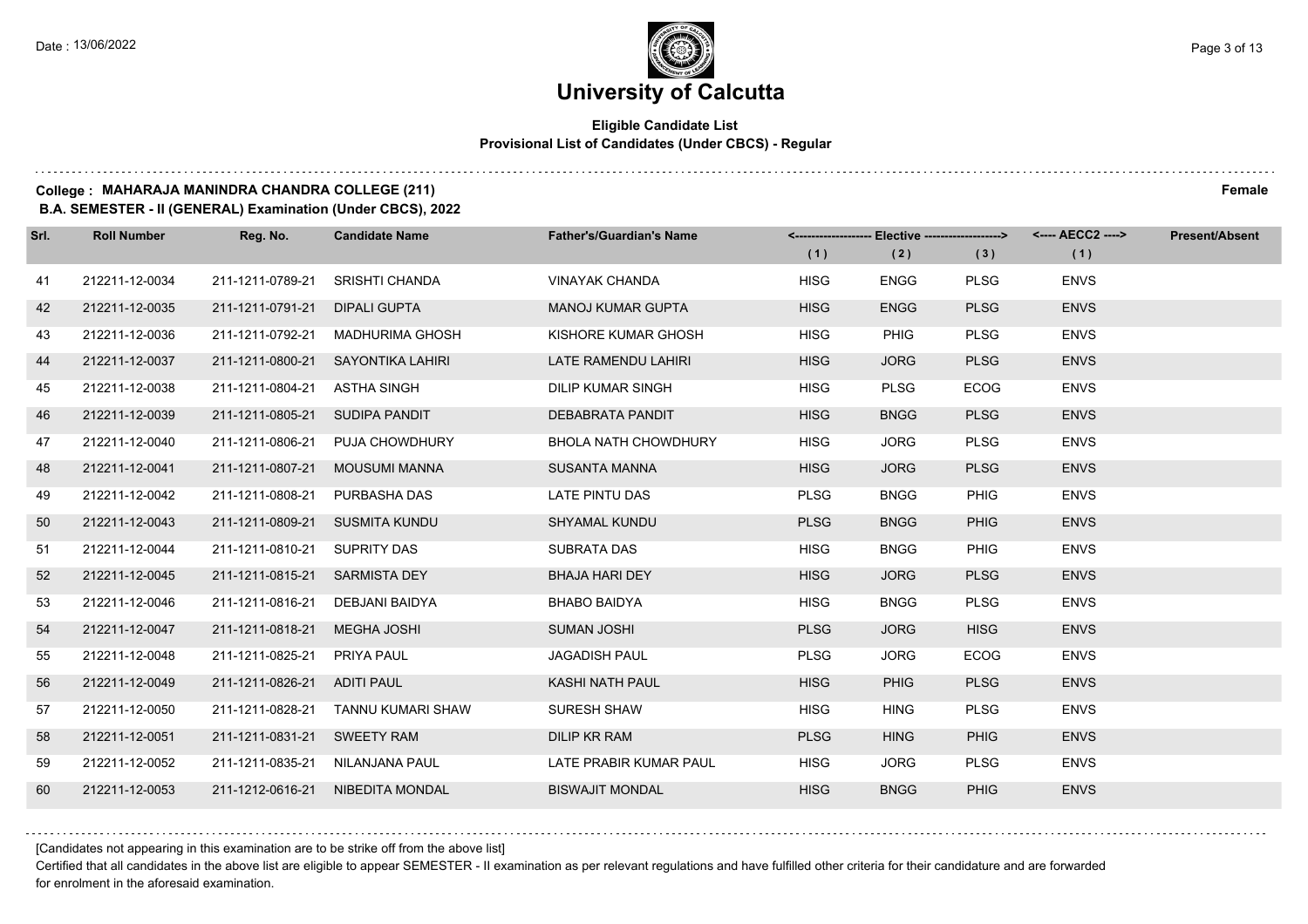#### **Eligible Candidate List Provisional List of Candidates (Under CBCS) - Regular**

#### **College : MAHARAJA MANINDRA CHANDRA COLLEGE (211) Female**

**B.A. SEMESTER - II (GENERAL) Examination (Under CBCS), 2022**

| Srl. | <b>Roll Number</b> | Reg. No.                       | <b>Candidate Name</b>           | <b>Father's/Guardian's Name</b> |             | <-------------------- Elective -------------------> |             | <---- AECC2 ----> | <b>Present/Absent</b> |
|------|--------------------|--------------------------------|---------------------------------|---------------------------------|-------------|-----------------------------------------------------|-------------|-------------------|-----------------------|
|      |                    |                                |                                 |                                 | (1)         | (2)                                                 | (3)         | (1)               |                       |
| 61   | 212211-12-0054     | 211-1212-0617-21               | SUTRISHNA DAS                   | <b>SWAPAN DAS</b>               | <b>HISG</b> | <b>BNGG</b>                                         | <b>PHIG</b> | <b>ENVS</b>       |                       |
| 62   | 212211-12-0055     | 211-1212-0623-21               | <b>RIYA DAS</b>                 | <b>SUBIR DAS</b>                | <b>HISG</b> | <b>PHIG</b>                                         | <b>PLSG</b> | <b>ENVS</b>       |                       |
| 63   | 212211-12-0056     | 211-1212-0631-21               | <b>TRISHA MONDAL</b>            | <b>MONORANJAN MONDAL</b>        | <b>HISG</b> | <b>BNGG</b>                                         | <b>PLSG</b> | <b>ENVS</b>       |                       |
| 64   | 212211-12-0057     | 211-1212-0632-21               | MEGHA MONDAL                    | <b>SUJAY MONDAL</b>             | <b>HISG</b> | <b>BNGG</b>                                         | <b>PLSG</b> | <b>ENVS</b>       |                       |
| 65   | 212211-12-0058     | 211-1212-0637-21               | SONIYA BISWAS                   | LATE DILIP BISWAS               | <b>HISG</b> | <b>BNGG</b>                                         | <b>PLSG</b> | <b>ENVS</b>       |                       |
| 66   | 212211-12-0059     | 211-1212-0642-21               | PUJA MONDAL                     | LATE SAMIR MONDAL               | <b>HISG</b> | <b>BNGG</b>                                         | <b>PLSG</b> | <b>ENVS</b>       |                       |
| 67   | 212211-12-0060     | 211-1212-0645-21               | MALLIKA MONDAL                  | <b>BADAL MONDAL</b>             | <b>HISG</b> | <b>PHIG</b>                                         | <b>PLSG</b> | <b>ENVS</b>       |                       |
| 68   | 212211-12-0061     | 211-1212-0647-21               | LABANI MONDAL                   | <b>SUSANTA MONDAL</b>           | <b>HISG</b> | <b>BNGG</b>                                         | <b>PLSG</b> | <b>ENVS</b>       |                       |
| 69   | 212211-12-0062     | 211-1212-0656-21               | <b>RIYA DAS</b>                 | UTTAM DAS                       | <b>PLSG</b> | <b>ENGG</b>                                         | <b>PHIG</b> | <b>ENVS</b>       |                       |
| 70   | 212211-12-0063     | 211-1212-0657-21               | <b>RIMA ROY</b>                 | <b>SHAMBHU ROY</b>              | <b>PLSG</b> | <b>ENGG</b>                                         | <b>PHIG</b> | <b>ENVS</b>       |                       |
| 71   | 212211-12-0064     | 211-1212-0658-21 ANKITA BISWAS |                                 | SWAPAN KUMAR BISWAS             | <b>HISG</b> | <b>BNGG</b>                                         | <b>PHIG</b> | <b>ENVS</b>       |                       |
| 72   | 212211-12-0065     |                                | 211-1212-0659-21 SUSMITA BAIDYA | RATAN RAJ BAIDYA                | <b>HISG</b> | <b>BNGG</b>                                         | <b>PHIG</b> | <b>ENVS</b>       |                       |
| 73   | 212211-12-0066     | 211-1212-0660-21               | TRISHA NASKAR                   | LATE MANOJ NASKAR               | <b>HISG</b> | <b>BNGG</b>                                         | <b>PLSG</b> | <b>ENVS</b>       |                       |
| 74   | 212211-12-0067     | 211-1212-0662-21               | ANI MONDAL                      | <b>TAPOSH KUMAR MONDAL</b>      | <b>HISG</b> | <b>BNGG</b>                                         | <b>PLSG</b> | <b>ENVS</b>       |                       |
| 75   | 212211-12-0068     | 211-1212-0665-21               | TRISHNA GAYEN                   | KRISHNA KANTA GAYEN             | <b>HISG</b> | <b>PLSG</b>                                         | <b>ECOG</b> | <b>ENVS</b>       |                       |
| 76   | 212211-12-0069     |                                | 211-1212-0674-21 ANANYA BISWAS  | <b>ADHIR BISWAS</b>             | <b>PLSG</b> | <b>HING</b>                                         | <b>PHIG</b> | <b>ENVS</b>       |                       |
| 77   | 212211-12-0070     | 211-1212-0675-21               | SIULI MONDAL                    | <b>SISIR MONDAL</b>             | <b>HISG</b> | <b>BNGG</b>                                         | <b>PLSG</b> | <b>ENVS</b>       |                       |
| 78   | 212211-12-0071     | 211-1212-0683-21 ARPITA BISWAS |                                 | <b>AMRITA BISWAS</b>            | <b>HISG</b> | <b>BNGG</b>                                         | <b>PLSG</b> | <b>ENVS</b>       |                       |
| 79   | 212211-12-0072     |                                | 211-1212-0689-21 SUMONA MONDAL  | <b>SANKAR MONDAL</b>            | <b>HISG</b> | <b>PHIG</b>                                         | <b>PLSG</b> | <b>ENVS</b>       |                       |
| 80   | 212211-12-0073     | 211-1212-0691-21 SUDIPTA BALA  |                                 | <b>AMAL BALA</b>                | <b>HISG</b> | <b>BNGG</b>                                         | <b>PLSG</b> | <b>ENVS</b>       |                       |

[Candidates not appearing in this examination are to be strike off from the above list]

Certified that all candidates in the above list are eligible to appear SEMESTER - II examination as per relevant regulations and have fulfilled other criteria for their candidature and are forwarded for enrolment in the aforesaid examination.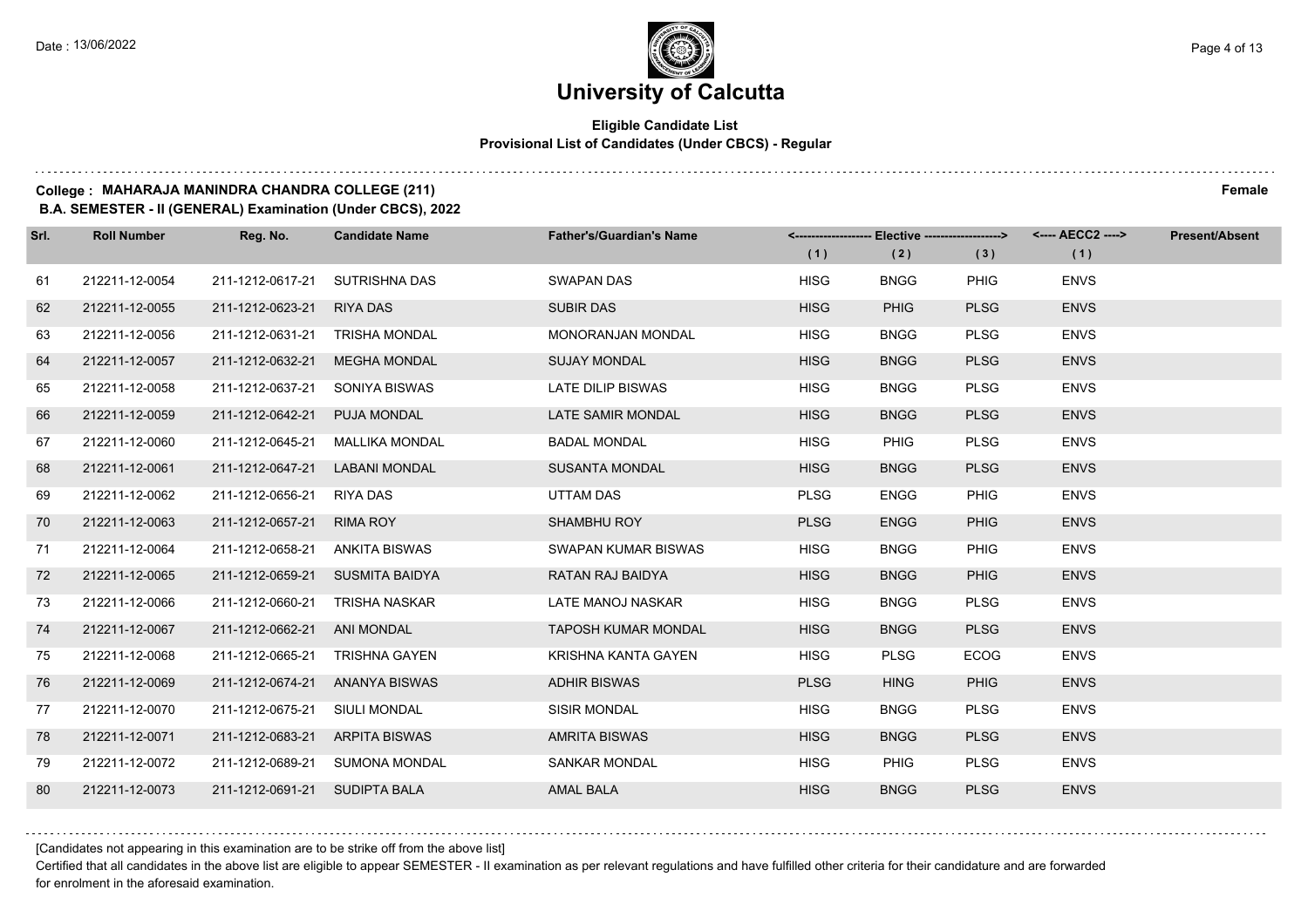#### **Eligible Candidate List Provisional List of Candidates (Under CBCS) - Regular**

#### **College : MAHARAJA MANINDRA CHANDRA COLLEGE (211) Female**

**B.A. SEMESTER - II (GENERAL) Examination (Under CBCS), 2022**

| Srl. | <b>Roll Number</b> | Reg. No.                      | <b>Candidate Name</b>           | <b>Father's/Guardian's Name</b> |             | <------------------- Elective ------------------> |             | <---- AECC2 ----> | <b>Present/Absent</b> |
|------|--------------------|-------------------------------|---------------------------------|---------------------------------|-------------|---------------------------------------------------|-------------|-------------------|-----------------------|
|      |                    |                               |                                 |                                 | (1)         | (2)                                               | (3)         | (1)               |                       |
| 81   | 212211-12-0074     | 211-1212-0693-21              | POULAMI DHARA                   | LATE KAMAL DHARA                | <b>PLSG</b> | <b>BNGG</b>                                       | <b>PHIG</b> | <b>ENVS</b>       |                       |
| 82   | 212211-12-0075     | 211-1212-0703-21              | <b>CHANDRANI DAS</b>            | <b>SUBRATA DAS</b>              | <b>PLSG</b> | <b>BNGG</b>                                       | <b>PHIG</b> | <b>ENVS</b>       |                       |
| 83   | 212211-12-0076     | 211-1212-0715-21              | JHUMPA PRASAD                   | <b>NANDLAL PRASAD</b>           | <b>HISG</b> | <b>BNGG</b>                                       | <b>PLSG</b> | <b>ENVS</b>       |                       |
| 84   | 212211-12-0077     | 211-1212-0723-21              | <b>KRISHNA SARKAR</b>           | <b>NARAYAN SARKAR</b>           | <b>HISG</b> | <b>BNGG</b>                                       | <b>PLSG</b> | <b>ENVS</b>       |                       |
| 85   | 212211-12-0078     | 211-1212-0741-21              | MOUSUMI DAS                     | <b>PARIMAL DAS</b>              | <b>PLSG</b> | <b>BNGG</b>                                       | <b>PHIG</b> | <b>ENVS</b>       |                       |
| 86   | 212211-12-0079     | 211-1212-0746-21              | <b>MOU MONDAL</b>               | <b>RUIDAS MONDAL</b>            | <b>HISG</b> | <b>BNGG</b>                                       | <b>PHIG</b> | <b>ENVS</b>       |                       |
| 87   | 212211-12-0080     | 211-1212-0747-21              | <b>TRISA MONDAL</b>             | <b>HARAN MONDAL</b>             | <b>HISG</b> | <b>BNGG</b>                                       | <b>PLSG</b> | <b>ENVS</b>       |                       |
| 88   | 212211-12-0081     | 211-1212-0753-21 SAYANI DHARA |                                 | SOUMITRA DHARA                  | <b>HISG</b> | <b>JORG</b>                                       | <b>ECOG</b> | <b>ENVS</b>       |                       |
| 89   | 212211-12-0082     | 211-1212-0755-21              | SABITA BIWAS                    | <b>SADHAN BISWAS</b>            | <b>HISG</b> | <b>BNGG</b>                                       | <b>PLSG</b> | <b>ENVS</b>       |                       |
| 90   | 212211-12-0083     | 211-1212-0768-21              | SUSHMITA MAKAL                  | <b>SUBRATA MAKAL</b>            | <b>HISG</b> | <b>BNGG</b>                                       | <b>PLSG</b> | <b>ENVS</b>       |                       |
| 91   | 212211-12-0084     |                               | 211-1212-0781-21 ARPITA MALLICK | UTTAM KUMAR MALLICK             | <b>PLSG</b> | <b>BNGG</b>                                       | <b>PHIG</b> | <b>ENVS</b>       |                       |
| 92   | 212211-12-0085     | 211-1212-0784-21              | KRISHNA HALDER                  | <b>BHIM CHANDRA HALDER</b>      | <b>PLSG</b> | <b>BNGG</b>                                       | <b>PHIG</b> | <b>ENVS</b>       |                       |
| 93   | 212211-12-0086     | 211-1212-0785-21              | TULIKA SANTRA                   | <b>TARUN KUMAR SANTRA</b>       | <b>HISG</b> | <b>BNGG</b>                                       | <b>PLSG</b> | <b>ENVS</b>       |                       |
| 94   | 212211-12-0087     | 211-1212-0798-21              | ANANYA MONDAL                   | LATE ARUP MONDAL                | <b>HISG</b> | <b>PHIG</b>                                       | <b>PLSG</b> | <b>ENVS</b>       |                       |
| 95   | 212211-12-0088     | 211-1212-0834-21              | <b>PRIYA HALDER</b>             | <b>PARITOSH HALDER</b>          | <b>PLSG</b> | <b>BNGG</b>                                       | <b>PHIG</b> | <b>ENVS</b>       |                       |
| 96   | 212211-12-0089     | 211-1213-0615-21 SHIKTA BARUA |                                 | <b>SUSANTA BARUA</b>            | <b>HISG</b> | <b>PHIG</b>                                       | <b>PLSG</b> | <b>ENVS</b>       |                       |
| 97   | 212211-12-0090     | 211-1214-0625-21              | PRIYA GHOSH                     | <b>RAJU GHOSH</b>               | <b>HISG</b> | <b>BNGG</b>                                       | <b>PLSG</b> | <b>ENVS</b>       |                       |
| 98   | 212211-12-0091     | 211-1214-0636-21              | <b>RUPSHA BISWAS</b>            | <b>JAYANTA BISWAS</b>           | <b>HISG</b> | <b>BNGG</b>                                       | <b>PHIG</b> | <b>ENVS</b>       |                       |
| 99   | 212211-12-0092     | 211-1214-0664-21              | PUJA BISWAS                     | <b>SWAPAN BISWAS</b>            | <b>HISG</b> | <b>BNGG</b>                                       | <b>PLSG</b> | <b>ENVS</b>       |                       |
| 100  | 212211-12-0093     | 211-1214-0750-21              | <b>ISHITA GHOSH</b>             | <b>TAPAN GHOSH</b>              | <b>HISG</b> | <b>BNGG</b>                                       | <b>PHIG</b> | <b>ENVS</b>       |                       |

[Candidates not appearing in this examination are to be strike off from the above list]

Certified that all candidates in the above list are eligible to appear SEMESTER - II examination as per relevant regulations and have fulfilled other criteria for their candidature and are forwarded for enrolment in the aforesaid examination.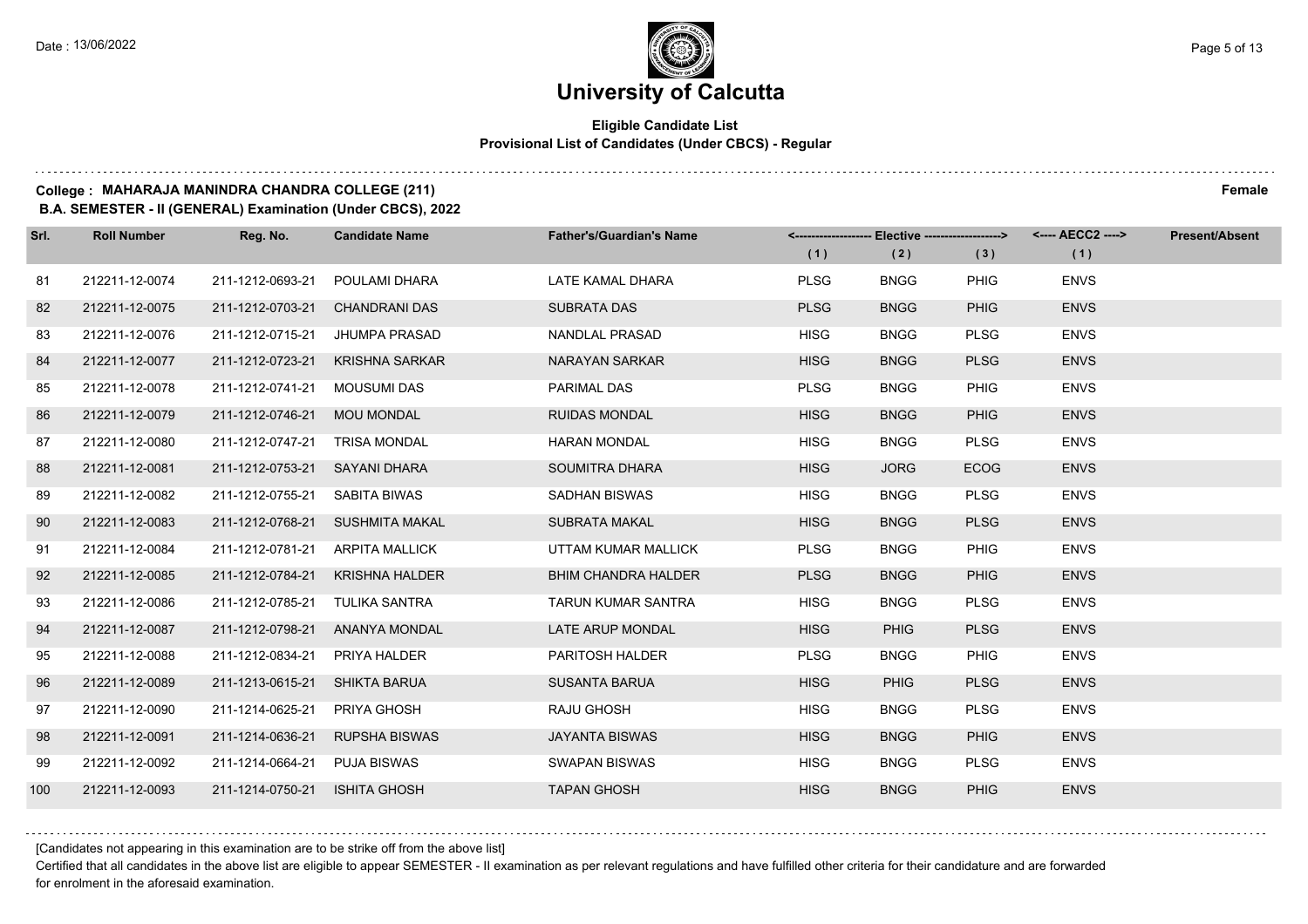#### **Eligible Candidate List Provisional List of Candidates (Under CBCS) - Regular**

#### **College : MAHARAJA MANINDRA CHANDRA COLLEGE (211) Female**

**B.A. SEMESTER - II (GENERAL) Examination (Under CBCS), 2022**

| Srl. | <b>Roll Number</b> | Reg. No.         | <b>Candidate Name</b>   | <b>Father's/Guardian's Name</b>  |             | <-------------------- Elective -------------------> |             | <---- AECC2 ----> | <b>Present/Absent</b> |
|------|--------------------|------------------|-------------------------|----------------------------------|-------------|-----------------------------------------------------|-------------|-------------------|-----------------------|
|      |                    |                  |                         |                                  | (1)         | (2)                                                 | (3)         | (1)               |                       |
| 101  | 212211-12-0094     | 211-1214-0758-21 | <b>PRETY KUNDU</b>      | LATE TAPAN KUNDU                 | <b>PLSG</b> | <b>BNGG</b>                                         | <b>PHIG</b> | <b>ENVS</b>       |                       |
| 102  | 212211-12-0095     | 211-1214-0767-21 | KAJAL KUMARI SHAW       | <b>SHRAWAN SHAW</b>              | <b>HISG</b> | <b>ENGG</b>                                         | <b>PHIG</b> | <b>ENVS</b>       |                       |
| 103  | 212211-12-0096     | 211-1214-0780-21 | <b>MONISHA GUIN</b>     | <b>MONOJIT GUIN</b>              | <b>HISG</b> | <b>BNGG</b>                                         | <b>PLSG</b> | <b>ENVS</b>       |                       |
| 104  | 212211-12-0097     | 211-1214-0786-21 | <b>TANUSREE MAHATO</b>  | <b>BHUPES MAHATO</b>             | <b>HISG</b> | <b>ENGG</b>                                         | <b>PLSG</b> | <b>ENVS</b>       |                       |
| 105  | 212211-12-0098     | 211-1215-0706-21 | NAJIMA PARVIN           | <b>ISMAIL MOLLA</b>              | <b>PLSG</b> | <b>BNGG</b>                                         | <b>PHIG</b> | <b>ENVS</b>       |                       |
| 106  | 212211-12-0099     | 211-1215-0790-21 | <b>SALIMA KHATUN</b>    | <b>SALIM MONDAL</b>              | <b>HISG</b> | <b>PHIG</b>                                         | <b>PLSG</b> | <b>ENVS</b>       |                       |
| 107  | 212211-12-0100     | 211-1215-0796-21 | <b>VIDHYA SHAW</b>      | <b>SHANKAR SHAW</b>              | <b>HISG</b> | <b>HING</b>                                         | <b>PLSG</b> | <b>ENVS</b>       |                       |
| 108  | 212211-12-0101     | 211-1241-0714-21 | <b>SREYOSREE GHOSH</b>  | UTTAM KUMAR GHOSH                | <b>HISG</b> | <b>BNGG</b>                                         | <b>PLSG</b> | <b>ENVS</b>       |                       |
| 109  | 212211-12-0102     | 211-1211-1082-21 | DAYETA CHAKROBARTY      | <b>GOPAL KRISHNA CHAKRABORTY</b> | <b>HISG</b> | <b>JORG</b>                                         | <b>PLSG</b> | <b>ENVS</b>       |                       |
| 110  | 212211-12-0103     | 211-1211-1084-21 | <b>RITIKA PRAMANICK</b> | <b>RAJ KUMAR PRAMANICK</b>       | <b>HISG</b> | <b>ENGG</b>                                         | <b>PLSG</b> | <b>ENVS</b>       |                       |
| 111  | 212211-12-0104     | 211-1212-1094-21 | TITHI MONDAL            | SWAPAN KUMAR MONDAL              | <b>PLSG</b> | <b>BNGG</b>                                         | <b>PHIG</b> | <b>ENVS</b>       |                       |
| 112  | 212211-12-0105     | 211-1214-1083-21 | PRIYANKA GHATI          | RAMPADA GHATI                    | <b>HISG</b> | <b>BNGG</b>                                         | <b>PLSG</b> | <b>ENVS</b>       |                       |
| 113  | 212211-12-0106     | 211-1212-1122-21 | <b>BIDISHA BISWAS</b>   | <b>BENIMADHAB BISWAS</b>         | <b>HISG</b> | <b>BNGG</b>                                         | <b>PHIG</b> | <b>ENVS</b>       |                       |
| 114  | 212211-12-0107     | 211-1215-1151-21 | <b>TAMANNA KHATOON</b>  | <b>NASIR AHMED</b>               | <b>HISG</b> | <b>JORG</b>                                         | <b>PLSG</b> | <b>ENVS</b>       |                       |

[Candidates not appearing in this examination are to be strike off from the above list]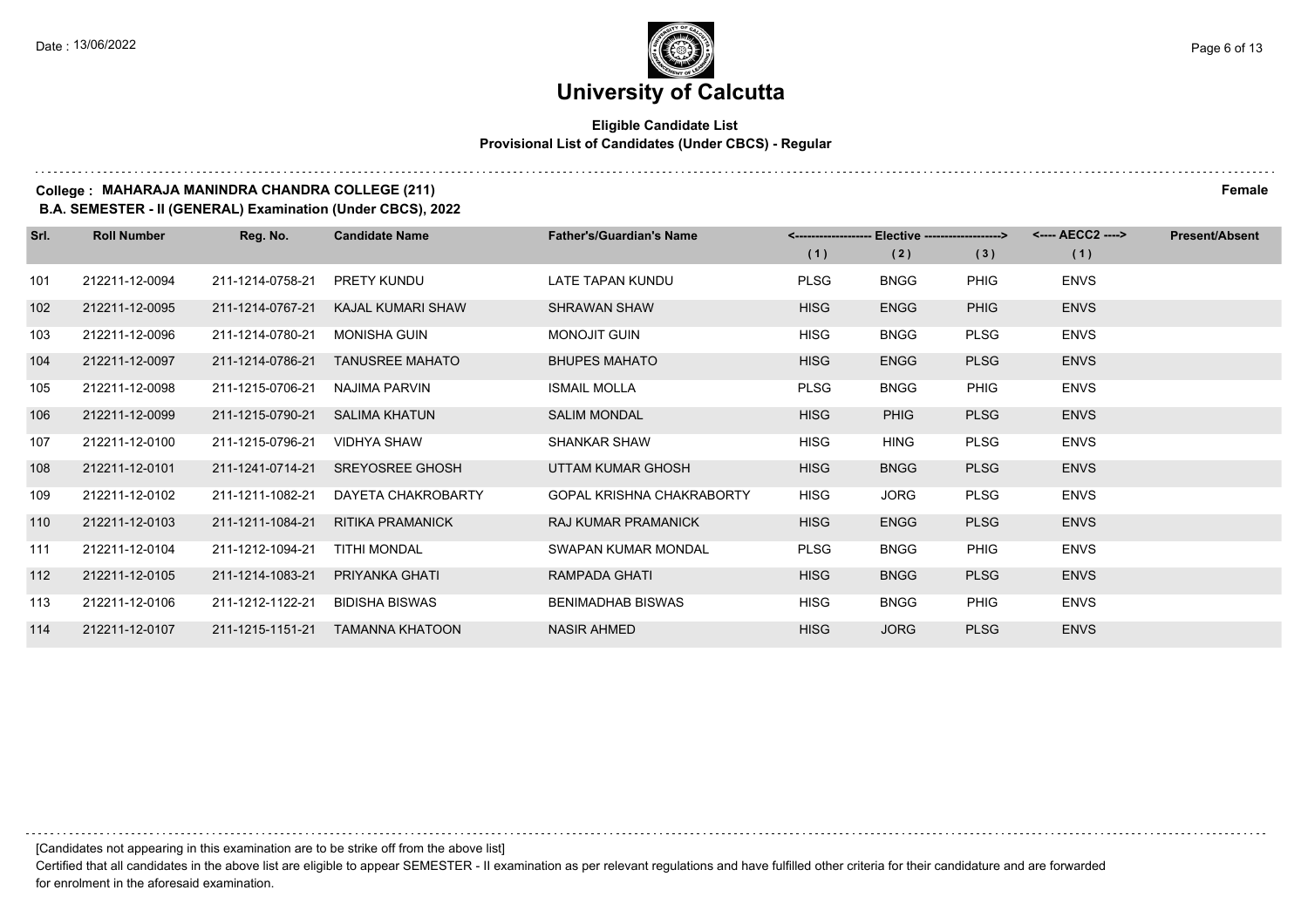#### **Eligible Candidate List Provisional List of Candidates (Under CBCS) - Regular**

#### **College : MAHARAJA MANINDRA CHANDRA COLLEGE (211) Male**

**B.A. SEMESTER - II (GENERAL) Examination (Under CBCS), 2022**

| Srl.         | <b>Roll Number</b> | Reg. No.                       | <b>Candidate Name</b>          | <b>Father's/Guardian's Name</b> |             | <-------------------- Elective -------------------> |             | <---- AECC2 ----> | <b>Present/Absent</b> |
|--------------|--------------------|--------------------------------|--------------------------------|---------------------------------|-------------|-----------------------------------------------------|-------------|-------------------|-----------------------|
|              |                    |                                |                                |                                 | (1)         | (2)                                                 | (3)         | (1)               |                       |
| $\mathbf{1}$ | 192211-22-0008     | 211-1111-0657-19 SUBHAJIT DEY  |                                | SURENDRANATH DEY                | <b>BNGG</b> | <b>PLSG</b>                                         | <b>HISG</b> | <b>ENVS</b>       |                       |
| $\mathbf{2}$ | 192211-22-0010     | 211-1111-0690-19               | <b>RITTIK DHAR</b>             | Birendra Chandra Dhar           | <b>BNGG</b> | <b>PLSG</b>                                         | <b>HISG</b> | <b>ENVS</b>       |                       |
| 3            | 192211-22-0016     | 211-1112-0684-19 BISHAL MANDAL |                                | <b>BINAY MANDAL</b>             | <b>BNGG</b> | <b>PHIG</b>                                         | <b>PLSG</b> | <b>ENVS</b>       |                       |
| 4            | 192211-22-0078     |                                | 211-1112-0695-19 ANUPAM MONDAL | <b>DIPANKAR MONDAL</b>          | <b>HISG</b> | <b>BNGG</b>                                         | <b>PLSG</b> | <b>ENVS</b>       |                       |
| 5            | 202211-22-0014     | 211-1111-0743-20 RAHUL YADAV   |                                | <b>JAYRAM YADAV</b>             | <b>HISG</b> | <b>HING</b>                                         | <b>PLSG</b> | <b>ENVS</b>       |                       |
| 6            | 202211-22-0016     | 211-1111-0745-20               | <b>ROUSHAN GUPTA</b>           | <b>BINOD GUPTA</b>              | <b>HISG</b> | <b>HING</b>                                         | <b>PLSG</b> | <b>ENVS</b>       |                       |
| $7^{\circ}$  | 202211-22-0035     | 211-1111-0829-20 SUBHA DHAR    |                                | SANJOY DHAR                     | <b>HISG</b> | <b>BNGG</b>                                         | <b>PLSG</b> | <b>ENVS</b>       |                       |
| 8            | 202211-22-0056     | 211-1112-0738-20 RAJA HALDER   |                                | <b>RABIN HALDER</b>             | <b>HISG</b> | <b>ENGG</b>                                         | <b>PLSG</b> | <b>ENVS</b>       |                       |
| 9            | 202211-22-0078     | 211-1115-0755-20               | MD JAKIR HOSSAIN               | YEAR MOHAMMAD                   | <b>HISG</b> | <b>PLSG</b>                                         | <b>JORG</b> | <b>ENVS</b>       |                       |
| 10           | 202211-22-0080     | 211-1115-0788-20               | PRITI DEBNATH                  | <b>BASUDEB DEBNATH</b>          | <b>PLSG</b> | <b>BNGG</b>                                         | <b>PHIG</b> | <b>ENVS</b>       |                       |
| 11           | 202211-22-0086     |                                | 211-1112-1118-20 GAURAB HALDER | <b>GAUTAM HALDER</b>            | <b>PLSG</b> | <b>JORG</b>                                         | <b>ECOG</b> | <b>ENVS</b>       |                       |
| 12           | 212211-22-0001     | 211-1111-0628-21               | PRIYANSHU MONDAL               | <b>NIRMAL MONDAL</b>            | <b>HISG</b> | <b>BNGG</b>                                         | <b>PLSG</b> | <b>ENVS</b>       |                       |
| 13           | 212211-22-0002     | 211-1111-0633-21               | SUBHRANIL DUTTA                | <b>LOKENATH DUTTA</b>           | <b>HISG</b> | <b>JORG</b>                                         | <b>PLSG</b> | <b>ENVS</b>       |                       |
| 14           | 212211-22-0003     | 211-1111-0634-21               | <b>RITTYA MUKHERJEE</b>        | <b>CHANDRANATH MUKHERJEE</b>    | <b>HISG</b> | <b>ENGG</b>                                         | <b>PHIG</b> | <b>ENVS</b>       |                       |
| 15           | 212211-22-0004     | 211-1111-0635-21               | DHRITI DIPAN CHOWDHURY         | KRITI UCHHAL CHOWDHURY          | <b>PLSG</b> | <b>JORG</b>                                         | <b>ECOG</b> | <b>ENVS</b>       |                       |
| 16           | 212211-22-0005     | 211-1111-0641-21 AYAN GHOSH    |                                | POLTU GHOSH                     | <b>HISG</b> | <b>BNGG</b>                                         | <b>PLSG</b> | <b>ENVS</b>       |                       |
| 17           | 212211-22-0006     | 211-1111-0650-21               | <b>SHAYAN DEBNATH</b>          | SUBRATA DEBNATH                 | <b>HISG</b> | <b>PHIG</b>                                         | <b>PLSG</b> | <b>ENVS</b>       |                       |
| 18           | 212211-22-0007     | 211-1111-0653-21 AKASH SINGH   |                                | <b>RAKESH SINGH</b>             | <b>PLSG</b> | <b>BNGG</b>                                         | <b>PHIG</b> | <b>ENVS</b>       |                       |
| 19           | 212211-22-0008     | 211-1111-0669-21 SAYAN ROY     |                                | <b>SUJOY KUMAR ROY</b>          | <b>PLSG</b> | <b>JORG</b>                                         | <b>ECOG</b> | <b>ENVS</b>       |                       |
| 20           | 212211-22-0009     | 211-1111-0673-21 SAYAN DUTTA   |                                | <b>SALIL DUTTA</b>              | <b>HISG</b> | <b>JORG</b>                                         | <b>PLSG</b> | <b>ENVS</b>       |                       |

[Candidates not appearing in this examination are to be strike off from the above list]

Certified that all candidates in the above list are eligible to appear SEMESTER - II examination as per relevant regulations and have fulfilled other criteria for their candidature and are forwarded for enrolment in the aforesaid examination.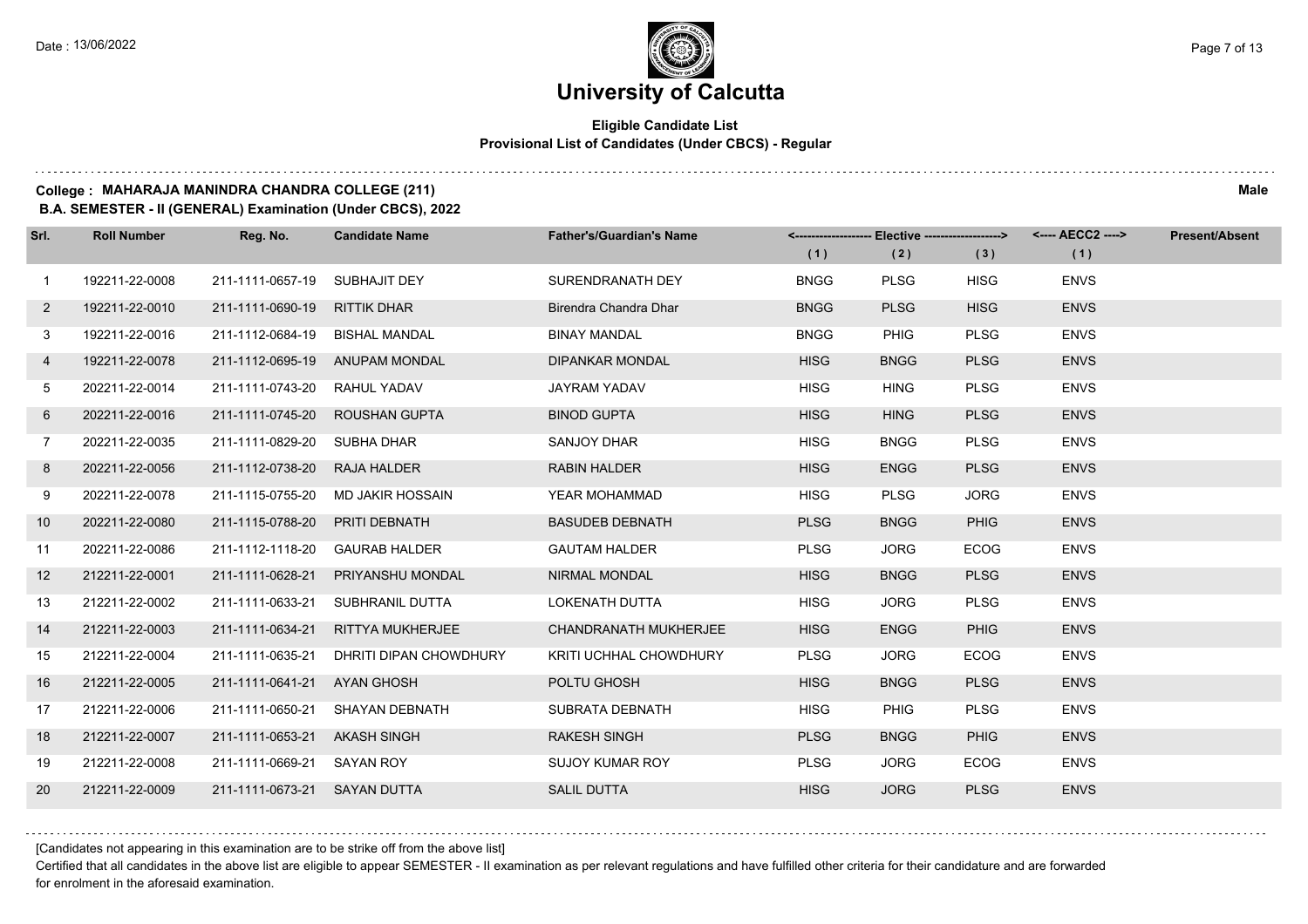#### **Eligible Candidate List Provisional List of Candidates (Under CBCS) - Regular**

#### **College : MAHARAJA MANINDRA CHANDRA COLLEGE (211) Male**

**B.A. SEMESTER - II (GENERAL) Examination (Under CBCS), 2022**

| Srl. | <b>Roll Number</b> | Reg. No.                     | <b>Candidate Name</b>              | <b>Father's/Guardian's Name</b> |             | <------------------- Elective -------------------> |             | <---- AECC2 ----> | <b>Present/Absent</b> |
|------|--------------------|------------------------------|------------------------------------|---------------------------------|-------------|----------------------------------------------------|-------------|-------------------|-----------------------|
|      |                    |                              |                                    |                                 | (1)         | (2)                                                | (3)         | (1)               |                       |
| 21   | 212211-22-0010     | 211-1111-0676-21             | <b>ARNAB BISWAS</b>                | <b>TAPAN BISWAS</b>             | <b>HISG</b> | <b>BNGG</b>                                        | <b>PLSG</b> | <b>ENVS</b>       |                       |
| 22   | 212211-22-0011     | 211-1111-0678-21             | ABHRA BOSE                         | <b>SUBHASH BOSE</b>             | <b>HISG</b> | <b>BNGG</b>                                        | <b>PLSG</b> | <b>ENVS</b>       |                       |
| 23   | 212211-22-0012     |                              | 211-1111-0679-21 HRITAM BHASKAR    | <b>MADAN MOHAN BHASKAR</b>      | <b>HISG</b> | <b>BNGG</b>                                        | <b>PHIG</b> | <b>ENVS</b>       |                       |
| 24   | 212211-22-0013     | 211-1111-0680-21             | KOUSHIK MONDAL                     | <b>SUJAY MONDAL</b>             | <b>HISG</b> | <b>PLSG</b>                                        | <b>ECOG</b> | <b>ENVS</b>       |                       |
| 25   | 212211-22-0014     | 211-1111-0681-21             | ANKIT GOLDER                       | PRASANTA GOLDER                 | <b>HISG</b> | <b>BNGG</b>                                        | <b>PLSG</b> | <b>ENVS</b>       |                       |
| 26   | 212211-22-0015     | 211-1111-0684-21             | PARTHIB KUNDU                      | PRABIR KUNDU                    | <b>HISG</b> | <b>PHIG</b>                                        | <b>PLSG</b> | <b>ENVS</b>       |                       |
| 27   | 212211-22-0016     |                              | 211-1111-0688-21 SANAJIT SANTRA    | SANJIB SANTRA                   | <b>PLSG</b> | <b>BNGG</b>                                        | <b>PHIG</b> | <b>ENVS</b>       |                       |
| 28   | 212211-22-0017     |                              | 211-1111-0694-21 SUBHRADEEP ROY    | SNEHANGSHU ROY                  | <b>PLSG</b> | <b>BNGG</b>                                        | <b>PHIG</b> | <b>ENVS</b>       |                       |
| 29   | 212211-22-0018     | 211-1111-0695-21             | KOUSHIK SAMANTA                    | <b>SUJAY SAMANTA</b>            | <b>HISG</b> | <b>PLSG</b>                                        | <b>ECOG</b> | <b>ENVS</b>       |                       |
| 30   | 212211-22-0019     | 211-1111-0700-21             | SOUMYA SWARNAKAR                   | <b>SANJIB SWARNAKAR</b>         | <b>HISG</b> | <b>ENGG</b>                                        | <b>PLSG</b> | <b>ENVS</b>       |                       |
| 31   | 212211-22-0020     | 211-1111-0702-21 ROMIT DAS   |                                    | RADHESHYAM DAS                  | <b>HISG</b> | <b>BNGG</b>                                        | <b>PLSG</b> | <b>ENVS</b>       |                       |
| 32   | 212211-22-0021     | 211-1111-0704-21             | DIPAK BHADURI                      | <b>TARAK BHADURI</b>            | <b>HISG</b> | <b>JORG</b>                                        | <b>PLSG</b> | <b>ENVS</b>       |                       |
| 33   | 212211-22-0022     | 211-1111-0707-21             | <b>RITAM SAMANTA</b>               | <b>DIPAK SAMANTA</b>            | <b>HISG</b> | <b>JORG</b>                                        | <b>PLSG</b> | <b>ENVS</b>       |                       |
| 34   | 212211-22-0023     | 211-1111-0713-21             | MANU KUMAR MISHRA                  | <b>TARUN KUMAR MISHRA</b>       | <b>HISG</b> | <b>ENGG</b>                                        | <b>PLSG</b> | <b>ENVS</b>       |                       |
| 35   | 212211-22-0024     | 211-1111-0716-21 ANIKET BOSE |                                    | DEBABRATO BOSE                  | <b>HISG</b> | <b>ENGG</b>                                        | <b>PLSG</b> | <b>ENVS</b>       |                       |
| 36   | 212211-22-0025     | 211-1111-0717-21             | <b>MD TOUCHIP ALAM</b>             | MD HAIDAR ALI MOLLA             | <b>HISG</b> | <b>BNGG</b>                                        | <b>PLSG</b> | <b>ENVS</b>       |                       |
| 37   | 212211-22-0026     | 211-1111-0718-21             | <b>VIVEK MAHATO</b>                | <b>DILIP MAHATO</b>             | <b>HISG</b> | <b>HING</b>                                        | <b>PLSG</b> | <b>ENVS</b>       |                       |
| 38   | 212211-22-0027     | 211-1111-0719-21 SUMIT MAJHI |                                    | <b>SANKAR MAJHI</b>             | <b>HISG</b> | <b>HING</b>                                        | <b>PLSG</b> | <b>ENVS</b>       |                       |
| 39   | 212211-22-0028     | 211-1111-0722-21 SAYAN DEY   |                                    | PRASANTA DEY                    | <b>HISG</b> | <b>PHIG</b>                                        | <b>PLSG</b> | <b>ENVS</b>       |                       |
| 40   | 212211-22-0029     |                              | 211-1111-0726-21 SUBHAJIT BANERJEE | <b>RANA BANERJEE</b>            | <b>PLSG</b> | <b>JORG</b>                                        | <b>ECOG</b> | <b>ENVS</b>       |                       |

[Candidates not appearing in this examination are to be strike off from the above list]

Certified that all candidates in the above list are eligible to appear SEMESTER - II examination as per relevant regulations and have fulfilled other criteria for their candidature and are forwarded for enrolment in the aforesaid examination.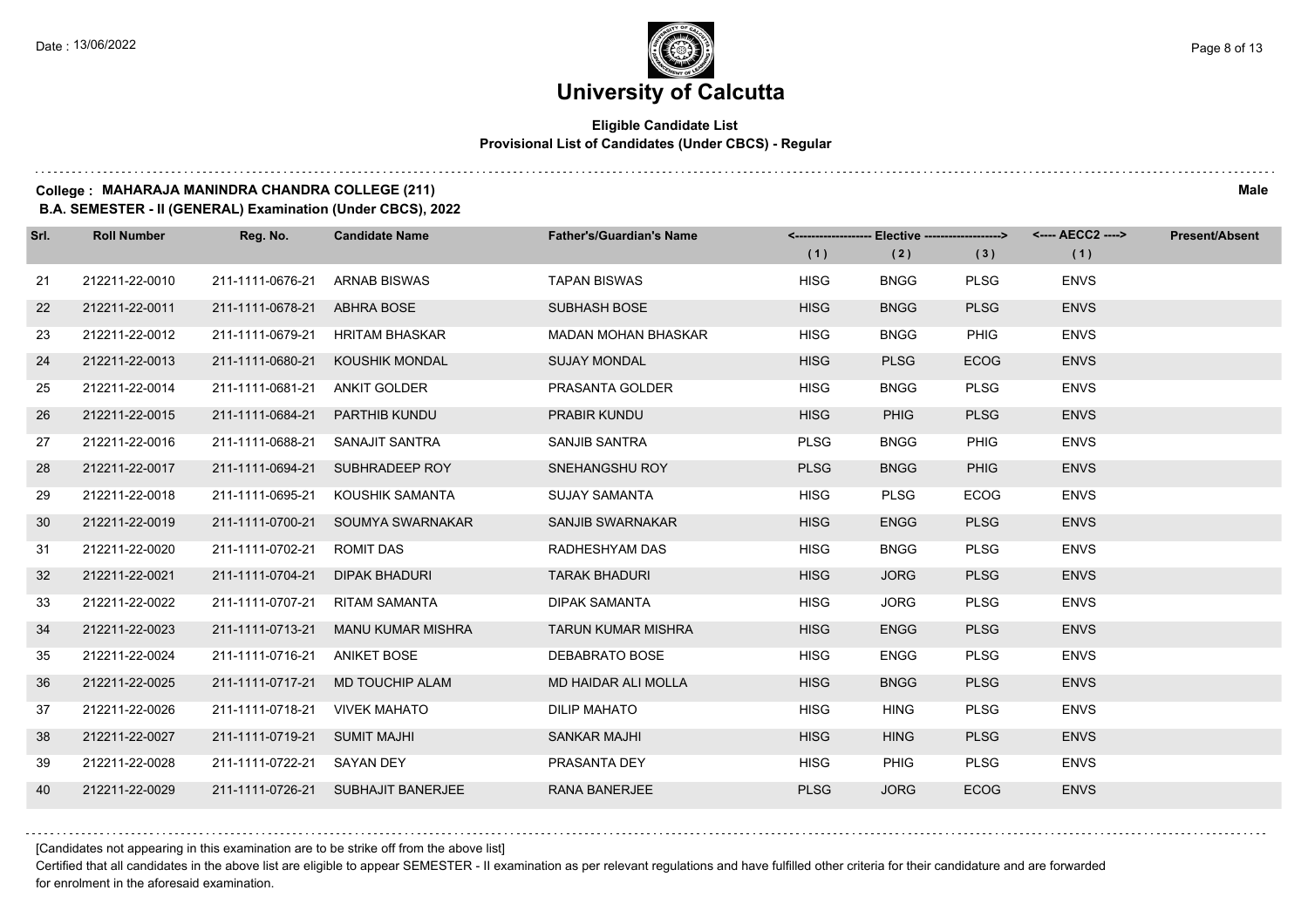#### **Eligible Candidate List Provisional List of Candidates (Under CBCS) - Regular**

#### **College : MAHARAJA MANINDRA CHANDRA COLLEGE (211) Male**

**B.A. SEMESTER - II (GENERAL) Examination (Under CBCS), 2022**

| Srl. | <b>Roll Number</b> | Reg. No.                     | <b>Candidate Name</b>                 | <b>Father's/Guardian's Name</b> |             | <-------------------- Elective -------------------> |             | <---- AECC2 ----> | <b>Present/Absent</b> |
|------|--------------------|------------------------------|---------------------------------------|---------------------------------|-------------|-----------------------------------------------------|-------------|-------------------|-----------------------|
|      |                    |                              |                                       |                                 | (1)         | (2)                                                 | (3)         | (1)               |                       |
| 41   | 212211-22-0030     | 211-1111-0729-21             | <b>BABAI PRAMANIK</b>                 | KANAI PRAMANIK                  | <b>HISG</b> | <b>JORG</b>                                         | <b>PLSG</b> | <b>ENVS</b>       |                       |
| 42   | 212211-22-0031     | 211-1111-0730-21             | <b>DIPANJAN HALDER</b>                | <b>DILIP HALDER</b>             | <b>HISG</b> | <b>PLSG</b>                                         | <b>ECOG</b> | <b>ENVS</b>       |                       |
| 43   | 212211-22-0032     | 211-1111-0739-21             | <b>ROHIT TANTI</b>                    | <b>GANESH TANTI</b>             | <b>HISG</b> | <b>PLSG</b>                                         | <b>ECOG</b> | <b>ENVS</b>       |                       |
| 44   | 212211-22-0033     | 211-1111-0740-21             | <b>RONIT DUTTA</b>                    | <b>SANJOY DUTTA</b>             | <b>HISG</b> | <b>ENGG</b>                                         | <b>PLSG</b> | <b>ENVS</b>       |                       |
| 45   | 212211-22-0034     | 211-1111-0751-21             | SOUMYADEEP GHOSH                      | <b>BHIKARI GHOSH</b>            | <b>HISG</b> | <b>BNGG</b>                                         | <b>PHIG</b> | <b>ENVS</b>       |                       |
| 46   | 212211-22-0035     | 211-1111-0754-21             | <b>JAGAT KUMAR SHAH</b>               | SUNDESHWAR SHAH                 | <b>HISG</b> | <b>PLSG</b>                                         | <b>ECOG</b> | <b>ENVS</b>       |                       |
| 47   | 212211-22-0036     | 211-1111-0757-21             | <b>ROHAN LASKAR</b>                   | <b>GOUTAM LASKAR</b>            | <b>HISG</b> | <b>ENGG</b>                                         | <b>PHIG</b> | <b>ENVS</b>       |                       |
| 48   | 212211-22-0037     | 211-1111-0761-21             | <b>RAHUL SINGH</b>                    | <b>AKHILESH SINGH</b>           | <b>HISG</b> | <b>HING</b>                                         | <b>PLSG</b> | <b>ENVS</b>       |                       |
| 49   | 212211-22-0038     | 211-1111-0762-21             | <b>PRONAY PAUL</b>                    | <b>BANESWAR PAUL</b>            | <b>HISG</b> | <b>JORG</b>                                         | <b>PLSG</b> | <b>ENVS</b>       |                       |
| 50   | 212211-22-0039     | 211-1111-0766-21             | <b>HIRANMOY DUTTA</b>                 | <b>KRISHNA DUTTA</b>            | <b>HISG</b> | <b>JORG</b>                                         | <b>PLSG</b> | <b>ENVS</b>       |                       |
| 51   | 212211-22-0040     | 211-1111-0769-21             | SAIKAT RONG                           | <b>MONORANJAN RONG</b>          | <b>HISG</b> | <b>BNGG</b>                                         | <b>PHIG</b> | <b>ENVS</b>       |                       |
| 52   | 212211-22-0041     | 211-1111-0771-21 AKASH SHAH  |                                       | <b>RAJESH SHAH</b>              | <b>HISG</b> | <b>JORG</b>                                         | <b>ECOG</b> | <b>ENVS</b>       |                       |
| 53   | 212211-22-0042     |                              | 211-1111-0775-21 TAPABRATA CHATTERJEE | DEBABRATA CHATTERJEE            | <b>HISG</b> | <b>ENGG</b>                                         | <b>PLSG</b> | <b>ENVS</b>       |                       |
| 54   | 212211-22-0043     | 211-1111-0778-21             | <b>UDIT GHOSH</b>                     | <b>UTTAM GHOSH</b>              | <b>PLSG</b> | <b>BNGG</b>                                         | <b>PHIG</b> | <b>ENVS</b>       |                       |
| 55   | 212211-22-0044     | 211-1111-0783-21 JEET BISWAS |                                       | <b>MRITYUNJOY BISWAS</b>        | <b>HISG</b> | <b>BNGG</b>                                         | <b>PLSG</b> | <b>ENVS</b>       |                       |
| 56   | 212211-22-0045     | 211-1111-0787-21             | <b>RITAM DAS</b>                      | RABINDRA NATH DAS               | <b>HISG</b> | <b>PLSG</b>                                         | <b>ECOG</b> | <b>ENVS</b>       |                       |
| 57   | 212211-22-0046     | 211-1111-0799-21             | SOUMOJIT MONDAL                       | <b>RATAN MONDAL</b>             | <b>HISG</b> | <b>BNGG</b>                                         | <b>PLSG</b> | <b>ENVS</b>       |                       |
| 58   | 212211-22-0047     | 211-1111-0801-21             | <b>RAJ KAMAL RAM</b>                  | <b>KAILASH RAM</b>              | <b>PLSG</b> | <b>HING</b>                                         | <b>PHIG</b> | <b>ENVS</b>       |                       |
| 59   | 212211-22-0048     | 211-1111-0802-21             | SUBHABRATA DAS                        | SUBRATA DAS                     | <b>PLSG</b> | <b>JORG</b>                                         | <b>ECOG</b> | <b>ENVS</b>       |                       |
| 60   | 212211-22-0049     | 211-1111-0803-21             | <b>DIPAK KAMAT</b>                    | <b>RAM SOVIT KAMAT</b>          | <b>HISG</b> | <b>HING</b>                                         | <b>PLSG</b> | <b>ENVS</b>       |                       |

[Candidates not appearing in this examination are to be strike off from the above list]

Certified that all candidates in the above list are eligible to appear SEMESTER - II examination as per relevant regulations and have fulfilled other criteria for their candidature and are forwarded for enrolment in the aforesaid examination.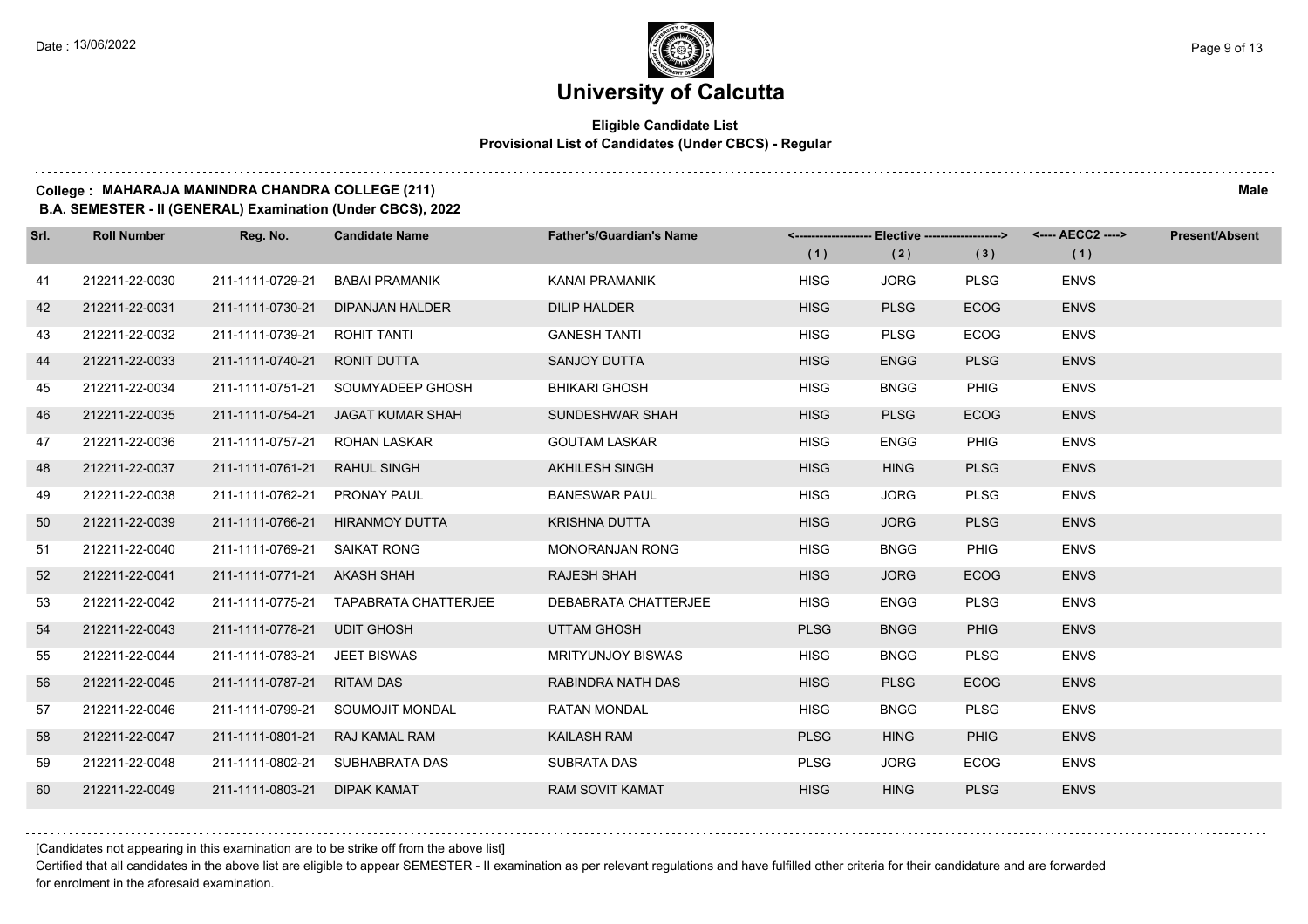#### **Eligible Candidate List Provisional List of Candidates (Under CBCS) - Regular**

#### **College : MAHARAJA MANINDRA CHANDRA COLLEGE (211) Male**

**B.A. SEMESTER - II (GENERAL) Examination (Under CBCS), 2022**

| Srl. | <b>Roll Number</b> | Reg. No.                       | <b>Candidate Name</b>                 | <b>Father's/Guardian's Name</b> |             | <------------------- Elective -------------------> |             | <---- AECC2 ----> | <b>Present/Absent</b> |
|------|--------------------|--------------------------------|---------------------------------------|---------------------------------|-------------|----------------------------------------------------|-------------|-------------------|-----------------------|
|      |                    |                                |                                       |                                 | (1)         | (2)                                                | (3)         | (1)               |                       |
| 61   | 212211-22-0050     | 211-1111-0811-21               | <b>SHAHIL AHMAD</b>                   | NASRUDDIN AHMAD                 | <b>HISG</b> | <b>ENGG</b>                                        | <b>PLSG</b> | <b>ENVS</b>       |                       |
| 62   | 212211-22-0051     | 211-1111-0812-21               | <b>ROHIT SHARMA</b>                   | LATE RAJESH SHARMA              | <b>PLSG</b> | <b>HING</b>                                        | <b>PHIG</b> | <b>ENVS</b>       |                       |
| 63   | 212211-22-0052     | 211-1111-0813-21 RAJU DAS      |                                       | <b>SHILU DAS</b>                | <b>HISG</b> | <b>BNGG</b>                                        | <b>PLSG</b> | <b>ENVS</b>       |                       |
| 64   | 212211-22-0053     | 211-1111-0814-21 TAPAS BAG     |                                       | SAHADEB BAG                     | <b>HISG</b> | <b>BNGG</b>                                        | <b>PLSG</b> | <b>ENVS</b>       |                       |
| 65   | 212211-22-0054     |                                | 211-1111-0819-21 RAJKUMAR SINGH       | DILIP KUMAR SINGH               | <b>HISG</b> | <b>HING</b>                                        | <b>PLSG</b> | <b>ENVS</b>       |                       |
| 66   | 212211-22-0055     | 211-1111-0820-21 AMIT NANDI    |                                       | <b>SRIKANTA NANDI</b>           | <b>HISG</b> | <b>BNGG</b>                                        | <b>PLSG</b> | <b>ENVS</b>       |                       |
| 67   | 212211-22-0056     | 211-1111-0821-21 SUBHAM DAS    |                                       | <b>SANJAY DAS</b>               | <b>HISG</b> | <b>BNGG</b>                                        | <b>PLSG</b> | <b>ENVS</b>       |                       |
| 68   | 212211-22-0057     | 211-1111-0822-21 AVI PAUL      |                                       | <b>SURAJIT PAUL</b>             | <b>HISG</b> | <b>PLSG</b>                                        | <b>ECOG</b> | <b>ENVS</b>       |                       |
| 69   | 212211-22-0058     |                                | 211-1111-0823-21 AKASH KUMAR PATWA    | AMARNATH PATWA                  | <b>HISG</b> | <b>HING</b>                                        | <b>PLSG</b> | <b>ENVS</b>       |                       |
| 70   | 212211-22-0059     | 211-1111-0824-21               | RAJ NARAYAN GUPTA                     | <b>MONOHAR NARAYAN GUPTA</b>    | <b>HISG</b> | <b>HING</b>                                        | <b>PHIG</b> | <b>ENVS</b>       |                       |
| 71   | 212211-22-0060     |                                | 211-1111-0829-21 DEBANJAN CHAKRABORTY | KONA CHAKRABORTY                | <b>HISG</b> | <b>ENGG</b>                                        | <b>PLSG</b> | <b>ENVS</b>       |                       |
| 72   | 212211-22-0061     | 211-1111-0830-21               | <b>ROHIT SHAW</b>                     | KANAI PRASAD SHAW               | <b>HISG</b> | <b>PLSG</b>                                        | <b>ECOG</b> | <b>ENVS</b>       |                       |
| 73   | 212211-22-0062     | 211-1111-0833-21 RAHUL HALDER  |                                       | LATE BISWANATH HALDER           | <b>PLSG</b> | <b>BNGG</b>                                        | <b>PHIG</b> | <b>ENVS</b>       |                       |
| 74   | 212211-22-0063     | 211-1111-0836-21 SAYAN GHOSH   |                                       | <b>KRISHNENDU GHOSH</b>         | <b>HISG</b> | <b>JORG</b>                                        | <b>PLSG</b> | <b>ENVS</b>       |                       |
| 75   | 212211-22-0064     |                                | 211-1112-0614-21 SUPRIYA CHOWDHURY    | <b>BIPUL CHOWDHURY</b>          | <b>HISG</b> | <b>BNGG</b>                                        | <b>PLSG</b> | <b>ENVS</b>       |                       |
| 76   | 212211-22-0065     | 211-1112-0619-21               | PRIYANSHU MONDAL                      | <b>AJIT MONDAL</b>              | <b>HISG</b> | <b>BNGG</b>                                        | <b>PLSG</b> | <b>ENVS</b>       |                       |
| 77   | 212211-22-0066     | 211-1112-0621-21               | ATANU MRIDHA                          | <b>BADAL MRIDHA</b>             | <b>HISG</b> | <b>BNGG</b>                                        | <b>PLSG</b> | <b>ENVS</b>       |                       |
| 78   | 212211-22-0067     | 211-1112-0626-21 SACHIN ROY    |                                       | <b>SANJIB ROY</b>               | <b>HISG</b> | <b>BNGG</b>                                        | <b>PHIG</b> | <b>ENVS</b>       |                       |
| 79   | 212211-22-0068     | 211-1112-0630-21 SOUVIK HALDER |                                       | <b>MANOJ HALDER</b>             | <b>PLSG</b> | <b>BNGG</b>                                        | <b>PHIG</b> | <b>ENVS</b>       |                       |
| 80   | 212211-22-0069     | 211-1112-0639-21 ROHIT HALDER  |                                       | <b>SAILEN HALDER</b>            | <b>PLSG</b> | <b>BNGG</b>                                        | <b>PHIG</b> | <b>ENVS</b>       |                       |

[Candidates not appearing in this examination are to be strike off from the above list]

Certified that all candidates in the above list are eligible to appear SEMESTER - II examination as per relevant regulations and have fulfilled other criteria for their candidature and are forwarded for enrolment in the aforesaid examination.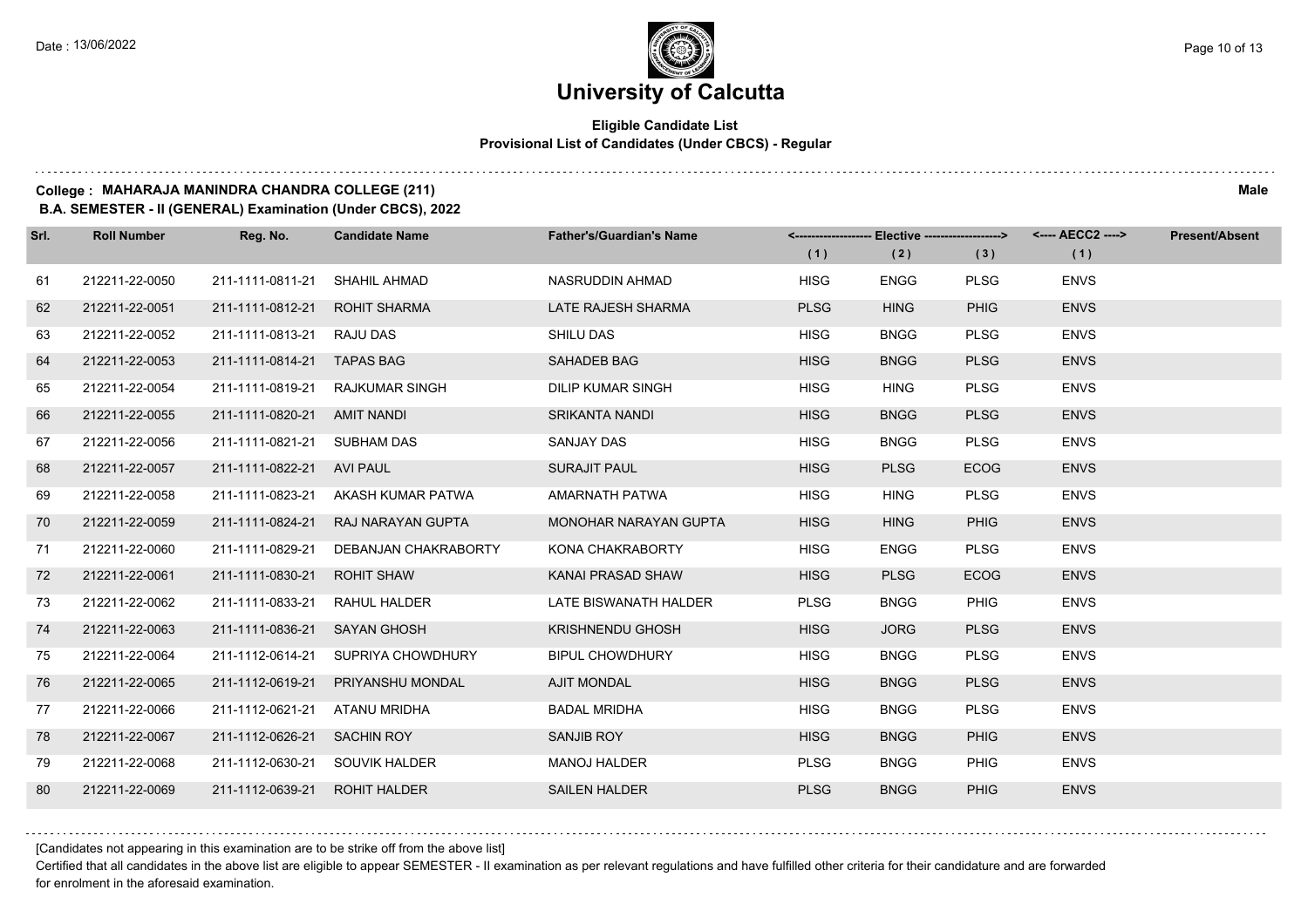#### **Eligible Candidate List Provisional List of Candidates (Under CBCS) - Regular**

#### **College : MAHARAJA MANINDRA CHANDRA COLLEGE (211) Male**

**B.A. SEMESTER - II (GENERAL) Examination (Under CBCS), 2022**

| Srl. | <b>Roll Number</b> | Reg. No.                       | <b>Candidate Name</b>               | <b>Father's/Guardian's Name</b> |             |             |             | <-------------------- Elective -------------------> <---- AECC2 ----> | <b>Present/Absent</b> |
|------|--------------------|--------------------------------|-------------------------------------|---------------------------------|-------------|-------------|-------------|-----------------------------------------------------------------------|-----------------------|
|      |                    |                                |                                     |                                 | (1)         | (2)         | (3)         | (1)                                                                   |                       |
| 81   | 212211-22-0070     | 211-1112-0640-21               | LOKENATH RAJBANSHI                  | NIBARAN RAJBANSHI               | <b>HISG</b> | <b>BNGG</b> | <b>PLSG</b> | <b>ENVS</b>                                                           |                       |
| 82   | 212211-22-0071     | 211-1112-0643-21               | <b>PRIYANGSHU SARDAR</b>            | <b>SURAJIT SARDAR</b>           | <b>PLSG</b> | <b>BNGG</b> | <b>PHIG</b> | <b>ENVS</b>                                                           |                       |
| 83   | 212211-22-0072     | 211-1112-0654-21               | KRISH BALA                          | <b>SUJIT BALA</b>               | <b>HISG</b> | <b>PLSG</b> | <b>ECOG</b> | <b>ENVS</b>                                                           |                       |
| 84   | 212211-22-0073     |                                | 211-1112-0661-21 SOHAM MONDAL       | <b>SANJIB MONDAL</b>            | <b>HISG</b> | <b>BNGG</b> | <b>PLSG</b> | <b>ENVS</b>                                                           |                       |
| 85   | 212211-22-0074     | 211-1112-0667-21               | <b>TANMOY MONDAL</b>                | <b>GURUDAS MONDAL</b>           | <b>HISG</b> | <b>BNGG</b> | <b>PLSG</b> | <b>ENVS</b>                                                           |                       |
| 86   | 212211-22-0075     | 211-1112-0668-21               | <b>PROLOY MONDAL</b>                | <b>DIPANKAR MONDAL</b>          | <b>HISG</b> | <b>BNGG</b> | <b>PLSG</b> | <b>ENVS</b>                                                           |                       |
| 87   | 212211-22-0076     | 211-1112-0670-21               | SHIBU RAJBANSHI                     | RATAN RAJBANSHI                 | <b>HISG</b> | <b>BNGG</b> | <b>PLSG</b> | <b>ENVS</b>                                                           |                       |
| 88   | 212211-22-0077     | 211-1112-0672-21               | <b>PRANAB BISWAS</b>                | <b>PRADIP BISWAS</b>            | <b>HISG</b> | <b>JORG</b> | <b>PLSG</b> | <b>ENVS</b>                                                           |                       |
| 89   | 212211-22-0078     | 211-1112-0682-21               | <b>PRITAM SARDAR</b>                | <b>BUDDHADEB SARDAR</b>         | <b>HISG</b> | <b>BNGG</b> | <b>PLSG</b> | <b>ENVS</b>                                                           |                       |
| 90   | 212211-22-0079     | 211-1112-0686-21               | PARTHA HALDER                       | KRISHNA KANTA HALDER            | <b>HISG</b> | <b>PHIG</b> | <b>PLSG</b> | <b>ENVS</b>                                                           |                       |
| 91   | 212211-22-0080     | 211-1112-0692-21 ALAPAN DAS    |                                     | NANI GOPAL DAS                  | <b>HISG</b> | <b>BNGG</b> | <b>PHIG</b> | <b>ENVS</b>                                                           |                       |
| 92   | 212211-22-0081     | 211-1112-0698-21 AMAR BAPARI   |                                     | LATE PARIMAL BAPARI             | <b>PLSG</b> | <b>BNGG</b> | <b>PHIG</b> | <b>ENVS</b>                                                           |                       |
| 93   | 212211-22-0082     | 211-1112-0701-21               | <b>BIJOY ROUTH</b>                  | <b>LALBABU ROUTH</b>            | <b>HISG</b> | <b>HING</b> | <b>PLSG</b> | <b>ENVS</b>                                                           |                       |
| 94   | 212211-22-0083     | 211-1112-0705-21               | <b>GOPAL HALDER</b>                 | <b>ASIM HALDER</b>              | <b>HISG</b> | <b>BNGG</b> | <b>PLSG</b> | <b>ENVS</b>                                                           |                       |
| 95   | 212211-22-0084     | 211-1112-0708-21 SUMIT MALLICK |                                     | <b>KISHORE MALLICK</b>          | <b>PLSG</b> | <b>BNGG</b> | PHIG        | <b>ENVS</b>                                                           |                       |
| 96   | 212211-22-0085     | 211-1112-0710-21               | RAAJDEEP HALDER                     | <b>CHANDAN HALDER</b>           | <b>HISG</b> | <b>ENGG</b> | <b>PLSG</b> | <b>ENVS</b>                                                           |                       |
| 97   | 212211-22-0086     | 211-1112-0721-21               | <b>DEPAN MONDAL</b>                 | SHRIKANTA MONDAL                | <b>HISG</b> | <b>BNGG</b> | <b>PLSG</b> | <b>ENVS</b>                                                           |                       |
| 98   | 212211-22-0087     | 211-1112-0724-21               | <b>TUSHAR MONDAL</b>                | LAXMIKANTO MONDAL               | <b>PLSG</b> | <b>BNGG</b> | <b>PHIG</b> | <b>ENVS</b>                                                           |                       |
| 99   | 212211-22-0088     |                                | 211-1112-0727-21 DIPJYOTI SANNYASHI | PRODIP SANNYASHI                | <b>HISG</b> | <b>BNGG</b> | <b>PLSG</b> | <b>ENVS</b>                                                           |                       |
| 100  | 212211-22-0089     | 211-1112-0732-21 ARPAN MONDAL  |                                     | <b>SWAPAN MONDAL</b>            | <b>HISG</b> | <b>BNGG</b> | <b>PLSG</b> | <b>ENVS</b>                                                           |                       |

[Candidates not appearing in this examination are to be strike off from the above list]

Certified that all candidates in the above list are eligible to appear SEMESTER - II examination as per relevant regulations and have fulfilled other criteria for their candidature and are forwarded for enrolment in the aforesaid examination.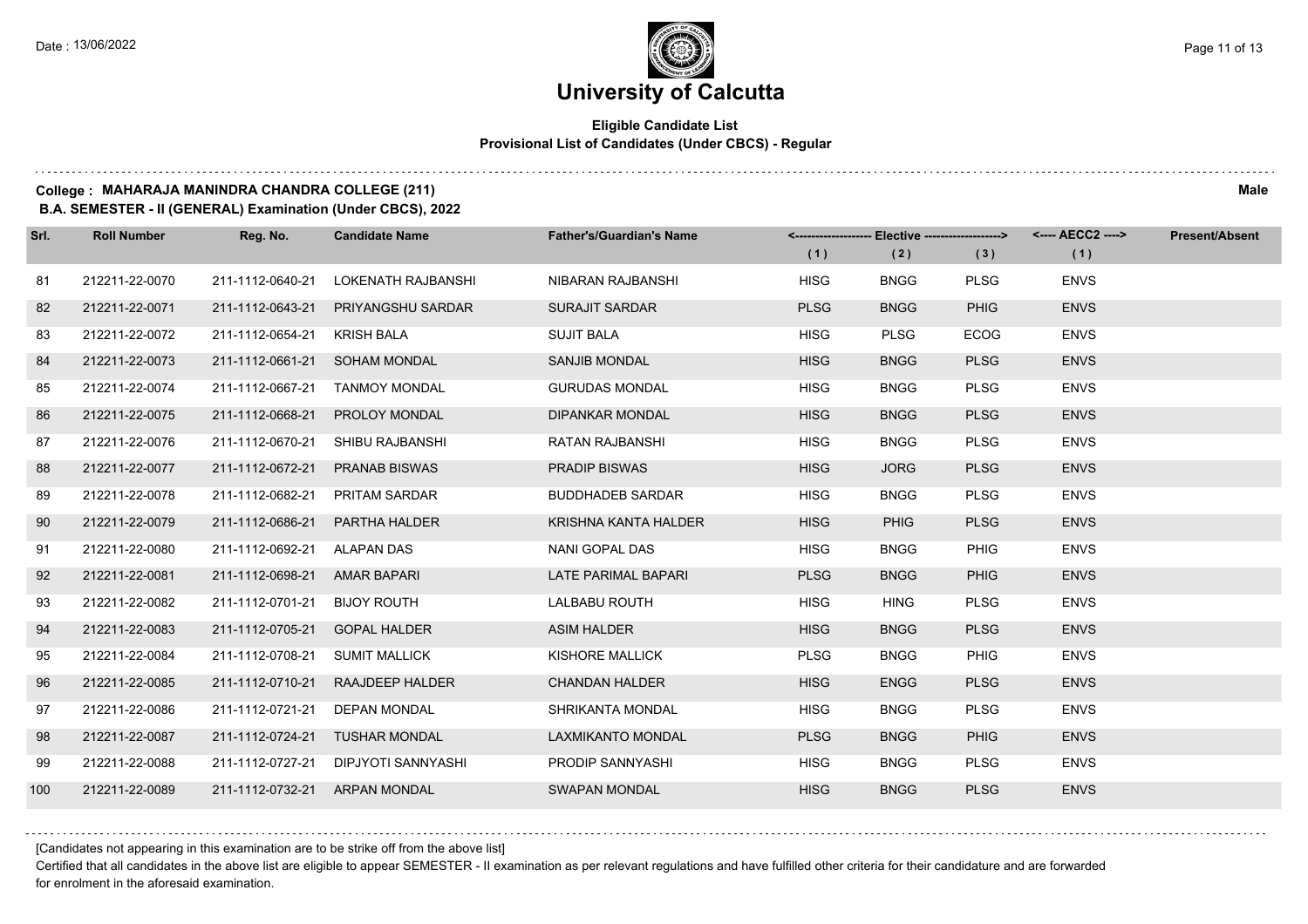#### **Eligible Candidate List Provisional List of Candidates (Under CBCS) - Regular**

#### **College : MAHARAJA MANINDRA CHANDRA COLLEGE (211) Male**

**B.A. SEMESTER - II (GENERAL) Examination (Under CBCS), 2022**

| Srl. | <b>Roll Number</b> | Reg. No.                      | <b>Candidate Name</b>             | <b>Father's/Guardian's Name</b> | (1)         | (2)         | (3)         | <-------------------- Elective -------------------> <---- AECC2 ----><br>(1) | <b>Present/Absent</b> |
|------|--------------------|-------------------------------|-----------------------------------|---------------------------------|-------------|-------------|-------------|------------------------------------------------------------------------------|-----------------------|
| 101  | 212211-22-0090     | 211-1112-0733-21              | <b>ARUP MONDAL</b>                | <b>ASIT MONDAL</b>              | <b>HISG</b> | <b>BNGG</b> | <b>PLSG</b> | <b>ENVS</b>                                                                  |                       |
| 102  | 212211-22-0091     | 211-1112-0734-21              | SANKHA DEEP NASKAR                | <b>RAJ KUMAR NASKAR</b>         | <b>HISG</b> | <b>PLSG</b> | <b>ECOG</b> | <b>ENVS</b>                                                                  |                       |
| 103  | 212211-22-0092     | 211-1112-0738-21              | SAMRAT BARMAN                     | PARITOSH BARMAN                 | <b>HISG</b> | <b>JORG</b> | <b>PLSG</b> | <b>ENVS</b>                                                                  |                       |
| 104  | 212211-22-0093     | 211-1112-0743-21              | <b>SOURAV MONDAL</b>              | <b>RAJESH MONDAL</b>            | <b>HISG</b> | <b>BNGG</b> | <b>PLSG</b> | <b>ENVS</b>                                                                  |                       |
| 105  | 212211-22-0094     | 211-1112-0749-21              | <b>BISHNU BACHAR</b>              | <b>GOBINDA BACHAR</b>           | <b>HISG</b> | <b>BNGG</b> | <b>PLSG</b> | <b>ENVS</b>                                                                  |                       |
| 106  | 212211-22-0095     | 211-1112-0752-21              | <b>RAKI MONDAL</b>                | KRISHNA KANTA MONDAL            | <b>PLSG</b> | <b>BNGG</b> | <b>PHIG</b> | <b>ENVS</b>                                                                  |                       |
| 107  | 212211-22-0096     |                               | 211-1112-0756-21 NILAY KANTI BALA | <b>NALINI BALA</b>              | <b>HISG</b> | <b>PLSG</b> | ECOG        | <b>ENVS</b>                                                                  |                       |
| 108  | 212211-22-0097     | 211-1112-0759-21              | <b>PREM HELA</b>                  | PRAKASH HELA                    | <b>HISG</b> | <b>BNGG</b> | <b>PLSG</b> | <b>ENVS</b>                                                                  |                       |
| 109  | 212211-22-0098     | 211-1112-0770-21              | KRISHAN KUMAR ROY                 | PARIMAL ROY                     | <b>PLSG</b> | <b>BNGG</b> | PHIG        | <b>ENVS</b>                                                                  |                       |
| 110  | 212211-22-0099     | 211-1112-0772-21              | <b>BITTU SARKAR</b>               | <b>TARUN SARKAR</b>             | <b>HISG</b> | <b>BNGG</b> | <b>PLSG</b> | <b>ENVS</b>                                                                  |                       |
| 111  | 212211-22-0100     | 211-1112-0773-21 AJOY BAGDI   |                                   | DAYAL BAGDI                     | <b>HISG</b> | <b>JORG</b> | <b>PLSG</b> | <b>ENVS</b>                                                                  |                       |
| 112  | 212211-22-0101     | 211-1112-0776-21              | <b>BIKRAM SINGHA</b>              | <b>BIMAN KUMAR SINGHA</b>       | <b>PLSG</b> | <b>BNGG</b> | <b>PHIG</b> | <b>ENVS</b>                                                                  |                       |
| 113  | 212211-22-0102     | 211-1112-0782-21              | SUDIP DAS                         | <b>SADHAN DAS</b>               | <b>PLSG</b> | <b>BNGG</b> | PHIG        | <b>ENVS</b>                                                                  |                       |
| 114  | 212211-22-0103     | 211-1112-0793-21 SUJAY DAS    |                                   | <b>SOMENATH DAS</b>             | <b>PLSG</b> | <b>BNGG</b> | <b>PHIG</b> | <b>ENVS</b>                                                                  |                       |
| 115  | 212211-22-0104     | 211-1112-0797-21              | <b>SUMAN MONDAL</b>               | <b>TAPAS MONDAL</b>             | <b>HISG</b> | <b>BNGG</b> | <b>PLSG</b> | <b>ENVS</b>                                                                  |                       |
| 116  | 212211-22-0105     | 211-1112-0817-21 SUJAN BEPARI |                                   | <b>SUNIL BEPARI</b>             | <b>PLSG</b> | <b>BNGG</b> | <b>PHIG</b> | <b>ENVS</b>                                                                  |                       |
| 117  | 212211-22-0106     | 211-1112-0827-21              | <b>ADITYA HELA</b>                | PRAKASH HELA                    | <b>HISG</b> | <b>BNGG</b> | <b>PLSG</b> | <b>ENVS</b>                                                                  |                       |
| 118  | 212211-22-0107     | 211-1112-0832-21 SUBASISH DAS |                                   | <b>DEBASIS DAS</b>              | <b>HISG</b> | <b>BNGG</b> | <b>PHIG</b> | <b>ENVS</b>                                                                  |                       |
| 119  | 212211-22-0108     | 211-1113-0794-21              | NIRMAL MURMU                      | DURGA CHARAN MURMU              | <b>HISG</b> | <b>BNGG</b> | <b>PLSG</b> | <b>ENVS</b>                                                                  |                       |
| 120  | 212211-22-0109     | 211-1113-0795-21 SAGAR SARKAR |                                   | <b>DHIRAJ SARKAR</b>            | <b>HISG</b> | <b>BNGG</b> | <b>PLSG</b> | <b>ENVS</b>                                                                  |                       |

[Candidates not appearing in this examination are to be strike off from the above list]

Certified that all candidates in the above list are eligible to appear SEMESTER - II examination as per relevant regulations and have fulfilled other criteria for their candidature and are forwarded for enrolment in the aforesaid examination.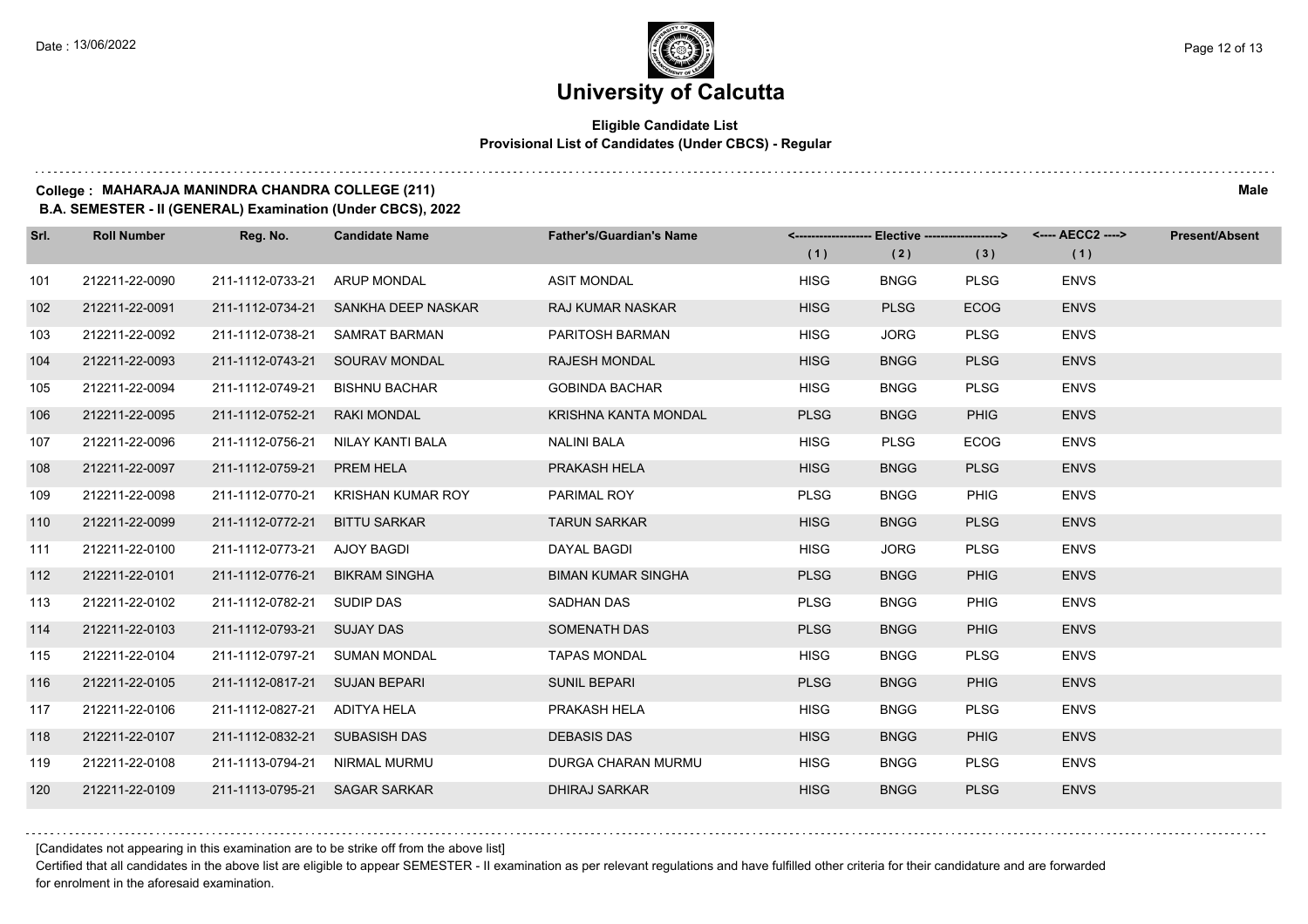#### **Eligible Candidate List Provisional List of Candidates (Under CBCS) - Regular**

#### **College : MAHARAJA MANINDRA CHANDRA COLLEGE (211) Male**

**B.A. SEMESTER - II (GENERAL) Examination (Under CBCS), 2022**

| Srl. | <b>Roll Number</b> | Reg. No.         | <b>Candidate Name</b>     | <b>Father's/Guardian's Name</b> | <-------------------- | Elective -------------------> |             | <---- AECC2 ----> | <b>Present/Absent</b> |
|------|--------------------|------------------|---------------------------|---------------------------------|-----------------------|-------------------------------|-------------|-------------------|-----------------------|
|      |                    |                  |                           |                                 | (1)                   | (2)                           | (3)         | (1)               |                       |
| 121  | 212211-22-0110     | 211-1114-0652-21 | DIP DAS                   | PINTU DAS                       | <b>PLSG</b>           | <b>BNGG</b>                   | <b>PHIG</b> | <b>ENVS</b>       |                       |
| 122  | 212211-22-0111     | 211-1114-0655-21 | <b>SAURAV BARDHAN</b>     | <b>RAMESH BARDHAN</b>           | <b>HISG</b>           | <b>BNGG</b>                   | <b>PHIG</b> | <b>ENVS</b>       |                       |
| 123  | 212211-22-0112     | 211-1114-0677-21 | <b>GOURAV BISWAS</b>      | <b>DILIP BISWAS</b>             | <b>HISG</b>           | <b>BNGG</b>                   | <b>PLSG</b> | <b>ENVS</b>       |                       |
| 124  | 212211-22-0113     | 211-1114-0687-21 | <b>PRANAY SEAL</b>        | <b>UTTAM SEAL</b>               | <b>HISG</b>           | <b>BNGG</b>                   | <b>PLSG</b> | <b>ENVS</b>       |                       |
| 125  | 212211-22-0114     | 211-1114-0690-21 | <b>BIBHAS CH GIRI</b>     | <b>BIKASH GIRI</b>              | <b>HISG</b>           | <b>BNGG</b>                   | <b>PLSG</b> | <b>ENVS</b>       |                       |
| 126  | 212211-22-0115     | 211-1114-0696-21 | <b>SUBHANKAR GHOSH</b>    | <b>SUSHANTA GHOSH</b>           | <b>HISG</b>           | <b>PHIG</b>                   | <b>PLSG</b> | <b>ENVS</b>       |                       |
| 127  | 212211-22-0116     | 211-1115-0644-21 | <b>MD TAMJID AHMED</b>    | <b>MD MASUD ALI</b>             | <b>HISG</b>           | <b>BNGG</b>                   | <b>PLSG</b> | <b>ENVS</b>       |                       |
| 128  | 212211-22-0117     | 211-1115-0731-21 | <b>SARIQ MONDAL</b>       | <b>ASMAT ALI MONDAL</b>         | <b>HISG</b>           | <b>BNGG</b>                   | <b>PLSG</b> | <b>ENVS</b>       |                       |
| 129  | 212211-22-0118     | 211-1115-0745-21 | <b>SAHAMIN MOLLA</b>      | <b>KASEM ALI</b>                | <b>HISG</b>           | <b>BNGG</b>                   | <b>PLSG</b> | <b>ENVS</b>       |                       |
| 130  | 212211-22-0119     | 211-1115-0763-21 | <b>ALINOOR ISLAM</b>      | <b>MOHIBUL</b>                  | <b>HISG</b>           | <b>BNGG</b>                   | <b>PLSG</b> | <b>ENVS</b>       |                       |
| 131  | 212211-22-0120     | 211-1115-0777-21 | <b>KHURSID ALI MONDAL</b> | <b>MD AIYEB ALI MONDAL</b>      | <b>HISG</b>           | <b>PLSG</b>                   | <b>ECOG</b> | <b>ENVS</b>       |                       |
| 132  | 212211-22-0121     | 211-1134-0613-21 | ASLAM HOSSAIN TARAFDER    | AKTAR ALI TARAFDER              | <b>HISG</b>           | <b>BNGG</b>                   | <b>PLSG</b> | <b>ENVS</b>       |                       |
| 133  | 212211-22-0122     | 211-1141-0697-21 | <b>BISWANATH SINGH</b>    | <b>RAJU SINGH</b>               | <b>PLSG</b>           | <b>BNGG</b>                   | <b>PHIG</b> | <b>ENVS</b>       |                       |
| 134  | 212211-22-0123     | 211-1142-0651-21 | <b>SUBHOJIT ROY</b>       | <b>SUSANTA ROY</b>              | <b>PLSG</b>           | <b>HISG</b>                   | <b>PHIG</b> | <b>ENVS</b>       |                       |
| 135  | 212211-22-0124     | 211-1112-1085-21 | AAKASH BALA               | <b>SUSANTA BALA</b>             | <b>PLSG</b>           | <b>JORG</b>                   | <b>ECOG</b> | <b>ENVS</b>       |                       |
| 136  | 212211-22-0125     | 211-1112-1102-21 | <b>ANEMESH MONDAL</b>     | <b>ASHIM MONDAL</b>             | <b>HISG</b>           | <b>BNGG</b>                   | <b>PHIG</b> | <b>ENVS</b>       |                       |

[Candidates not appearing in this examination are to be strike off from the above list]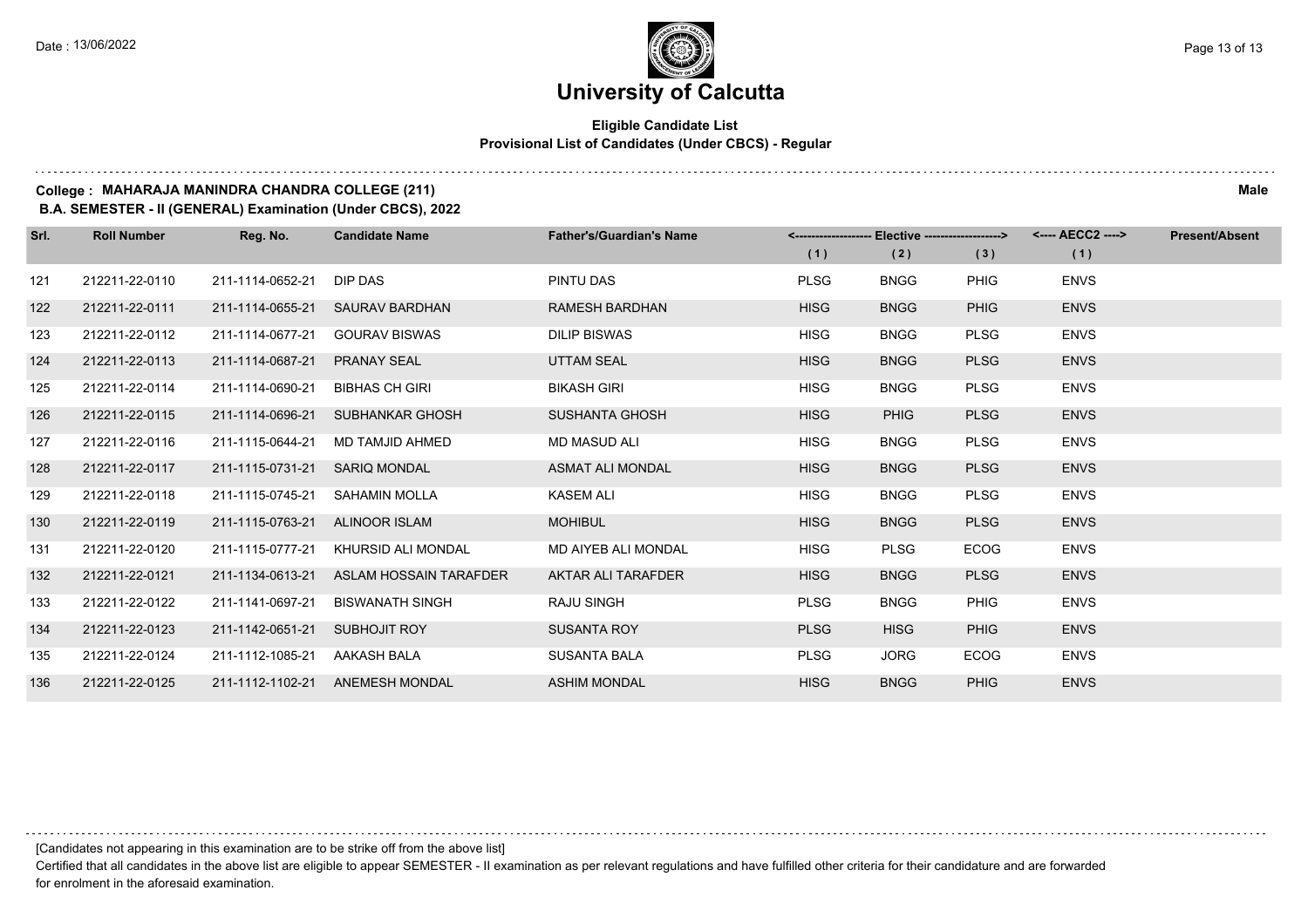#### **Eligible Candidate List Provisional List of Candidates (Under CBCS) - Backlog**

#### **College : MAHARAJA MANINDRA CHANDRA COLLEGE (211) Female B.A. SEMESTER - II (HONOURS) Examination (Under CBCS), 2022**

| Srl.             | <b>Roll Number</b> | Reg. No.                       | <b>Candidate Name</b>               | <b>Father's/Guardian's Name</b> |                                   |     |                                |                           | <b>Present/Absent</b> |
|------------------|--------------------|--------------------------------|-------------------------------------|---------------------------------|-----------------------------------|-----|--------------------------------|---------------------------|-----------------------|
|                  |                    |                                |                                     |                                 | (1)                               | (2) | (3)                            | (1)                       |                       |
| 1                | 182211-11-0031     |                                | 211-1212-0036-18 SUCHORITA MONDAL   | <b>ASHOKE MONDAL</b>            | <b>BNGA</b><br>CC3 (TH), CC4 (TH) |     | <b>PLSG</b><br>GE <sub>2</sub> |                           |                       |
| 2                | 182211-11-0033     | 211-1212-0038-18 MONIKA DAS    |                                     | <b>TAPAS DAS</b>                | <b>BNGA</b><br>$CC3$ (TH)         |     |                                |                           |                       |
| 3                | 182211-11-0066     |                                | 211-1212-0943-18 SHARMISTHA HALDER  | <b>TAPAN KUMAR HALDER</b>       | <b>ENGA</b><br>CC3 (TH), CC4 (TH) |     |                                |                           |                       |
| 4                | 182211-11-0070     | 211-1211-0237-18 BABITA KUMARI |                                     | <b>SURENDRA ROY</b>             | <b>HINA</b><br>$CC4$ (TH)         |     |                                |                           |                       |
| 5                | 182211-11-0078     |                                | 211-1211-0246-18 PRIYANKA SAROJ     | RAJESH SAROJ                    | HINA<br>CC3, CC4                  |     | <b>HISG</b><br>GE2 (TU)        | <b>ENVS</b><br>AECC2      |                       |
| 6                | 182211-11-0086     | 211-1213-0236-18 SHIWANI GOND  |                                     | LET RAMESH GOND                 | <b>HINA</b><br>CC3, CC4           |     | <b>HISG</b><br>GE2 (TU)        | <b>ENVS</b><br>AECC2      |                       |
| 7                | 182211-11-0091     | 211-1211-0097-18 SHABNAM BANO  |                                     | <b>MD RAFIQUE</b>               |                                   |     | ECOG<br>GE <sub>2</sub>        | <b>ENVS</b><br>AECC2      |                       |
| 8                | 182211-11-0093     |                                | 211-1211-0103-18 NASRIN PARVEEN     | <b>AFTAB ALAM</b>               |                                   |     | <b>ECOG</b><br>GE <sub>2</sub> | <b>ENVS</b><br>AECC2      |                       |
| 9                | 182211-11-0096     | 211-1211-0109-18 DEBINA PODDER |                                     | <b>KRISHNENDU PODDER</b>        | <b>HISA</b><br>CC3 (TH), CC4 (TH) |     | <b>PLSG</b><br>GE2 (TH)        |                           |                       |
| 10               | 182211-11-0138     | 211-1211-0137-18 PRITI DEBNATH |                                     | <b>ASIT DEBNATH</b>             | PHIA<br>CC3 (TH), CC4 (TH)        |     | <b>BNGG</b><br>GE <sub>2</sub> | <b>ENVS</b><br>AECC2 (TH) |                       |
| 11               | 182211-11-0139     | 211-1211-0140-18 MOUSUMI SIL   |                                     | <b>TARAK SIL</b>                | PHIA<br>CC3 (TH), CC4 (TH)        |     | <b>BNGG</b><br>GE <sub>2</sub> |                           |                       |
| 12 <sup>12</sup> | 182211-11-0140     |                                | 211-1211-0141-18 DOMOYANTI HALDER   | <b>TINKU HALDER</b>             | PHIA<br>CC3 (TH), CC4 (TH)        |     | <b>BNGG</b><br>GE <sub>2</sub> | <b>ENVS</b><br>AECC2 (PR) |                       |
| 13               | 182211-11-0141     | 211-1211-0142-18 RIMA MONDAL   |                                     | <b>SAMIR MONDAL</b>             | PHIA<br>CC3 (TH), CC4 (TH)        |     |                                |                           |                       |
| 14               | 182211-11-0142     | 211-1211-0145-18 MOHANA ROY    |                                     | <b>AJIT ROY</b>                 | PHIA<br>CC3 (TH), CC4 (TH)        |     | <b>BNGG</b><br>GE <sub>2</sub> |                           |                       |
| 15               | 182211-11-0161     | 211-1211-0179-18 PRITI MONDAL  |                                     | <b>RATAN MONDAL</b>             | <b>PLSA</b><br>CC3 (TU)           |     |                                |                           |                       |
| 16               | 182211-11-0172     | 211-1212-0191-18 SUJATA RANJIT |                                     | <b>SAMIR RANJIT</b>             | <b>PLSA</b><br>CC3 (TH), CC4 (TH) |     | <b>BNGG</b><br>GE2 (TH)        |                           |                       |
| 17               | 182211-11-0175     |                                | 211-1214-0162-18 SMRITI RANI MONDAL | <b>SUKUMAR MONDAL</b>           |                                   |     | <b>JORG</b><br>GE2             |                           |                       |
|                  | 18 182211-11-0177  | 211-1212-1103-18 PALLABI PAHAR |                                     | <b>DIPAK PAHAR</b>              | <b>HISA</b><br>CC3 (TH), CC4 (TH) |     | <b>BNGG</b><br>GE <sub>2</sub> |                           |                       |

[Candidates not appearing in this examination are to be strike off from the above list]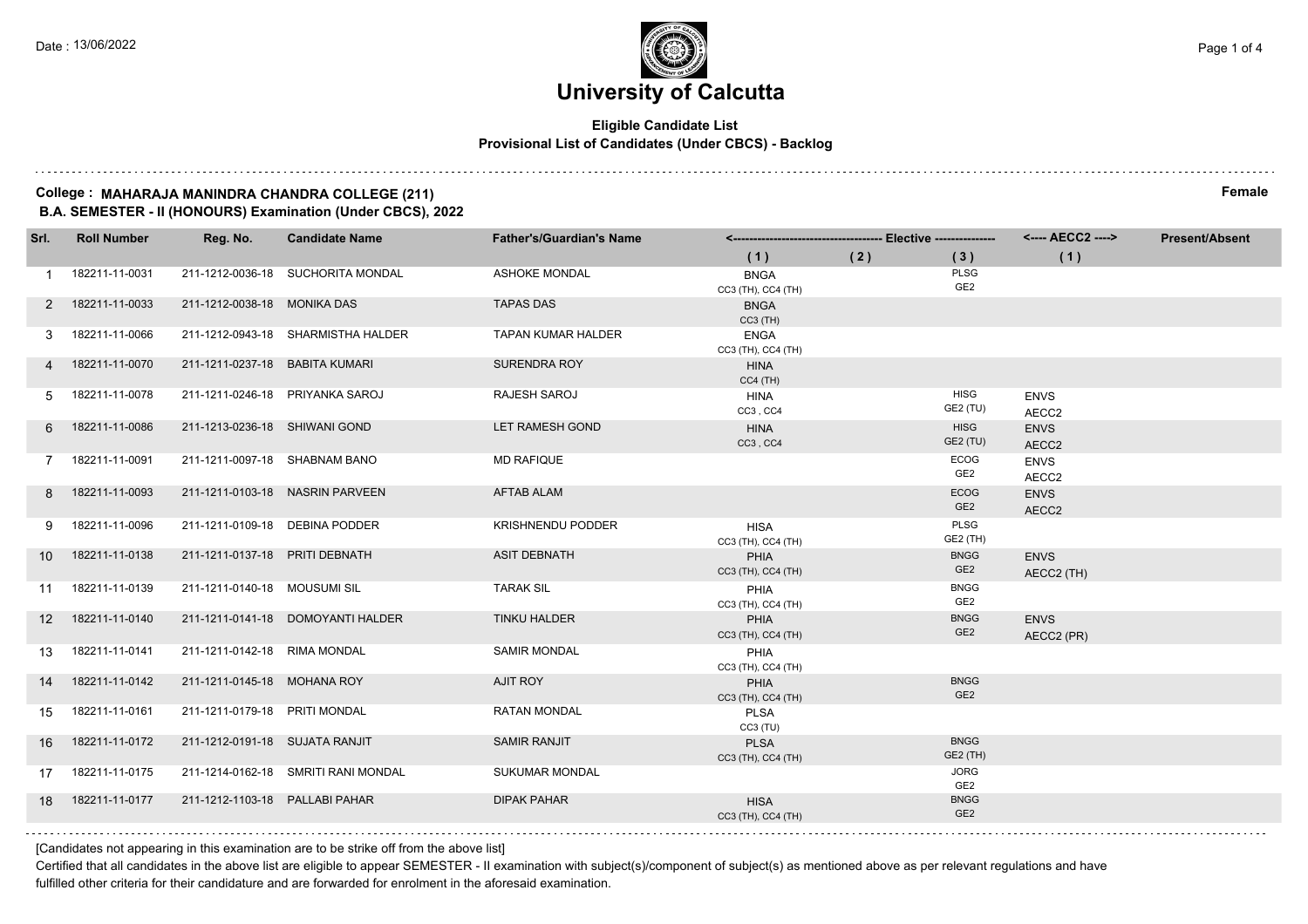#### **Eligible Candidate List Provisional List of Candidates (Under CBCS) - Backlog**

#### **College : MAHARAJA MANINDRA CHANDRA COLLEGE (211) Female B.A. SEMESTER - II (HONOURS) Examination (Under CBCS), 2022**

| Srl.      | <b>Roll Number</b> | Reg. No.                        | <b>Candidate Name</b>               | <b>Father's/Guardian's Name</b> |                                   |     |                                | <---- AECC2 ---->                | <b>Present/Absent</b> |
|-----------|--------------------|---------------------------------|-------------------------------------|---------------------------------|-----------------------------------|-----|--------------------------------|----------------------------------|-----------------------|
|           |                    |                                 |                                     |                                 | (1)                               | (2) | (3)                            | (1)                              |                       |
| 19        | 182211-11-0178     | 211-1212-1068-18 RIYA RAJBANSHI |                                     | LT DINESH RAJBANSHI             | <b>HISA</b><br>CC3 (TH), CC4 (TH) |     | PLSG<br>GE <sub>2</sub>        |                                  |                       |
| <b>20</b> | 182211-11-0179     |                                 | 211-1211-1081-18 SHUBHASREE GOSWAMI | <b>BISWANATH GOSWAMI</b>        | <b>JORA</b><br>CC3 (TH), CC4      |     | <b>BNGG</b><br>GE <sub>2</sub> | <b>ENVS</b><br>AECC2 (PR)        |                       |
| 21        | 192211-11-0010     | 211-1211-0017-19 RIYA DAS       |                                     | Susanta Das                     |                                   |     |                                | <b>ENVS</b><br>AECC2             |                       |
| 22        | 192211-11-0021     | 211-1212-0006-19 MONISHA BAIDYA |                                     | <b>BADAL BAIDYA</b>             | <b>PLSG</b><br>GE <sub>2</sub>    |     |                                |                                  |                       |
| 23        | 192211-11-0056     | 211-1212-0065-19 MITHU MONDAL   |                                     | <b>JIBAN MONDAL</b>             | <b>ENGA</b><br>$CC3$ (TU)         |     |                                |                                  |                       |
| 24        | 192211-11-0061     | 211-1215-0039-19 ASMIN KHATUN   |                                     | <b>MD YASIN SK</b>              | <b>HISG</b><br>GE2 (TU)           |     |                                | <b>ENVS</b><br>AECC <sub>2</sub> |                       |
| 25        | 192211-11-0062     |                                 | 211-1215-0049-19 AFROJA PARVEEN     | <b>MAHIBUR RAHAMAN</b>          | <b>HISG</b><br>GE2 (TH)           |     |                                | <b>ENVS</b><br>AECC2             |                       |
| 26        | 192211-11-0092     | 211-1211-0247-19 UZMA BANO      |                                     | <b>ANWAR AHMED</b>              | <b>HISA</b><br>CC3, CC4           |     |                                | <b>ENVS</b><br>AECC2             |                       |
| 27        | 192211-11-0134     | 211-1211-0111-19 PRITY SAHA     |                                     | <b>SAMIR SAHA</b>               | <b>PLSG</b><br>GE2 (TU)           |     |                                |                                  |                       |
| 28        | 192211-11-0140     | 211-1211-0118-19 SAYANI BANIK   |                                     | <b>SEKHAR BANIK</b>             | <b>PHIA</b><br>CC4                |     |                                | <b>ENVS</b><br>AECC2             |                       |
| 29        | 202211-11-0160     | 211-1212-0141-20 PRIYA MISTRY   |                                     | <b>JOYDEV MISTRY</b>            |                                   |     |                                | <b>ENVS</b><br>AECC2 (TH)        |                       |
| 30        | 202211-11-0162     | 211-1212-0149-20 ANKITA MONDAL  |                                     | <b>BABLU MONDAL</b>             |                                   |     |                                | <b>ENVS</b><br>AECC2 (PR)        |                       |

[Candidates not appearing in this examination are to be strike off from the above list]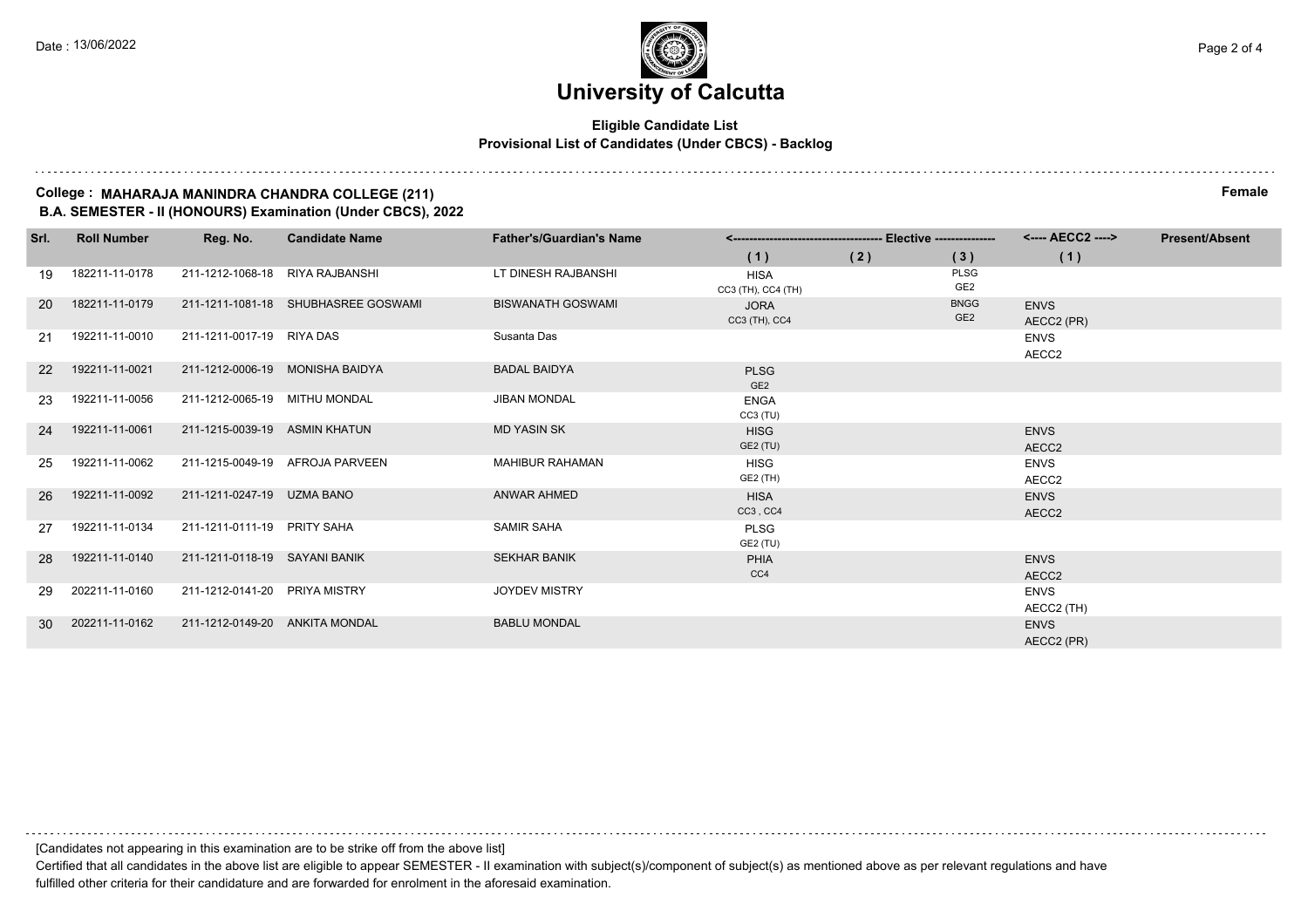#### **Eligible Candidate List Provisional List of Candidates (Under CBCS) - Backlog**

#### **College : MAHARAJA MANINDRA CHANDRA COLLEGE (211) Male B.A. SEMESTER - II (HONOURS) Examination (Under CBCS), 2022**

| Srl. | <b>Roll Number</b> | Reg. No.                        | <b>Candidate Name</b>             | <b>Father's/Guardian's Name</b> |                                | -- Elective --------------- |                                | <---- AECC2 ---->    | <b>Present/Absent</b> |
|------|--------------------|---------------------------------|-----------------------------------|---------------------------------|--------------------------------|-----------------------------|--------------------------------|----------------------|-----------------------|
|      |                    |                                 |                                   |                                 | (1)                            | (2)                         | (3)                            | (1)                  |                       |
|      | 182211-21-0004     | 211-1111-0016-18 SOURAV SAHA    |                                   | <b>NARAYAN SAHA</b>             | <b>BNGA</b><br>$CC3$ (TH)      |                             |                                |                      |                       |
| 2    | 182211-21-0021     | 211-1111-0075-18 AVIJIT BHAKTA  |                                   | <b>SUDHIR BHAKTA</b>            | <b>ENGA</b><br>CC3, CC4        |                             | <b>HISG</b><br>GE2 (TU)        |                      |                       |
|      | 182211-21-0033     |                                 | 211-1112-0079-18 SANTANU MONDAL   | <b>TAPAN MONDAL</b>             | <b>ENGA</b><br>CC3, CC4        |                             | <b>HISG</b><br>GE2 (TU)        | <b>ENVS</b><br>AECC2 |                       |
|      | 182211-21-0040     | 211-1111-0089-18 RAZA TASLIM    |                                   | <b>MD TASLIM</b>                | <b>HISA</b><br>CC3, CC4        |                             |                                | <b>ENVS</b><br>AECC2 |                       |
| 5    | 182211-21-0046     | 211-1111-0111-18 DEBJIT ROY     |                                   | <b>NARAYAN ROY</b>              | <b>HISA</b><br>CC3, CC4        |                             |                                | <b>ENVS</b><br>AECC2 |                       |
| 6    | 182211-21-0047     |                                 | 211-1111-0112-18 SADDAM HUSSEN    | <b>AMIN HUSSEN</b>              | <b>HISA</b><br>$CC4$ (TH)      |                             |                                |                      |                       |
| 7    | 182211-21-0055     | 211-1112-0101-18 RAHUL SARDAR   |                                   | <b>JITEN SARDAR</b>             | HISA<br>$CC4$ (TH)             |                             | <b>BNGG</b><br><b>GE2 (TH)</b> |                      |                       |
| 8    | 182211-21-0093     |                                 | 211-1111-0169-18 SAYANTA BISWAS   | <b>SUSHANTA BISWAS</b>          | <b>PLSA</b><br>CC3, CC4 (TH)   |                             | <b>BNGG</b><br>GE2 (TH)        |                      |                       |
| 9    | 182211-21-0096     |                                 | 211-1111-0182-18 SHIVAM CHOURASIA | RAJKUMAR CHOURASIA              | <b>PLSA</b><br>$CC4$ (TH)      |                             | <b>HING</b><br><b>GE2 (TH)</b> |                      |                       |
| 10   | 182211-21-0107     | 211-1112-0195-18 DEEP MONDAL    |                                   | <b>BISWAJIT MONDAL</b>          | <b>PLSA</b><br>CC3, CC4 (TH)   |                             | ECOG<br>GE <sub>2</sub>        |                      |                       |
| 11   | 192211-21-0016     | 211-1111-0243-19 MIR KABIRUDDIN |                                   | Mir kalamuddin                  | PLSG<br>GE <sub>2</sub>        |                             |                                |                      |                       |
| 12   | 192211-21-0017     | 211-1111-0245-19 SUMIT GHOSH    |                                   | <b>MALAY GHOSH</b>              | <b>HISG</b><br>GE2 (TH)        |                             |                                |                      |                       |
| 13   | 192211-21-0020     | 211-1112-0060-19 UTSAB MONDAL   |                                   | Ujjal Kumar Mondal              | <b>ENGA</b><br>$CC4$ (TH)      |                             |                                |                      |                       |
| 14   | 192211-21-0026     | 211-1111-0193-19 ROHIT TEWARI   |                                   | <b>HRIDYANAND TEWARI</b>        | <b>HISG</b><br>GE2 (TH)        |                             |                                | <b>ENVS</b><br>AECC2 |                       |
| 15   | 192211-21-0049     |                                 | 211-1112-0219-19 TANMOY MONDAL    | <b>NIKHIL MONDAL</b>            | <b>JORG</b><br>GE <sub>2</sub> |                             |                                | <b>ENVS</b><br>AECC2 |                       |
| 16   | 192211-21-0078     |                                 | 211-1111-0144-19 ABHIJIT PRODHAN  | Anil Prodhan                    | <b>PLSA</b><br>CC3, CC4        |                             |                                | <b>ENVS</b><br>AECC2 |                       |
| 17   | 202211-21-0006     | 211-1111-0048-20 AYAN GHOSH     |                                   | <b>DILIP KUMAR GHOSH</b>        | <b>ENGA</b><br>CC4(TU)         |                             |                                |                      |                       |
| 18   | 202211-21-0088     | 211-1112-0264-20 ANIRBAN DAS    |                                   | <b>ASIT DAS</b>                 |                                |                             | <b>ENGG</b><br>GE <sub>2</sub> |                      |                       |
|      |                    |                                 |                                   |                                 |                                |                             |                                |                      |                       |

[Candidates not appearing in this examination are to be strike off from the above list]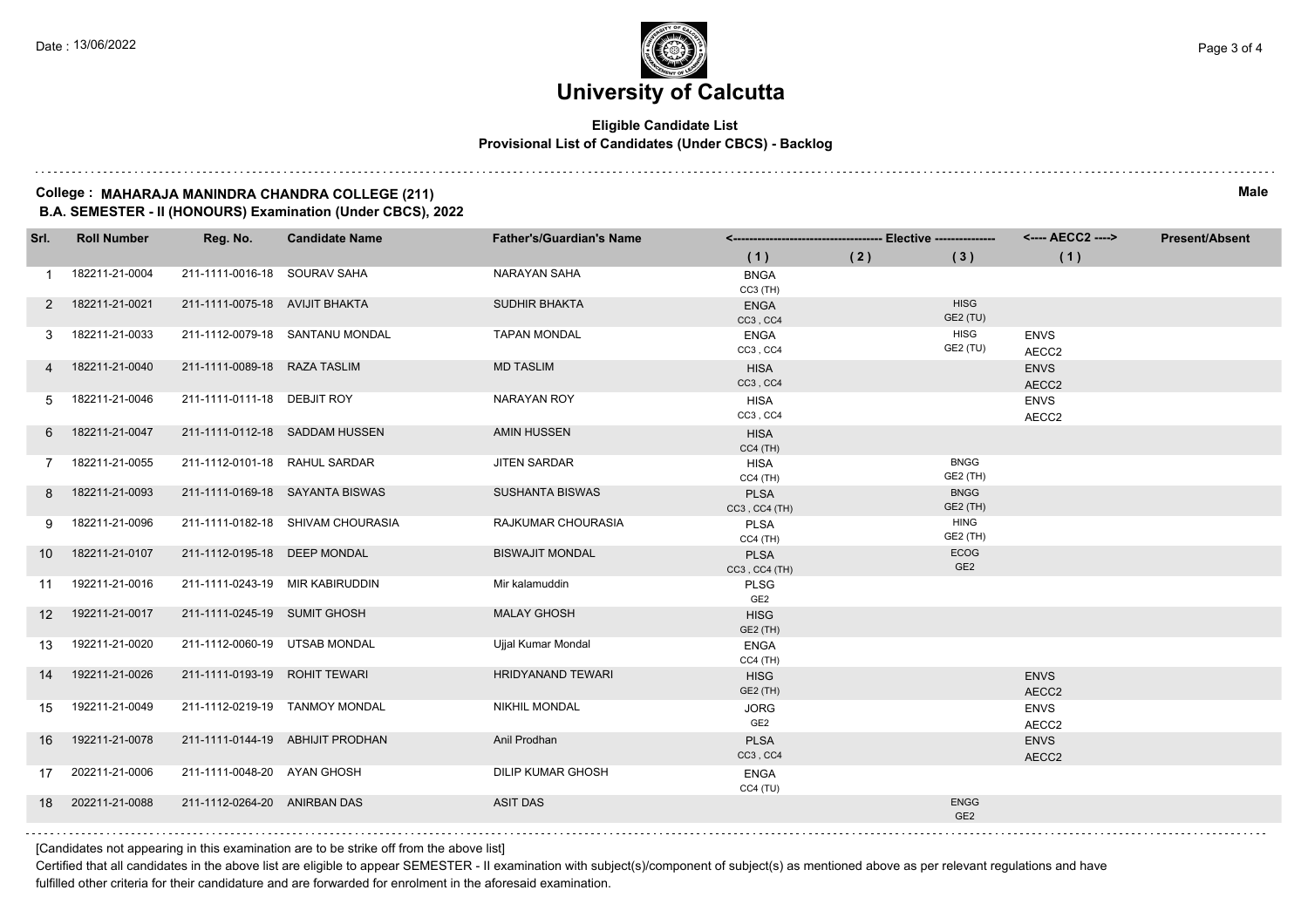#### **Eligible Candidate List Provisional List of Candidates (Under CBCS) - Backlog**

#### **College : MAHARAJA MANINDRA CHANDRA COLLEGE (211) Male B.A. SEMESTER - II (HONOURS) Examination (Under CBCS), 2022**

| Srl. | <b>Roll Number</b> | Reg. No.                       | <b>Candidate Name</b> | <b>Father's/Guardian's Name</b> |                 | <---- AECC2 ----> | <b>Present/Absent</b> |
|------|--------------------|--------------------------------|-----------------------|---------------------------------|-----------------|-------------------|-----------------------|
|      |                    |                                |                       |                                 |                 |                   |                       |
| 10   | 202211-21-0106     | 211-1112-1114-20 KALYAN BAIDYA |                       | KIRAN BAIDYA                    | <b>PLSG</b>     |                   |                       |
|      |                    |                                |                       |                                 | <b>GE2 (TH)</b> |                   |                       |

[Candidates not appearing in this examination are to be strike off from the above list]

Certified that all candidates in the above list are eligible to appear SEMESTER - II examination with subject(s)/component of subject(s) as mentioned above as per relevant regulations and have fulfilled other criteria for their candidature and are forwarded for enrolment in the aforesaid examination.

a shekara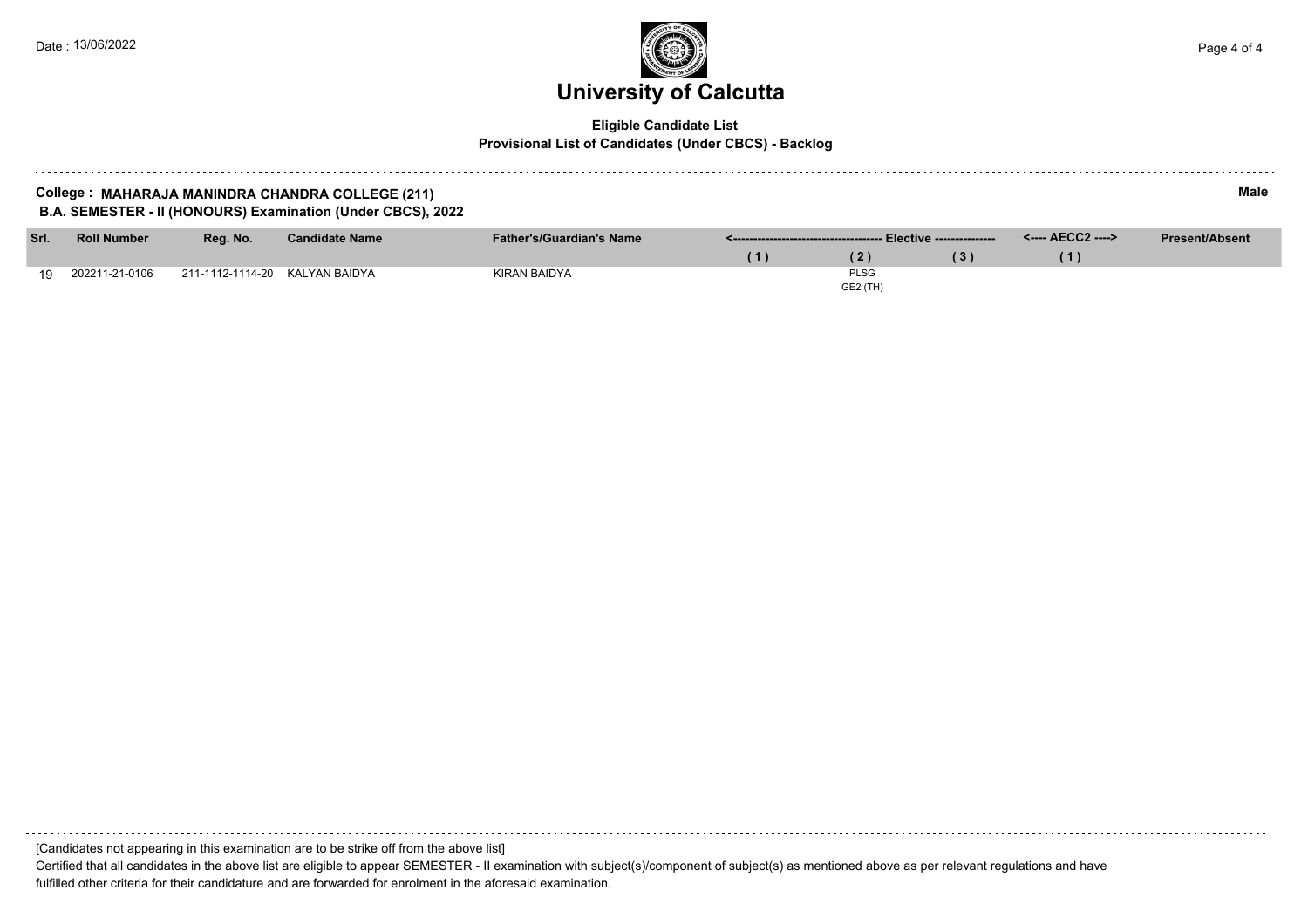#### **Eligible Candidate List Provisional List of Candidates (Under CBCS) - Backlog**

#### **College : MAHARAJA MANINDRA CHANDRA COLLEGE (211) Female B.A. SEMESTER - II (GENERAL) Examination (Under CBCS), 2022**

**Srl. Roll Number Reg. No. Candidate Name Father's/Guardian's Name <------------------------------------- Elective --------------- <---- AECC2 ----> ( 1 ) ( 2 ) ( 3 ) ( 1 ) Present/Absent** 1 182211-12-0008 211-1211-0650-18 ADITI DAS ASIM DAS ASIM DAS CC2 (TH) 2 182211-12-0011 211-1212-0657-18 SMRITIKA RAJBANSHI BHAJAN RAJBANSHI PLSG C<sub>C2</sub> **ENVS** AECC2 (TH) 3 182211-12-0014 211-1212-0676-18 SHAMPA MONDAL LAXMAN MONDAL ENVS AECC2 4 182211-12-0015 211-1212-0677-18 PRITI HELA DILIP HELA ENVS AECC2 5 182211-12-0018 211-1212-0683-18 SOMA MONDAL SUSHANTA MONDAL PLSG CC2 ENVS AECC<sub>2</sub> 6 182211-12-0019 211-1212-0685-18 SABANI SARDAR SAMAR SARDAR ENVS AECC2 7 182211-12-0032 211-1211-0615-18 SHATABDI SARKAR SWAPAN SARKAR PLSG GE2 (TH) 8 182211-12-0042 211-1212-0667-18 SONIA MONDAL PIJUUSKANTI MONDAL JORG C<sub>C2</sub> PLSG CC<sub>2</sub> ENVS AECC2 9 182211-12-0048 211-1212-0649-18 SATHI ROY SHYAMAL ROY JORG C<sub>C2</sub> ENVS AECC2 10 182211-12-0049 211-1214-0691-18 PARBATI SARKAR BISWANATH SARKAR 11 182211-12-0052 211-1211-0995-18 SANGITA KUNDU SHYAMAL KUNDU ENVS AECC2 12 182211-12-0053 211-1211-1004-18 PUJA BAURI TRILOCHON BAURI PHIG CC<sub>2</sub> **HISG** CC2 (TH) ENVS AECC2 13 182211-12-0054 211-1212-0996-18 RIMI BISWAS HIMANGSHU BISWAS PHIG CC<sub>2</sub> HISG CC2 (TU) ENVS AECC2 14 182211-12-0055 211-1212-1019-18 MITHU RANI MONDAL GOUR MONDAL PHIG CC2 (TH) PLSG CC2 (TH) BNGG GE2 (TH) 15 182211-12-0060 211-1211-0606-18 MOULI DAS MANAS DAS ENGG CC2 **HISG** CC2 (TH) ENVS AECC2 16 182211-12-0061 211-1211-0619-18 SHREYASI DAS SUSANTA DAS ENGG CC2 (TU) 17 182211-12-0062 211-1211-0625-18 PRITY SHAW RAJ KUMAR SHAW PLSG CC2 (TH) **HISG** GE2 ENVS AECC2 (TH)

[Candidates not appearing in this examination are to be strike off from the above list]

Certified that all candidates in the above list are eligible to appear SEMESTER - II examination with subject(s)/component of subject(s) as mentioned above as per relevant regulations and have fulfilled other criteria for their candidature and are forwarded for enrolment in the aforesaid examination.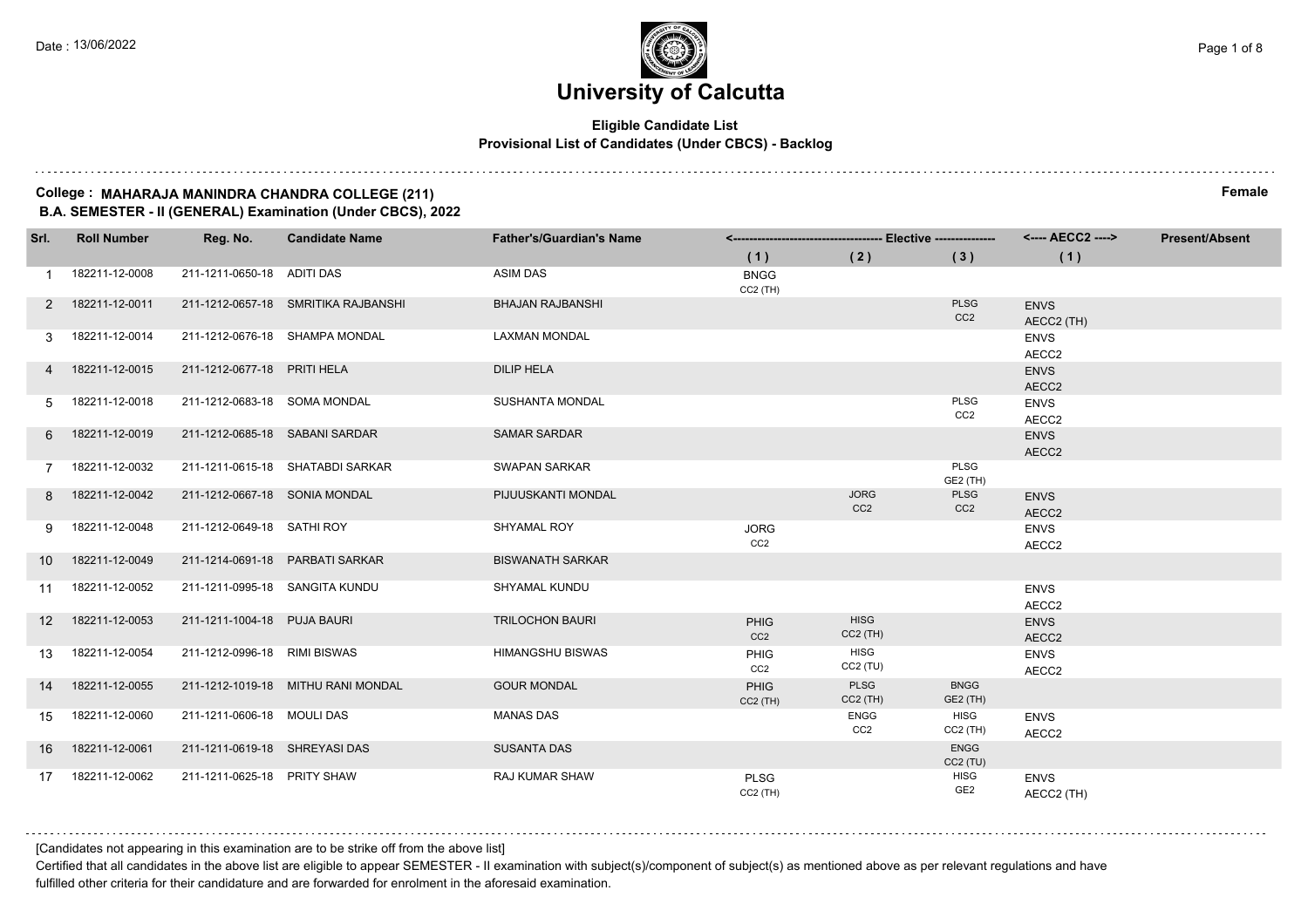#### **Eligible Candidate List Provisional List of Candidates (Under CBCS) - Backlog**

#### **College : MAHARAJA MANINDRA CHANDRA COLLEGE (211) Female B.A. SEMESTER - II (GENERAL) Examination (Under CBCS), 2022**

| Srl.            | <b>Roll Number</b> | Reg. No.                         | <b>Candidate Name</b>              | <b>Father's/Guardian's Name</b> |                                |                                |                                | <---- AECC2 ---->         | <b>Present/Absent</b> |
|-----------------|--------------------|----------------------------------|------------------------------------|---------------------------------|--------------------------------|--------------------------------|--------------------------------|---------------------------|-----------------------|
|                 |                    |                                  |                                    |                                 | (1)                            | (2)                            | (3)                            | (1)                       |                       |
| 18              | 182211-12-0065     | 211-1211-0920-18 BITISA KHATUN   |                                    | <b>JULFIKAR MOLLA</b>           | <b>PLSG</b><br>CC <sub>2</sub> |                                |                                | <b>ENVS</b><br>AECC2      |                       |
| 19              | 182211-12-0077     |                                  | 211-1211-1016-18 PRIYANKA KUMARI   | RAJ KUMAR THAKUR                | <b>PLSG</b><br>$CC2$ (TH)      |                                |                                |                           |                       |
| 20              | 182211-12-0078     | 211-1211-1017-18 RUMPA DAS       |                                    | <b>MAHANANDA DAS</b>            |                                | PHIG<br>$CC2$ (TH)             |                                |                           |                       |
| 21              | 182211-12-0083     | 211-1212-0684-18 PAYAL ROY       |                                    | <b>SUDHANSU ROY</b>             |                                |                                |                                | <b>ENVS</b><br>AECC2      |                       |
| 22              | 182211-12-0085     | 211-1212-1020-18 SOHINI DAS      |                                    | <b>DIPAK DAS</b>                | <b>PLSG</b><br>$CC2$ (TH)      |                                |                                | <b>ENVS</b><br>AECC2 (TH) |                       |
| 23              | 182211-12-0087     |                                  | 211-1212-1022-18 SUKRITI RAJBANSHI | LATE JOYMANGAL RAJBANSHI        | <b>PLSG</b><br>CC <sub>2</sub> |                                |                                | <b>ENVS</b><br>AECC2      |                       |
| 24              | 182211-12-0090     | 211-1212-1031-18 JAITA MONDAL    |                                    | <b>SUKHEN MONDAL</b>            | <b>PLSG</b><br>$CC2$ (TH)      |                                | <b>BNGG</b><br><b>GE2 (TH)</b> |                           |                       |
| 25              | 182211-12-0091     |                                  | 211-1212-1034-18 CHANDNI MONDAL    | <b>ASISH MONDAL</b>             | <b>PLSG</b><br>CC2(TU)         |                                |                                |                           |                       |
| 26              | 182211-12-0092     | 211-1212-1035-18 JAYATI MANDAL   |                                    | <b>DIPAK MANDAL</b>             |                                |                                |                                | <b>ENVS</b><br>AECC2      |                       |
| 27              | 182211-12-0093     |                                  | 211-1212-1037-18 CHAITALI MONDAL   | PINTU MONDAL                    | <b>PLSG</b><br>$CC2$ (TH)      |                                |                                |                           |                       |
| 28              | 182211-12-0094     | 211-1214-0637-18 NEHA DUTTA      |                                    | <b>SWAPAN DUTTA</b>             | <b>PLSG</b><br>CC <sub>2</sub> | PHIG<br>CC <sub>2</sub>        |                                | <b>ENVS</b><br>AECC2      |                       |
| 29              | 182211-12-0099     | 211-1212-1095-18 PALLABI BAIRAGI |                                    | PANKAJ BAIRAGI                  |                                |                                | PHIG<br>CC <sub>2</sub>        | <b>ENVS</b><br>AECC2      |                       |
| 30              | 192211-12-0005     |                                  | 211-1211-0639-19 SUVECHHA DOLUI    | <b>SANJIT DOLUI</b>             |                                |                                |                                |                           |                       |
| 31              | 192211-12-0020     |                                  | 211-1212-0621-19 SANGITA SARDAR    | Paritosh Sardar                 |                                | PLSG<br>CC <sub>2</sub>        |                                | <b>ENVS</b><br>AECC2      |                       |
| 32 <sup>2</sup> | 192211-12-0027     |                                  | 211-1211-0575-19 PRIYANKA GHOSH    | <b>JAYDEB GHOSH</b>             |                                |                                |                                |                           |                       |
| 33              | 192211-12-0029     | 211-1211-0578-19 PRIYA ROUTH     |                                    | <b>TAPAS ROUTH</b>              | <b>HISG</b><br>GE <sub>2</sub> |                                |                                |                           |                       |
| 34              | 192211-12-0038     |                                  | 211-1211-0643-19 DEBJANI SASMAL    | <b>Biswanath Sasmal</b>         |                                |                                |                                |                           |                       |
| 35              | 192211-12-0039     | 211-1211-0644-19 MADHUMITA DEY   |                                    | MRITUNJAY DEY                   |                                | <b>JORG</b><br>CC <sub>2</sub> |                                | <b>ENVS</b><br>AECC2      |                       |

[Candidates not appearing in this examination are to be strike off from the above list]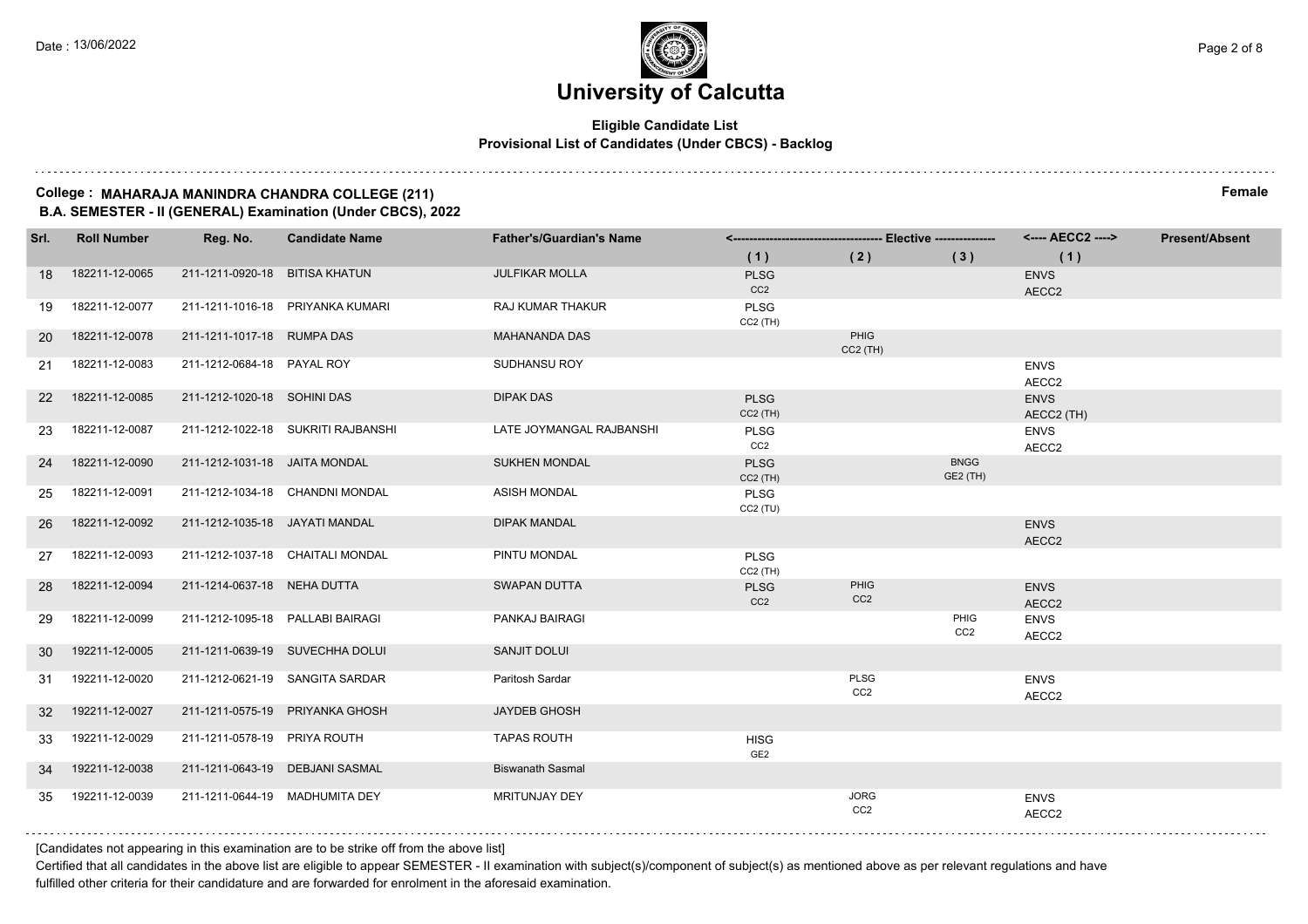#### **Eligible Candidate List Provisional List of Candidates (Under CBCS) - Backlog**

#### **College : MAHARAJA MANINDRA CHANDRA COLLEGE (211) Female B.A. SEMESTER - II (GENERAL) Examination (Under CBCS), 2022**

| Srl. | <b>Roll Number</b> | Reg. No.                       | <b>Candidate Name</b>             | <b>Father's/Guardian's Name</b> |                                |                                |                                | <---- AECC2 ---->         | <b>Present/Absent</b> |
|------|--------------------|--------------------------------|-----------------------------------|---------------------------------|--------------------------------|--------------------------------|--------------------------------|---------------------------|-----------------------|
|      |                    |                                |                                   |                                 | (1)                            | (2)                            | (3)                            | (1)                       |                       |
| 36   | 192211-12-0046     | 211-1211-0668-19 BONNY DAS     |                                   | <b>BISWANATH DAS</b>            | <b>HISG</b><br>CC2(TU)         |                                |                                | <b>ENVS</b><br>AECC2      |                       |
| 37   | 192211-12-0049     | 211-1211-0679-19 SONAM DAS     |                                   | <b>BABU DAS</b>                 | <b>HISG</b><br>GE2 (TH)        | PLSG<br>$CC2$ (TH)             | <b>ENGG</b><br>CC <sub>2</sub> |                           |                       |
| 38   | 192211-12-0052     | 211-1211-0700-19 PAYEL KHELO   |                                   | <b>HARAN KHELO</b>              | <b>HISG</b><br>CC2(TU)         |                                |                                | <b>ENVS</b><br>AECC2      |                       |
| 39   | 192211-12-0060     |                                | 211-1211-0734-19 NAFISA KHATOON   | MD ZAHIR                        | <b>HISG</b><br>CC2(TU)         | <b>HING</b><br>CC <sub>2</sub> |                                | <b>ENVS</b><br>AECC2      |                       |
| 40   | 192211-12-0061     |                                | 211-1211-0735-19 MUSARAT YASMIN   | SHANAWAZ YASMIN                 | <b>HISG</b><br>$CC2$ (TH)      |                                |                                |                           |                       |
| 41   | 192211-12-0065     |                                | 211-1212-0585-19 CHETANA SARDAR   | <b>TAPAN SARDAR</b>             | <b>HISG</b><br>CC <sub>2</sub> |                                |                                | <b>ENVS</b><br>AECC2      |                       |
| 42   | 192211-12-0069     |                                | 211-1212-0597-19 SUMONA MONDAL    | <b>SANKAR MONDAL</b>            | <b>HISG</b><br>CC2(TU)         | <b>PLSG</b><br>CC <sub>2</sub> |                                | <b>ENVS</b><br>AECC2      |                       |
| 43.  | 192211-12-0070     |                                | 211-1212-0604-19 SANGITA MONDAL   | <b>ARJUN MONDAL</b>             |                                | PLSG<br>$CC2$ (TU)             |                                |                           |                       |
| 44   | 192211-12-0074     | 211-1212-0622-19 NITU SARDAR   |                                   | <b>SWAPAN SARDAR</b>            |                                | <b>PLSG</b><br>$CC2$ (TU)      |                                |                           |                       |
| 45   | 192211-12-0076     | 211-1212-0630-19 MEGHA DAS     |                                   | <b>BISWANATH DAS</b>            | <b>HISG</b><br>CC2(TU)         | PLSG<br>$CC2$ (TU)             |                                |                           |                       |
| 46   | 192211-12-0079     |                                | 211-1212-0681-19 SHRADDHA SARDAR  | <b>KARTICK SARDAR</b>           | <b>HISG</b><br>CC2(TU)         |                                |                                |                           |                       |
| 47   | 192211-12-0083     | 211-1214-0562-19 GARGI DUTTA   |                                   | <b>DHIMAN DUTTA</b>             | <b>HISG</b><br>CC2(TU)         | <b>JORG</b><br>CC <sub>2</sub> |                                | <b>ENVS</b><br>AECC2      |                       |
| 48   | 192211-12-0086     | 211-1215-0645-19 MAFUJA KHATUN |                                   | <b>KHAIRUL LASKAR</b>           | <b>HISG</b><br>CC2(TU)         | <b>PLSG</b><br>CC <sub>2</sub> |                                | <b>ENVS</b><br>AECC2      |                       |
| 49   | 192211-12-0091     | 211-1211-0573-19 FARHEEN BANO  |                                   | <b>MD RASHID ANSARI</b>         | <b>PLSG</b><br>CC <sub>2</sub> |                                |                                |                           |                       |
| 50   | 192211-12-0094     | 211-1211-0661-19 PRIYA MONDAL  |                                   | JAN MOHOMMED MONDAL             | <b>PLSG</b><br>CC2(TU)         |                                |                                |                           |                       |
| 51   | 202211-12-0003     | 211-1211-0662-20 DISHA RAHA    |                                   | <b>DEBANSHU RAHA</b>            | <b>HISG</b><br>$CC2$ (TH)      |                                |                                |                           |                       |
| 52   | 202211-12-0016     |                                | 211-1211-0687-20 TARANNUM KHATOON | <b>MD SAHABOOB</b>              | <b>HISG</b><br>CC <sub>2</sub> | <b>ENGG</b><br>CC <sub>2</sub> |                                | <b>ENVS</b><br>AECC2      |                       |
| 53   | 202211-12-0034     | 211-1211-0756-20 NEHA BASAK    |                                   | <b>DILIP BASAK</b>              |                                |                                |                                | <b>ENVS</b><br>AECC2 (TH) |                       |

[Candidates not appearing in this examination are to be strike off from the above list]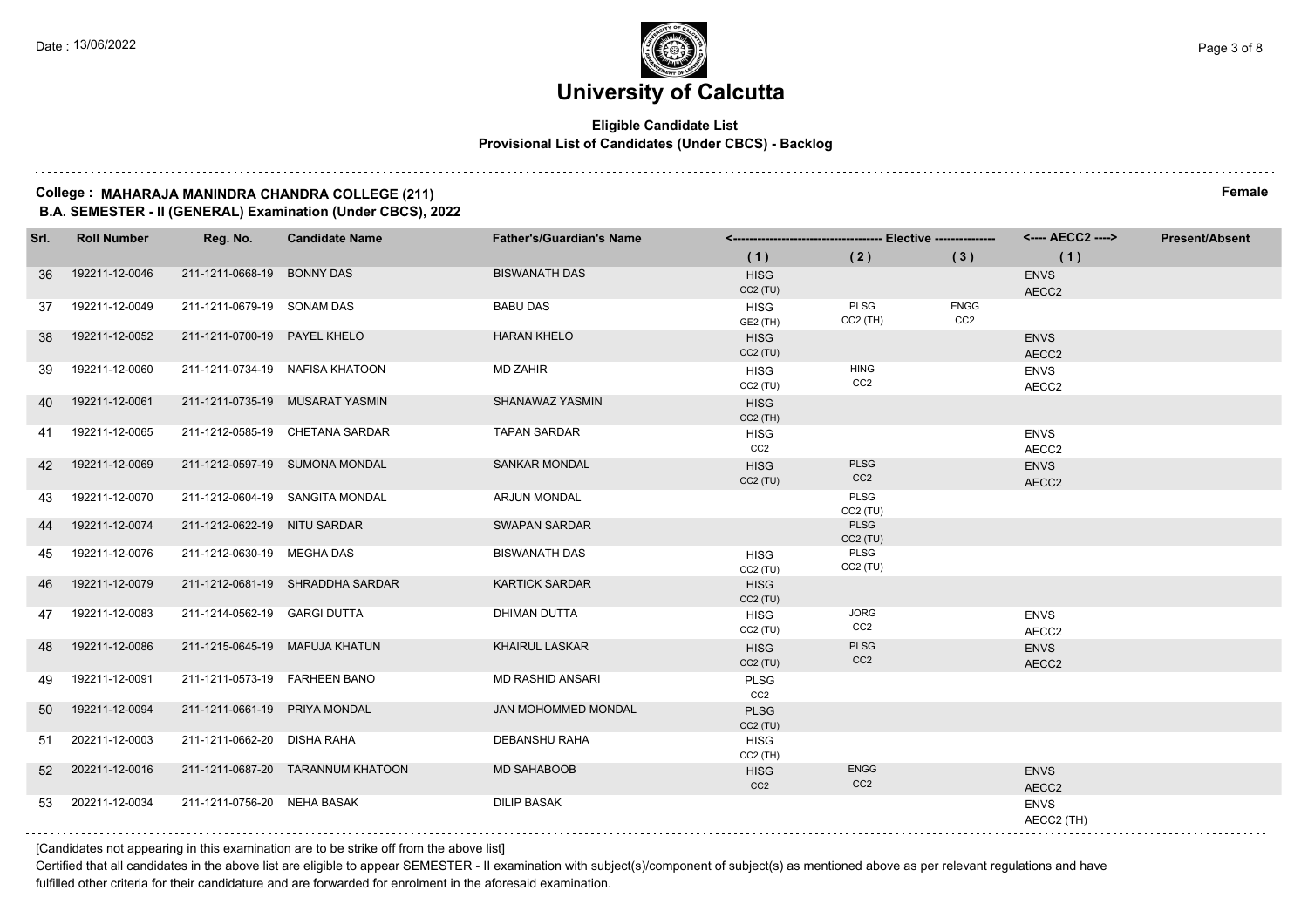#### **Eligible Candidate List Provisional List of Candidates (Under CBCS) - Backlog**

#### **College : MAHARAJA MANINDRA CHANDRA COLLEGE (211) Female B.A. SEMESTER - II (GENERAL) Examination (Under CBCS), 2022**

| Srl. | <b>Roll Number</b> | Reg. No.         | <b>Candidate Name</b>  | <b>Father's/Guardian's Name</b> |             | --- Elective --------------- |     | <---- AECC2 ----> | <b>Present/Absent</b> |
|------|--------------------|------------------|------------------------|---------------------------------|-------------|------------------------------|-----|-------------------|-----------------------|
|      |                    |                  |                        |                                 | (1)         | (2)                          | (3) | (1)               |                       |
| 54   | 202211-12-0041     | 211-1211-0766-20 | KHURSIDA KHATUN        | SOHIDUL ISLAM                   |             |                              |     | <b>ENVS</b>       |                       |
|      |                    |                  |                        |                                 |             |                              |     | AECC2 (TH)        |                       |
| 55   | 202211-12-0051     | 211-1211-0807-20 | TITLI NANDY            | <b>TAPAN NANDY</b>              | <b>PLSG</b> |                              |     |                   |                       |
|      |                    |                  |                        |                                 | CC2 (TU)    |                              |     |                   |                       |
| 56   | 202211-12-0068     | 211-1211-0839-20 | PRIYANKA DESHMUKHYA    | PABITRA BANDHU DESHMUKHYA       |             |                              |     | <b>ENVS</b>       |                       |
|      |                    |                  |                        |                                 |             |                              |     | AECC2 (TH)        |                       |
| 57   | 202211-12-0076     | 211-1212-0685-20 | SARMISTHA DAS          | SHYAMAL DAS                     |             | <b>ENGG</b>                  |     |                   |                       |
|      |                    |                  |                        |                                 |             | CC <sub>2</sub>              |     |                   |                       |
| 58   | 202211-12-0077     | 211-1212-0690-20 | ANUSHREE MONDAL        | ABHIMANYU MONDAL                |             |                              |     | <b>ENVS</b>       |                       |
|      |                    |                  |                        |                                 |             |                              |     | AECC2 (PR)        |                       |
| 59   | 202211-12-0096     | 211-1212-0802-20 | SUNITA MONDAL          | <b>TIMIR MONDAL</b>             |             |                              |     | ENVS              |                       |
|      |                    |                  |                        |                                 |             |                              |     | AECC2 (PR)        |                       |
| 60   | 202211-12-0105     | 211-1215-0699-20 | <b>MEHNAAZ PARVEEN</b> | <b>ASIF ALI</b>                 | <b>HISG</b> |                              |     |                   |                       |
|      |                    |                  |                        |                                 | $CC2$ (TU)  |                              |     |                   |                       |

[Candidates not appearing in this examination are to be strike off from the above list] Certified that all candidates in the above list are eligible to appear SEMESTER - II examination with subject(s)/component of subject(s) as mentioned above as per relevant regulations and have

fulfilled other criteria for their candidature and are forwarded for enrolment in the aforesaid examination.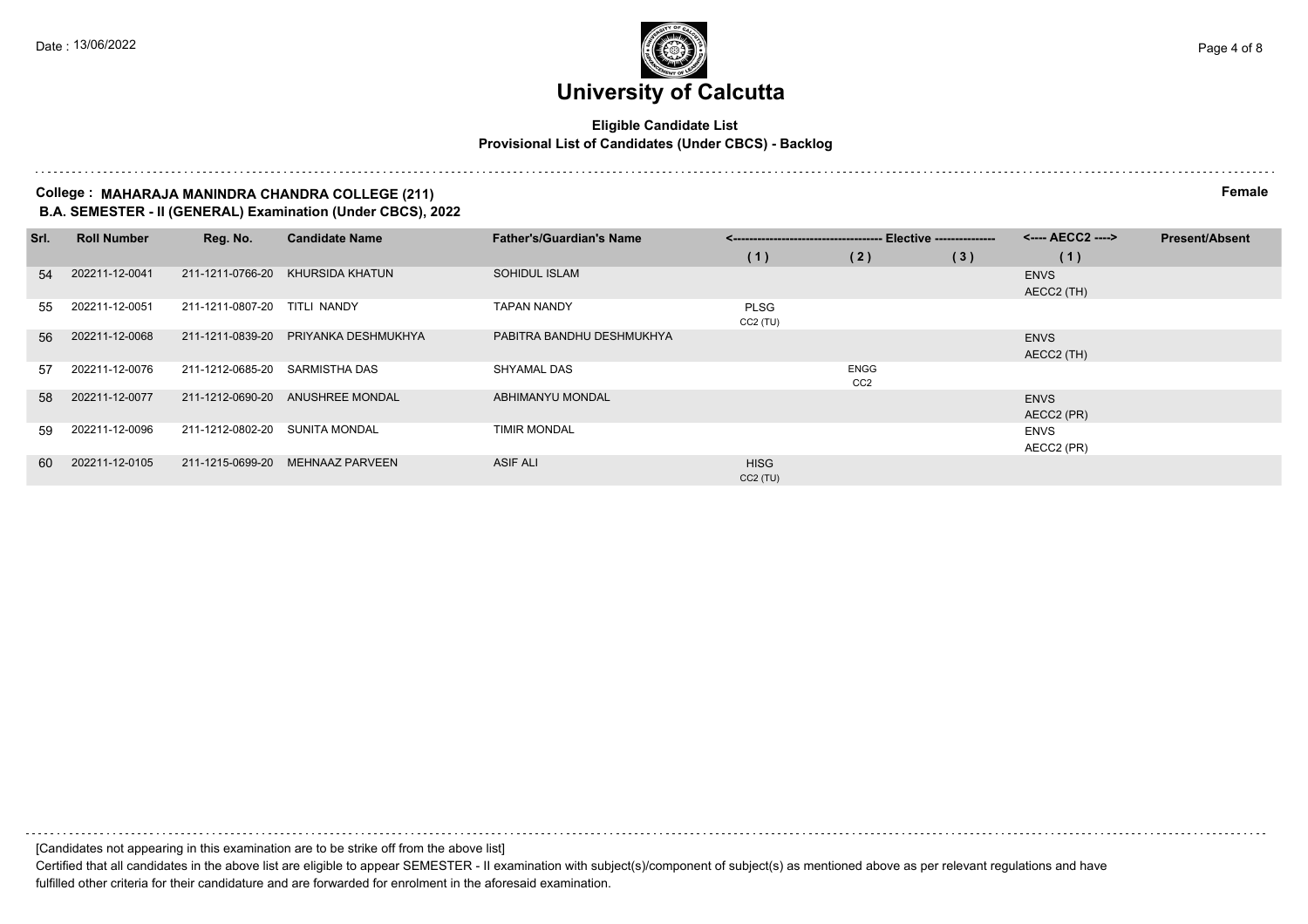#### **Eligible Candidate List Provisional List of Candidates (Under CBCS) - Backlog**

#### **College : MAHARAJA MANINDRA CHANDRA COLLEGE (211) Male B.A. SEMESTER - II (GENERAL) Examination (Under CBCS), 2022**

| Srl.            | <b>Roll Number</b> | Reg. No.                        | <b>Candidate Name</b>                | <b>Father's/Guardian's Name</b> |                                |                           |                                | <---- AECC2 ---->         | <b>Present/Absent</b> |
|-----------------|--------------------|---------------------------------|--------------------------------------|---------------------------------|--------------------------------|---------------------------|--------------------------------|---------------------------|-----------------------|
|                 |                    |                                 |                                      |                                 | (1)                            | (2)                       | (3)                            | (1)                       |                       |
| $\mathbf{1}$    | 182211-22-0002     | 211-1111-0613-18 APURBA MITRA   |                                      | ANUP KUMAR MITRA                |                                |                           | PLSG                           |                           |                       |
| 2               | 182211-22-0013     |                                 | 211-1112-0669-18 MANGAL BISWAS       | <b>THANDU BISWAS</b>            |                                | PHIG                      | $CC2$ (TH)<br>PLSG             |                           |                       |
|                 |                    |                                 |                                      |                                 |                                | CC <sub>2</sub>           | CC <sub>2</sub>                |                           |                       |
| 3               | 182211-22-0016     | 211-1112-0672-18 SOUVIK NASKAR  |                                      | <b>SUBHENDU NASKAR</b>          |                                | <b>HISG</b><br>$CC2$ (TH) |                                | <b>ENVS</b><br>AECC2      |                       |
|                 | 182211-22-0017     | 211-1112-0673-18 SUMAN NASKAR   |                                      | <b>BIVASH NASKAR</b>            |                                |                           |                                | <b>ENVS</b><br>AECC2      |                       |
| 5               | 182211-22-0019     | 211-1115-0687-18 MOSTAK ALI     |                                      | <b>MAKSUD ALI</b>               | <b>BNGG</b><br>$CC2$ (TH)      | PHIG<br>$CC2$ (TH)        | <b>PLSG</b><br>GE2 (TH)        |                           |                       |
| 6               | 182211-22-0021     | 211-1112-0664-18 BAPI MAJUMDER  |                                      | LATE RANGOLAL MAJUMDER          |                                |                           | <b>PLSG</b><br>CC <sub>2</sub> | <b>ENVS</b><br>AECC2      |                       |
| 7               | 182211-22-0022     |                                 | 211-1111-0596-18 VISHAL KUMAR BHAGAT | <b>HIRA LAL BHAGAT</b>          | <b>HING</b><br>CC <sub>2</sub> | <b>HISG</b><br>$CC2$ (TH) |                                | <b>ENVS</b><br>AECC2      |                       |
| 8               | 182211-22-0033     | 211-1112-0645-18 SOUMEN ROY     |                                      | <b>DILIP ROY</b>                |                                | PHIG<br>$CC2$ (TH)        | <b>PLSG</b><br>GE2 (TH)        | <b>ENVS</b><br>AECC2 (TH) |                       |
| 9               | 182211-22-0035     |                                 | 211-1112-0678-18 SUBHANKAR RAM       | LATE DINESH RAM                 |                                |                           | PLSG<br>CC2                    | <b>ENVS</b><br>AECC2      |                       |
| 10 <sup>°</sup> | 182211-22-0040     | 211-1114-0924-18 AVISHEK DUTTA  |                                      | <b>DEBASIS DUTTA</b>            |                                |                           | <b>PLSG</b><br>GE2 (TH)        |                           |                       |
| 11              | 182211-22-0042     | 211-1114-0998-18 TANMOY PANDIT  |                                      | <b>TAPAN PANDIT</b>             |                                | PHIG<br>CC <sub>2</sub>   |                                | <b>ENVS</b><br>AECC2      |                       |
| 12 <sup>2</sup> | 182211-22-0043     | 211-1115-0603-18 SK RIAZ FARHAN |                                      | <b>MD MOSARAF HOSSAIN</b>       |                                |                           |                                | <b>ENVS</b><br>AECC2      |                       |
| 13              | 182211-22-0048     | 211-1111-0607-18 KAUSHIK NANDI  |                                      | <b>KALLOL NANDI</b>             | <b>PHIG</b><br>CC <sub>2</sub> | PLSG<br>CC <sub>2</sub>   |                                | <b>ENVS</b><br>AECC2      |                       |
| 14              | 182211-22-0049     |                                 | 211-1111-0630-18 ANOWARUDDIN MOLLA   | <b>RAFIKUL MOLLA</b>            |                                |                           |                                | <b>ENVS</b><br>AECC2      |                       |
| 15              | 182211-22-0057     | 211-1111-0612-18 ANUP YADAV     |                                      | <b>SHYAM LAL YADAV</b>          | <b>PLSG</b><br>CC <sub>2</sub> |                           |                                | <b>ENVS</b><br>AECC2      |                       |
| 16              | 182211-22-0058     | 211-1111-0614-18 JEET GHOSH     |                                      | NIDHU GHOSH                     | <b>PLSG</b><br>CC <sub>2</sub> |                           |                                | <b>ENVS</b><br>AECC2      |                       |
| 17              | 182211-22-0062     | 211-1111-0655-18 SOUVIK MONDAL  |                                      | PRADIP MONDAL                   | <b>PLSG</b><br>$CC2$ (TH)      |                           | PHIG<br>GE2 (TH)               |                           |                       |

[Candidates not appearing in this examination are to be strike off from the above list]

Certified that all candidates in the above list are eligible to appear SEMESTER - II examination with subject(s)/component of subject(s) as mentioned above as per relevant regulations and have fulfilled other criteria for their candidature and are forwarded for enrolment in the aforesaid examination.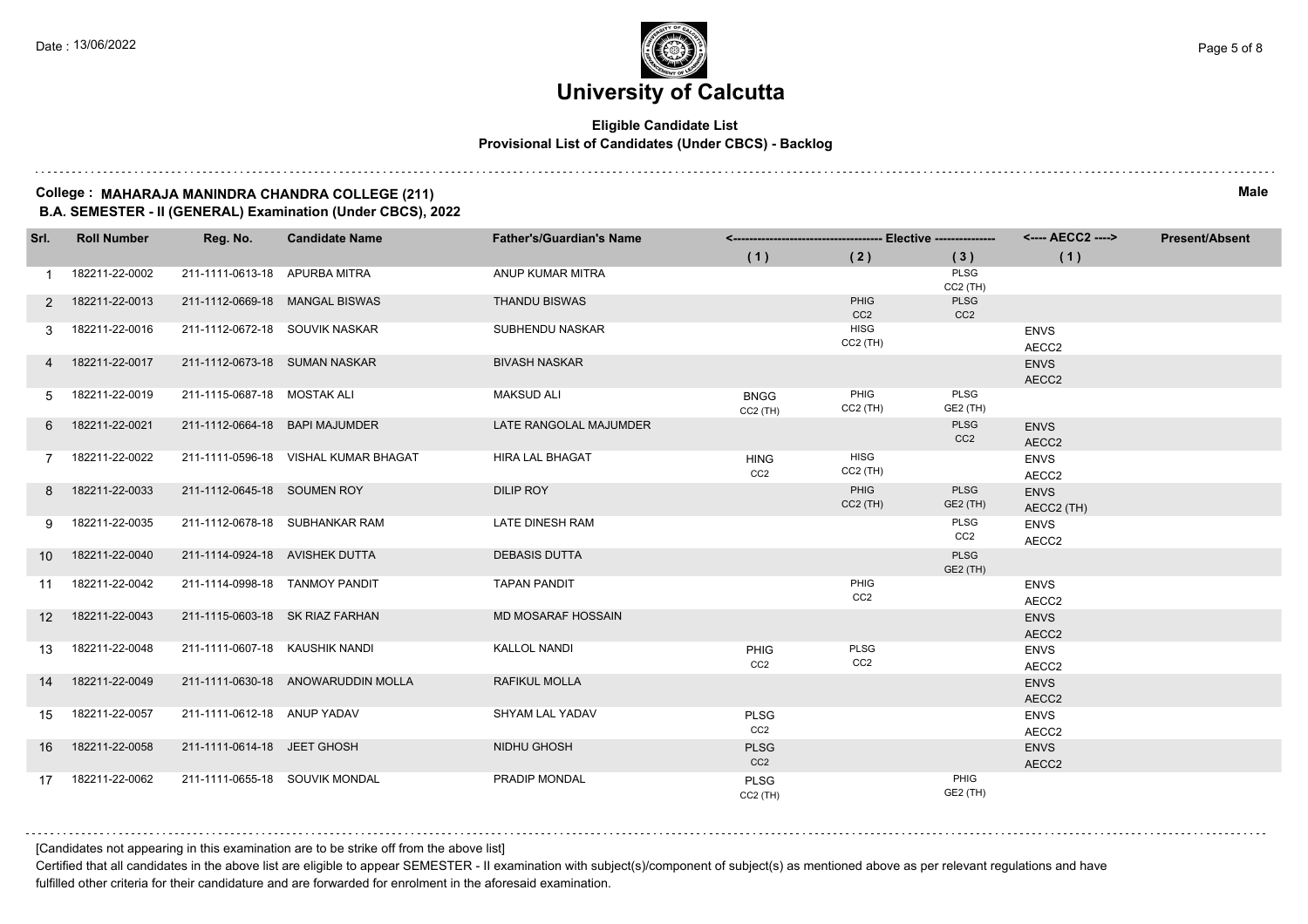#### **Eligible Candidate List Provisional List of Candidates (Under CBCS) - Backlog**

#### **College : MAHARAJA MANINDRA CHANDRA COLLEGE (211) Male B.A. SEMESTER - II (GENERAL) Examination (Under CBCS), 2022**

| Srl.            | <b>Roll Number</b> | Reg. No.                       | <b>Candidate Name</b>                  | <b>Father's/Guardian's Name</b> |                                |                                |                         | <---- AECC2 ---->    | <b>Present/Absent</b> |
|-----------------|--------------------|--------------------------------|----------------------------------------|---------------------------------|--------------------------------|--------------------------------|-------------------------|----------------------|-----------------------|
|                 |                    |                                |                                        |                                 | (1)                            | (2)                            | (3)                     | (1)                  |                       |
| 18              | 182211-22-0063     | 211-1111-0696-18 ABIR LAL DAS  |                                        | <b>RATANMONI DAS</b>            | <b>PLSG</b><br>$CC2$ (TH)      | <b>ENGG</b><br>GE <sub>2</sub> | PHIG<br>$CC2$ (TH)      |                      |                       |
| 19              | 182211-22-0065     | 211-1111-0919-18 ANIRBAN GUPTA |                                        | <b>SADHAN GUPTA</b>             | <b>PLSG</b><br>$CC2$ (TH)      |                                | <b>JORG</b><br>GE2 (TH) |                      |                       |
| <b>20</b>       | 182211-22-0067     | 211-1111-0991-18 SUDIP SAHA    |                                        | <b>LOKENATH SAHA</b>            | <b>PLSG</b><br>$CC2$ (TH)      |                                | <b>JORG</b><br>GE2 (TH) |                      |                       |
| 21              | 182211-22-0070     | 211-1111-1008-18 TRINATH JANA  |                                        | PURNA CHANDRA JANA              | <b>PLSG</b><br>CC <sub>2</sub> |                                |                         | <b>ENVS</b><br>AECC2 |                       |
| <b>22</b>       | 182211-22-0073     | 211-1111-1014-18 SAURAV ROY    |                                        | AMAR ROY                        |                                |                                | <b>BNGG</b><br>GE2 (TH) |                      |                       |
| 23              | 182211-22-0076     | 211-1112-0917-18 BIKASH HALDAR |                                        | <b>INDRAJIT HALDAR</b>          | <b>PLSG</b><br>CC <sub>2</sub> |                                |                         | <b>ENVS</b><br>AECC2 |                       |
| 24              | 182211-22-0077     | 211-1112-0923-18 ARAJIT MONDAL |                                        | <b>AMIT MONDAL</b>              | <b>PLSG</b><br>CC <sub>2</sub> | <b>HISG</b><br>$CC2$ (TH)      |                         | <b>ENVS</b><br>AECC2 |                       |
| 25              | 182211-22-0078     |                                | 211-1112-0989-18 PRATIK KUMAR JAISWARA | RAM KUMAR JAISWARA              |                                | <b>ENGG</b><br>CC2             |                         |                      |                       |
| 26              | 182211-22-0080     | 211-1112-1024-18 SUFAL BAYEN   |                                        | <b>ASHOKE BAYEN</b>             | <b>PLSG</b><br>CC <sub>2</sub> |                                |                         | <b>ENVS</b><br>AECC2 |                       |
| 27              | 182211-22-0081     |                                | 211-1112-1026-18 PRONAY KUMAR BISWAS   | PROMOD KUMAR BISWAS             | <b>PLSG</b><br>CC <sub>2</sub> |                                |                         | <b>ENVS</b><br>AECC2 |                       |
| 28              | 182211-22-0082     | 211-1112-1027-18 SAIKAT MONDAL |                                        | <b>LATE HARAN MODAL</b>         | <b>PLSG</b><br>$CC2$ (TH)      | PHIG<br>$CC2$ (TH)             | <b>BNGG</b><br>GE2 (TH) |                      |                       |
| 29              | 182211-22-0086     |                                | 211-1112-1036-18 PRASANTA SARKAR       | SISHU SARKAR                    | <b>PLSG</b><br>CC <sub>2</sub> |                                |                         | <b>ENVS</b><br>AECC2 |                       |
| 30              | 182211-22-0091     | 211-1111-1091-18 RIPAI MANDAL  |                                        | <b>RAJEN MANDAL</b>             | <b>ENGG</b><br>$CC2$ (TH)      |                                |                         |                      |                       |
| 31              | 182211-22-0094     | 211-1115-1075-18 NAZIR ALI     |                                        | <b>MD DAUD ALI</b>              | <b>PLSG</b><br>$CC2$ (TH)      |                                | <b>BNGG</b><br>GE2 (TH) |                      |                       |
| 32 <sup>°</sup> | 182314-22-0019     | 314-1111-0615-18 AYAN ADHIKARY |                                        | <b>SAMAR ADHIKARY</b>           |                                | <b>PLSG</b><br>$CC2$ (TU)      |                         |                      |                       |
| 33              | 192211-22-0006     | 211-1111-0640-19 TUSHAR DEY    |                                        | <b>TANMOY DEY</b>               |                                |                                |                         |                      |                       |
| 34              | 192211-22-0019     | 211-1112-0719-19 AVIJIT MISTRI |                                        | <b>SUKLAL MISTRI</b>            |                                | <b>PLSG</b><br>$CC2$ (TU)      |                         |                      |                       |
| 35              | 192211-22-0021     | 211-1114-0598-19 PRITAM PAUL   |                                        | <b>GANESH CHANDRA PAUL</b>      |                                | PLSG<br>$CC2$ (TU)             |                         |                      |                       |

[Candidates not appearing in this examination are to be strike off from the above list]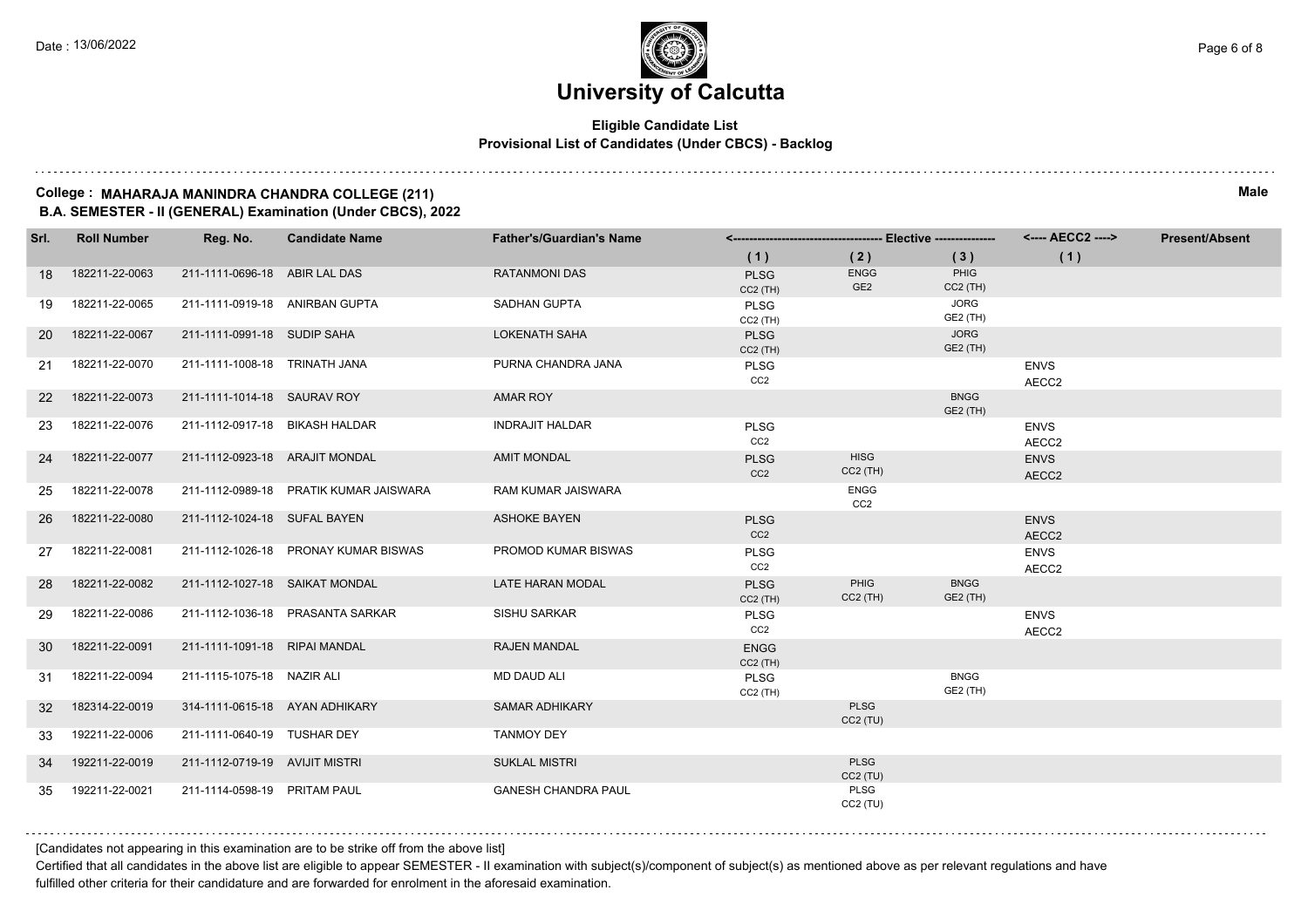#### **Eligible Candidate List Provisional List of Candidates (Under CBCS) - Backlog**

#### **College : MAHARAJA MANINDRA CHANDRA COLLEGE (211) Male B.A. SEMESTER - II (GENERAL) Examination (Under CBCS), 2022**

| Srl. | <b>Roll Number</b> | Reg. No.                       | <b>Candidate Name</b>               | <b>Father's/Guardian's Name</b> |                                |                                |     | <---- AECC2 ---->    | <b>Present/Absent</b> |
|------|--------------------|--------------------------------|-------------------------------------|---------------------------------|--------------------------------|--------------------------------|-----|----------------------|-----------------------|
|      |                    |                                |                                     |                                 | (1)                            | (2)                            | (3) | (1)                  |                       |
| 36   | 192211-22-0023     | 211-1114-0704-19 ASHIS SAHOO   |                                     | BARENDRA NATH SAHOO             |                                | <b>PLSG</b><br>CC2 (TU)        |     |                      |                       |
| 37   | 192211-22-0024     |                                | 211-1115-0713-19 MD ERFAN ALI PAIDA | <b>MD EKLAD ALI PAIDA</b>       |                                | PLSG<br>CC2                    |     | <b>ENVS</b><br>AECC2 |                       |
| 38   | 192211-22-0032     |                                | 211-1111-0650-19 SUBHADIP MISHRA    | SATYA RANJAN MISHRA             |                                |                                |     |                      |                       |
| 39   | 192211-22-0040     | 211-1111-0691-19 ANKAN DUTTA   |                                     | NILADRI DUTTA                   | <b>HISG</b><br>CC <sub>2</sub> | <b>PLSG</b><br>CC <sub>2</sub> |     | <b>ENVS</b><br>AECC2 |                       |
| 40   | 192211-22-0041     | 211-1111-0694-19 SOUMEN JANA   |                                     | Kartick Jana                    | <b>HISG</b><br>CC <sub>2</sub> | PLSG<br>CC <sub>2</sub>        |     | <b>ENVS</b><br>AECC2 |                       |
| 41   | 192211-22-0049     |                                | 211-1111-0724-19 RAHUL DAS BEHARA   | RABINATH DAS BEHARA             | <b>HISG</b><br>CC <sub>2</sub> |                                |     | <b>ENVS</b><br>AECC2 |                       |
| 42   | 192211-22-0050     |                                | 211-1111-0725-19 SAURAV KUMAR SINGH | <b>KRIPA SANKAR SINGH</b>       | <b>HISG</b><br>CC <sub>2</sub> |                                |     |                      |                       |
| 43   | 192211-22-0051     |                                | 211-1111-0727-19 GAJENDRA SINGH     | HARI NARAYAN SINGH              | <b>HISG</b><br>CC <sub>2</sub> |                                |     |                      |                       |
| 44   | 192211-22-0054     |                                | 211-1111-0732-19 SUKHENDU MAITY     | <b>BAPI MAITY</b>               | <b>HISG</b><br>CC <sub>2</sub> |                                |     | <b>ENVS</b><br>AECC2 |                       |
| 45   | 192211-22-0055     |                                | 211-1111-0733-19 SHYAM BIHARI GUPTA | SUBASH CHANDRA GUPTA            |                                | <b>ENGG</b><br>CC <sub>2</sub> |     |                      |                       |
| 46   | 192211-22-0056     |                                | 211-1111-0736-19 JITESH KUMAR SINGH | LATE RAMNATH SINGH              | <b>HISG</b><br>CC <sub>2</sub> | <b>HING</b><br>CC <sub>2</sub> |     |                      |                       |
| 47   | 192211-22-0059     | 211-1111-0740-19 PRITAM DAS    |                                     | RANJIT DAS                      | <b>HISG</b><br>CC <sub>2</sub> | PLSG<br>CC <sub>2</sub>        |     | <b>ENVS</b><br>AECC2 |                       |
| 48   | 192211-22-0063     | 211-1112-0577-19 SANU MONDAL   |                                     | <b>HIRON MONDAL</b>             | <b>HISG</b><br>$CC2$ (TH)      |                                |     |                      |                       |
| 49   | 192211-22-0068     | 211-1112-0617-19 PIJUSH NASKAR |                                     | PRAVASH NASKAR                  | <b>HISG</b><br>$CC2$ (TH)      |                                |     | <b>ENVS</b><br>AECC2 |                       |
| 50   | 192211-22-0069     | 211-1112-0618-19 SOURAV DAS    |                                     | Late Samir Das                  | <b>HISG</b><br>CC <sub>2</sub> |                                |     | <b>ENVS</b><br>AECC2 |                       |
| 51   | 192211-22-0070     | 211-1112-0619-19 TRIDEV BARUI  |                                     | <b>TRINATH BARUI</b>            | <b>HISG</b><br>CC <sub>2</sub> |                                |     |                      |                       |
| 52   | 192211-22-0072     | 211-1112-0624-19 AVIJIT HAZRA  |                                     | <b>LAKHAN HAZRA</b>             | <b>HISG</b><br>CC <sub>2</sub> |                                |     | <b>ENVS</b><br>AECC2 |                       |
| 53   | 192211-22-0073     | 211-1112-0627-19 SAGAR MONDAL  |                                     | <b>ASIT MONDAL</b>              | <b>HISG</b><br>CC2(TU)         |                                |     | <b>ENVS</b><br>AECC2 |                       |

[Candidates not appearing in this examination are to be strike off from the above list]